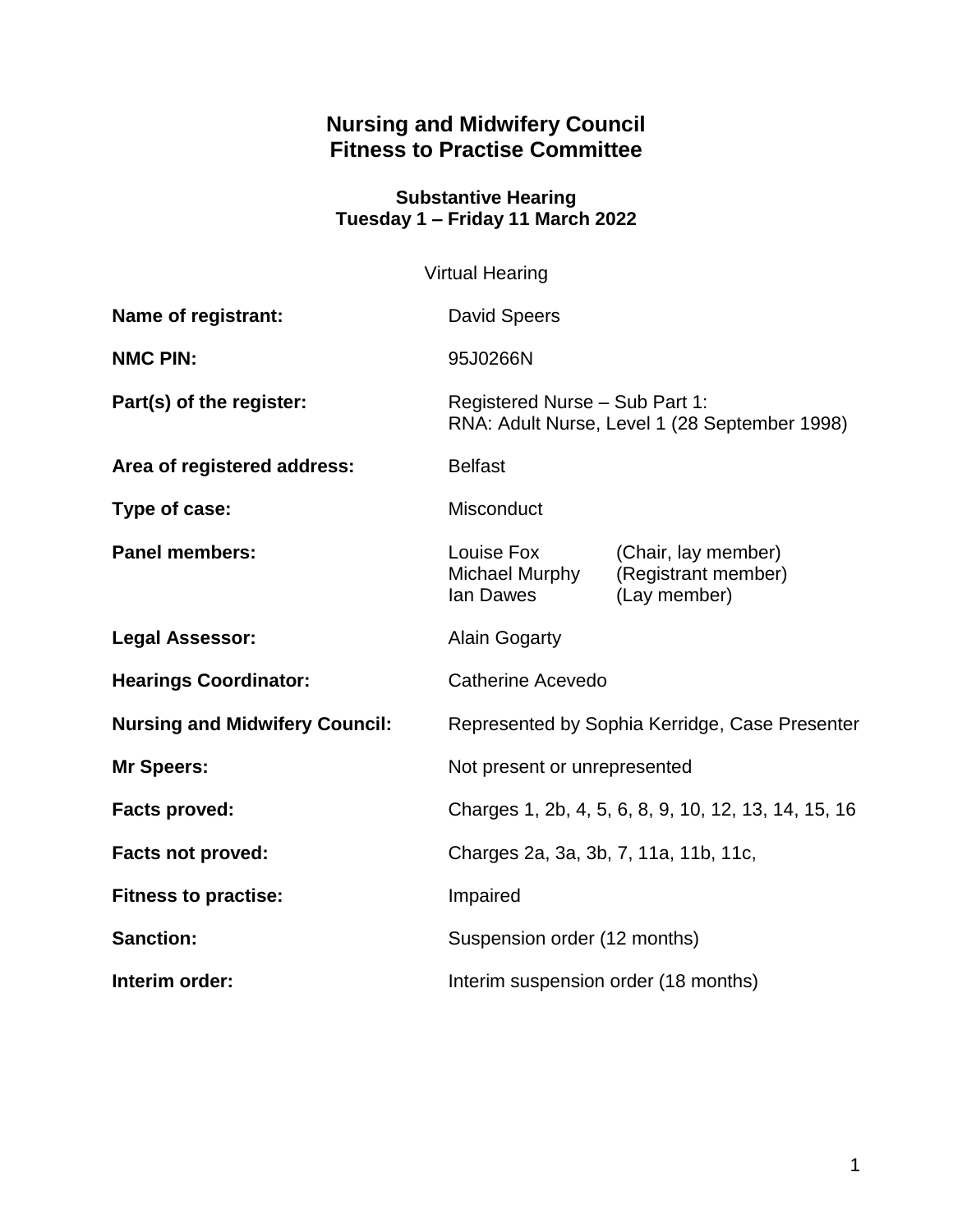# **Decision and reasons on service of Notice of Hearing**

The panel was informed at the start of this hearing that Mr Speers was not in attendance and that the Notice of Hearing letter had been sent to Mr Speers registered email address on 20 January 2022.

Ms Kerridge on behalf of the Nursing and Midwifery Council (NMC), submitted that it had complied with the requirements of Rules 11 and 34 of the 'Nursing and Midwifery Council (Fitness to Practise) Rules 2004', as amended (the Rules).

The panel accepted the advice of the legal assessor.

The panel took into account that the Notice of Hearing provided details of the allegation, the time, dates and venue of the hearing and, amongst other things, information about Mr Speers' right to attend, be represented and call evidence, as well as the panel's power to proceed in his absence.

In the light of all of the information available, the panel was satisfied that Mr Speers has been served with the Notice of Hearing in accordance with the requirements of Rules 11 and 34.

#### **Decision and reasons on proceeding in the absence of Mr Speers**

The panel next considered whether it should proceed in the absence of Mr Speers. It had regard to Rule 21 and heard the submissions of Ms Kerridge who invited the panel to proceed in the absence of Mr Speers. She submitted that Mr Speers had voluntarily absented himself.

Ms Kerridge referred the panel to a telephone note written by an NMC case officer from 22 February 2022 which stated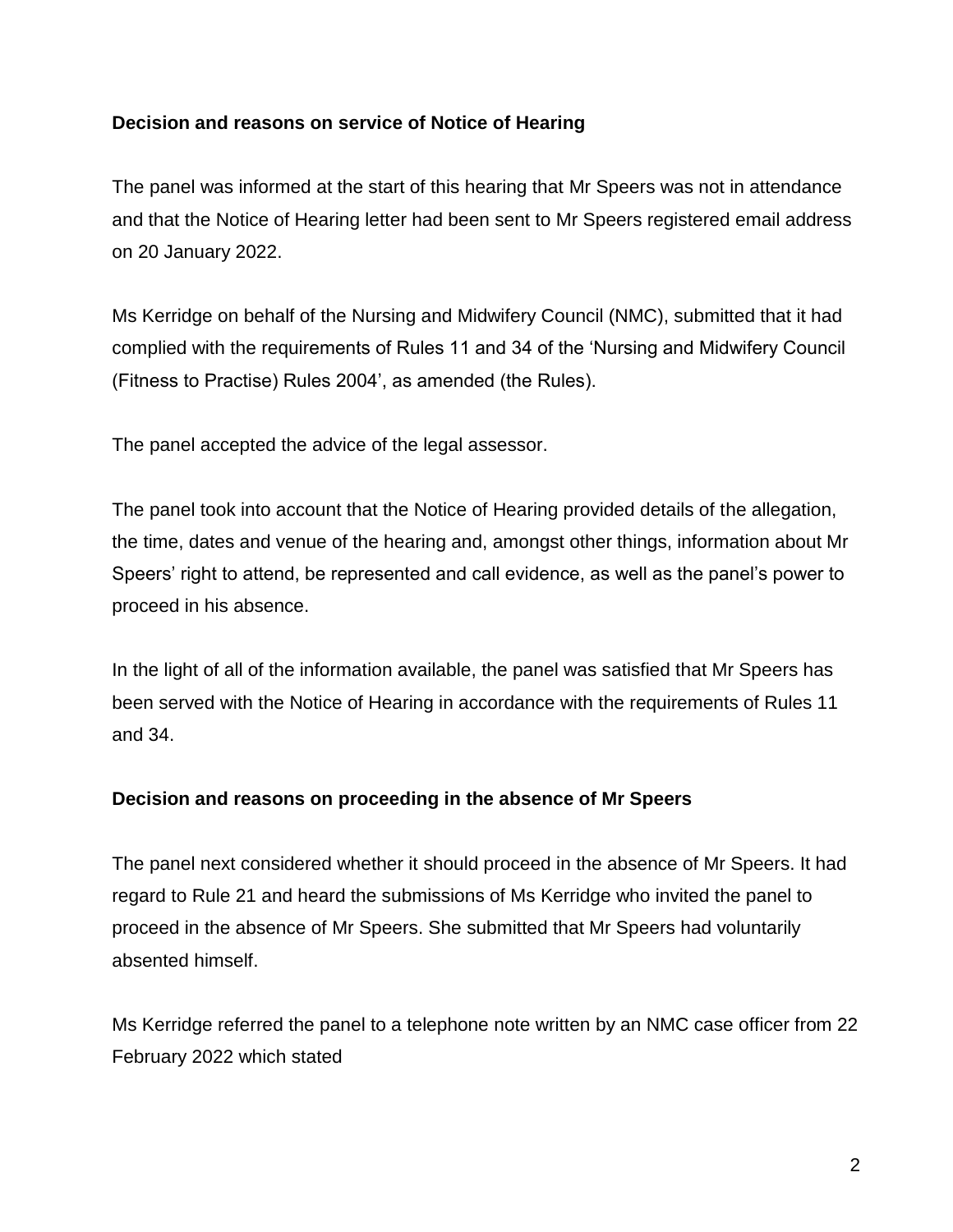*"I contacted Mrs Speers (Representative) and she informed me that both her or the Registrant will not be participating at the hearing when it starts on 1 March 2022.* 

*The Registrant's [PRIVATE] an does not feel able to participate (sic)and Mrs Speers informed me that she now does not feel able to Represent her husband at the hearing.* 

*I asked if the Registrant was happy for the hearing to proceed in his absence, and she confirmed yes, both her and the Registrant are happy for the hearing to proceed in absence on 1 March 2022. Mrs Speers (Representative) confirmed that the Registrant will provide a statement to be presented to the panel as his response."*

On the first day of the hearing neither Mr Speers nor his representative Mrs Speers were in attendance. As they had previously indicated they would be attending the hearing, to be clear of their current intentions, Ms Kerridge made further enquiries which resulted in the NMC case officer contacting Mr Speers by telephone as set out in the telephone note from 1 March 2022 which stated:

*"I called Registrant this morning to ask for his confirmation that he is happy for the hearing to proceed in his absence and whether he would confirm in an email. Registrant confirmed to me that he does not wish to participate at the hearing and is happy for the hearing to go ahead in his absence, but was not willing to respond by email".*

The panel accepted the advice of the legal assessor.

The panel noted that its discretionary power to proceed in the absence of a registrant under the provisions of Rule 21 is not absolute and is one that should be exercised *'with the utmost care and caution'* as referred to in the case of *R* v *Jones (Anthony William)* (No.2) [2002] UKHL 5.

The panel has decided to proceed in the absence of Mr Speers. In reaching this decision, the panel has considered the submissions of Ms Kerridge and the advice of the legal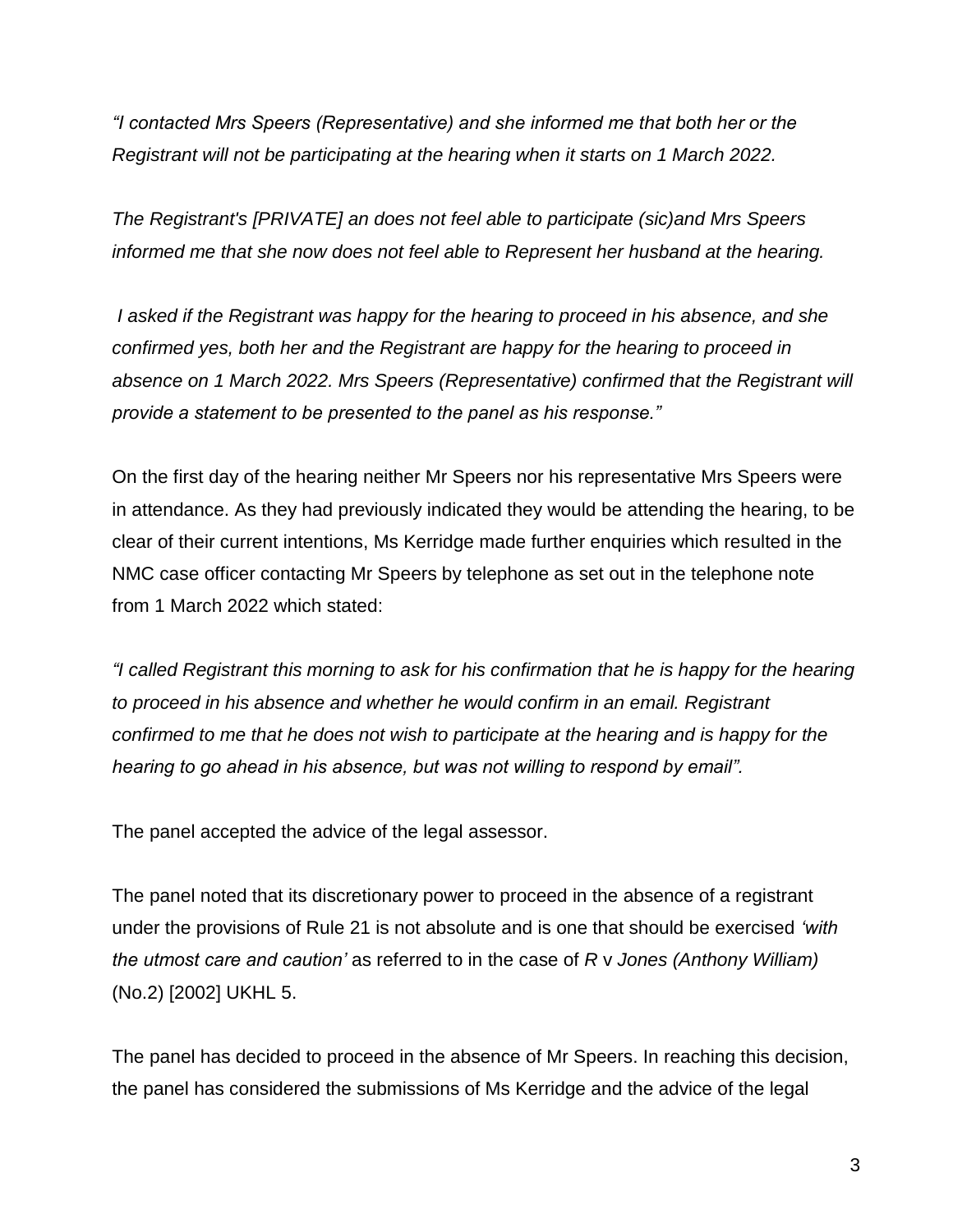assessor. It has had particular regard to the factors set out in the decision of *R v Jones*  and *General Medical Council v Adeogba* [2016] EWCA Civ 162 and had regard to the overall interests of justice and fairness to all parties. It noted that:

- No application for an adjournment has been made by Mr Speers;
- Mr Speers has informed the NMC that he has received the Notice of Hearing and confirmed he is content for the hearing to proceed in his absence;
- There is no reason to suppose that adjourning would secure his attendance at some future date;
- 7 witnesses have been warned to give live evidence;
- Not proceeding may inconvenience the witnesses, their employer(s) and, for those involved in clinical practice, the clients who need their professional services;
- The charges relate to events that occurred in 2016-2018;
- Further delay may have an adverse effect on the ability of witnesses accurately to recall events; and
- There is a strong public interest in the expeditious disposal of the case.

There is some disadvantage to Mr Speers in proceeding in his absence. He will not be able to challenge the evidence relied upon by the NMC in person and will not be able to give evidence on his own behalf. However, in the panel's judgement, this can be mitigated. The panel can make allowance for the fact that the NMC's evidence will not be tested by cross-examination and, of its own volition, can explore any inconsistencies and weaknesses in the evidence which it identifies. The panel also has Mr Speers' written responses from March 2021 and February 2022.

In these circumstances, the panel has decided that it is fair, appropriate and proportionate to proceed in the absence of Mr Speers. The panel will draw no adverse inference from Mr Speers' absence in its findings of fact.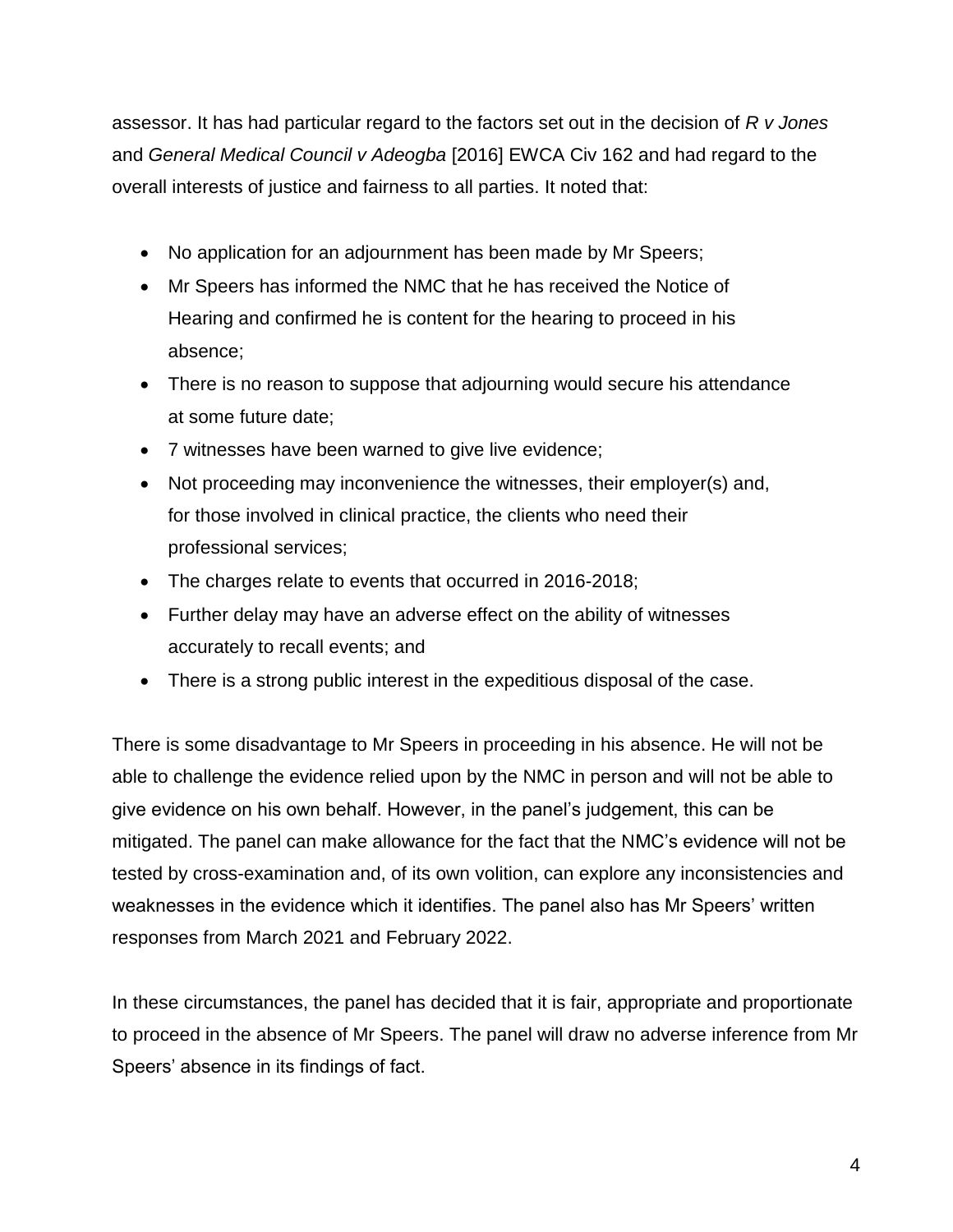# **Details of charge (as amended)**

That you, a registered nurse:

- 1) On 8 or 13 September 2016 removed a quantity of Amitriptyline 25mg from the drugs of misuse cupboard without recording the administration or purpose of removal of the drugs.
- 2) On 23 September 2016;
	- a) Failed to record the discontinuation of Clarithromycin on Patient J's Medication Administration Record;
	- b) Failed to remove and dispose of the discontinued Clarithromycin.
- 3) On 28 September 2016;
	- a) Failed to administer prescribed antibiotics to Patient K;
	- b) Failed to record any reasons for the non-administration of the antibiotics to Patient K.
- 4) On 27 September 2016 administered 3 Tramadol tablets to Patient C which had not been prescribed to Patient C.
- 5) On 9 December 2016 falsely recorded on the Medication Administration Record of Patient I that you had administered Patient I with Gabapentin Oral Solution as a 'supervised swallow' between 12 – 14.30pm and between 4 – 6pm.
- 6) Your actions in charge 5 above were dishonest in that Patient I had been discharged from the prison at 09:08 on 9 December 2016 therefore you knew that you had not administered the Gabapentin Oral Solution to Patient I at the times stated in charge 5 above.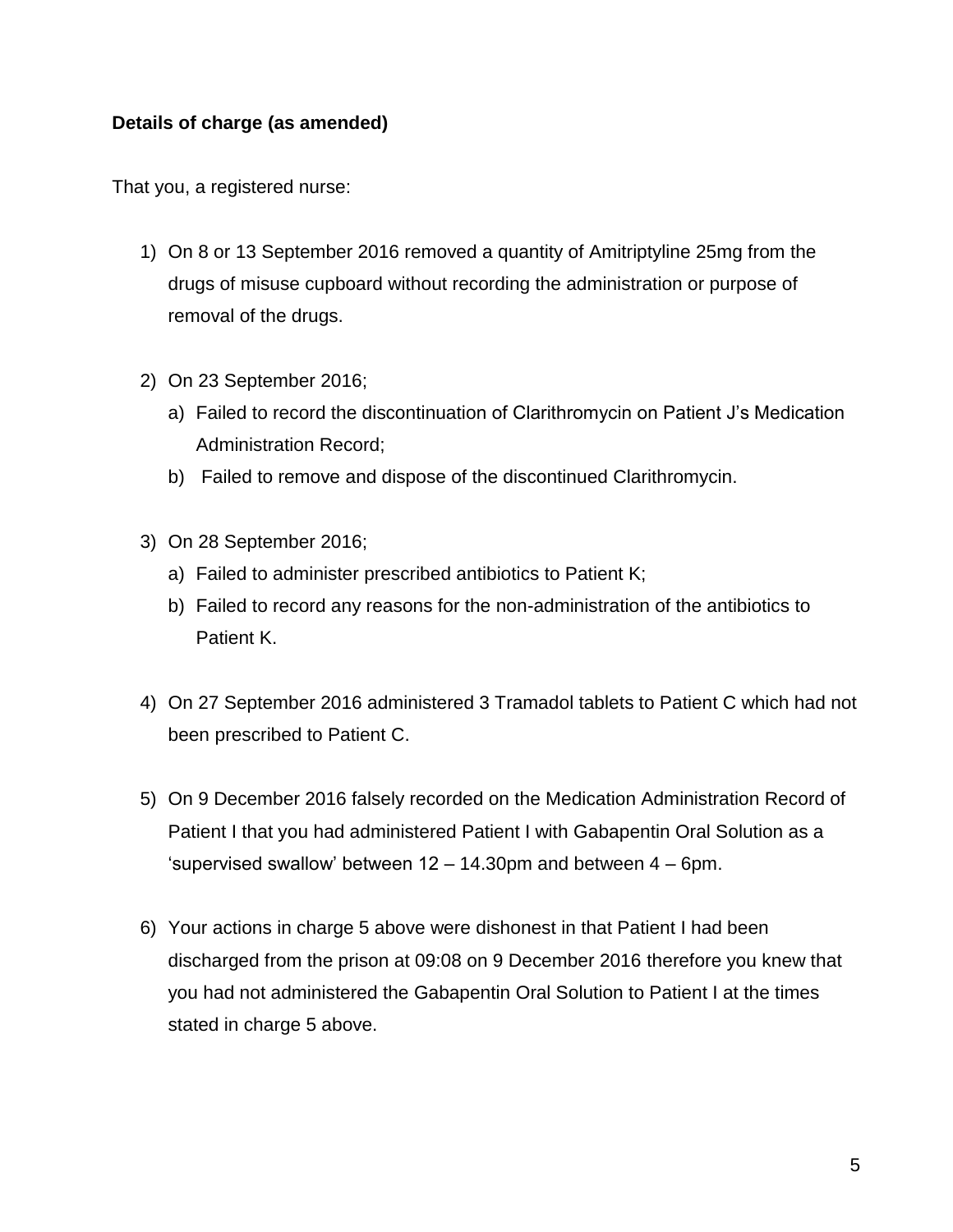- 7) On 29 December 2016 administered Carbamazepine to Patient B as 'in possession' medication when Patient B had been risk assessed as unsuitable for 'in possession' medication administration.
- 8) On 10 January 2017 administered a quantity of Vensir and Propanolol to Patient H when Patient H had not been prescribed Vensir or Propanolol.
- 9) On 10 January 2017 destroyed Patient H's Medication Administration Record chart on which you had recorded the previous day's administration of Vensir and Propanolol in charge 8 above, replacing it with a new chart.
- 10)Your actions in charge 9 above breached the duty of candour in that you knew by destroying the Medication Administration Record chart and replacing it with a new chart you would be concealing the medication administration error detailed in charge 8 above.
- 11)On 10 January 2017 administered a quantity of Diazepam to Patient C and;
	- a) Patient C did not have a current prescription for Diazepam.
	- b) You administered the Diazepam to Patient C as 'in possession' medication notwithstanding that Diazepam must only be administered as a 'supervised swallow' medication within the prison healthcare setting.
	- c) You failed to record the administration of Diazepam to Patient C.
- 12)On 23 April 2017 failed to raise a discrepancy when recording the number of remaining Concerta drugs during an audit of controlled drugs.
- 13)On 12 May 2017 had possession of the medicine keys when you were expressly forbidden to have possession of them.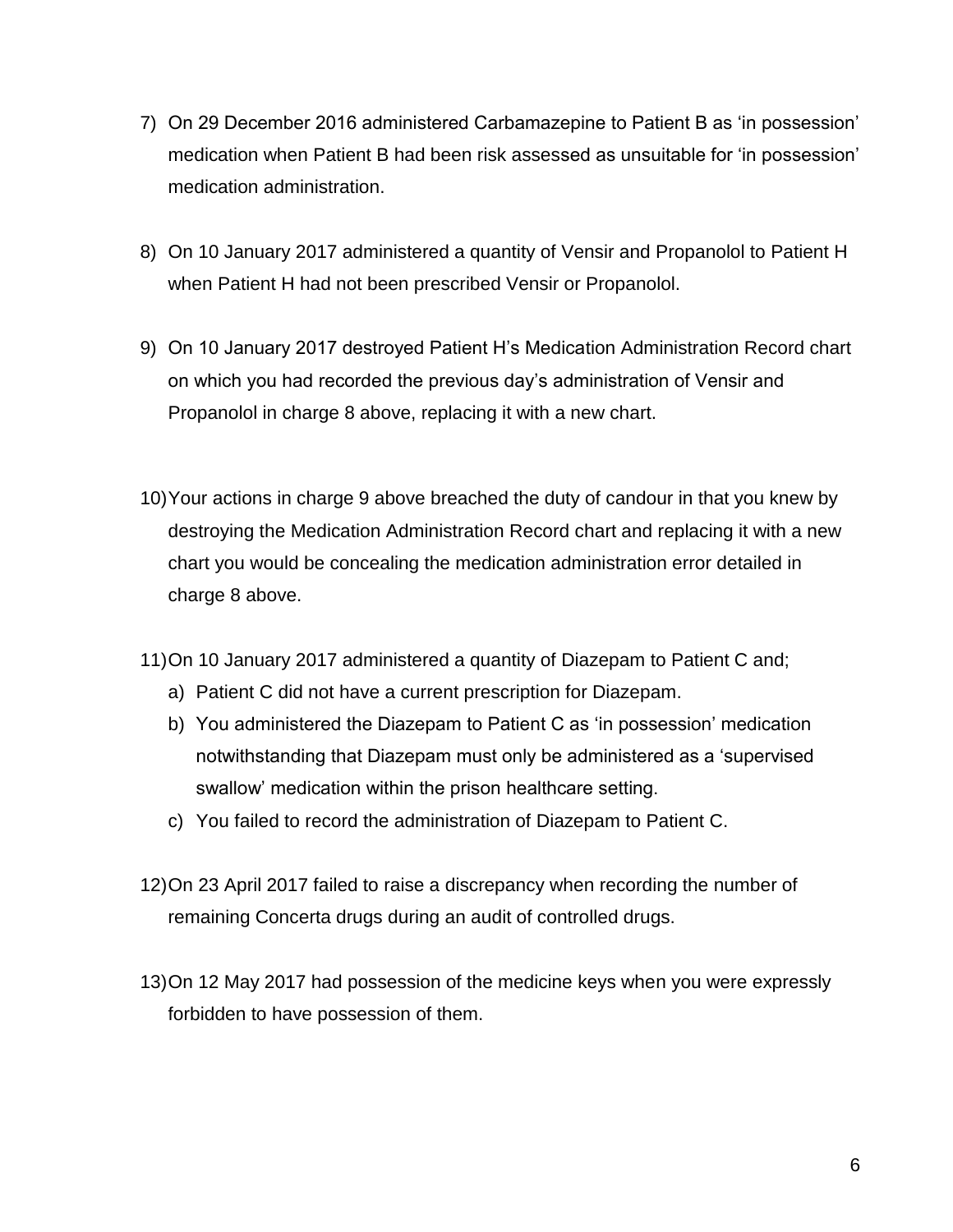- 14)On 12 May 2017 completed various patient's Medication Administration Record charts confirming the administration of medication which had not yet been administered.
- 15)On 1 February 2018 failed to disclose, when asked at interview, that you were subject to an NMC investigation.
- 16)Your actions in charge 15 above were dishonest in that you knew you were subject to an NMC investigation.

AND in light of the above, your fitness to practise is impaired by reason of your misconduct.

# **Decision and reasons on application for hearing to be held in private**

At the outset of the hearing, Ms Kerridge made a request that parts of this case be held in private on the basis that exploration of Mr Speers' case may involve reference to his health at some point. The application was made pursuant to Rule 19 of the 'Nursing and Midwifery Council (Fitness to Practise) Rules 2004', as amended (the Rules).

The legal assessor reminded the panel that while Rule 19(1) provides, as a starting point, that hearings shall be conducted in public, Rule 19(3) states that the panel may hold hearings partly or wholly in private if it is satisfied that this is justified by the interests of any party or by the public interest.

Having heard that there may be reference to Mr Speers' health, the panel determined to hold those parts of the hearing in private.

# **Decision and reasons on application to allow telephone evidence of Mr 3**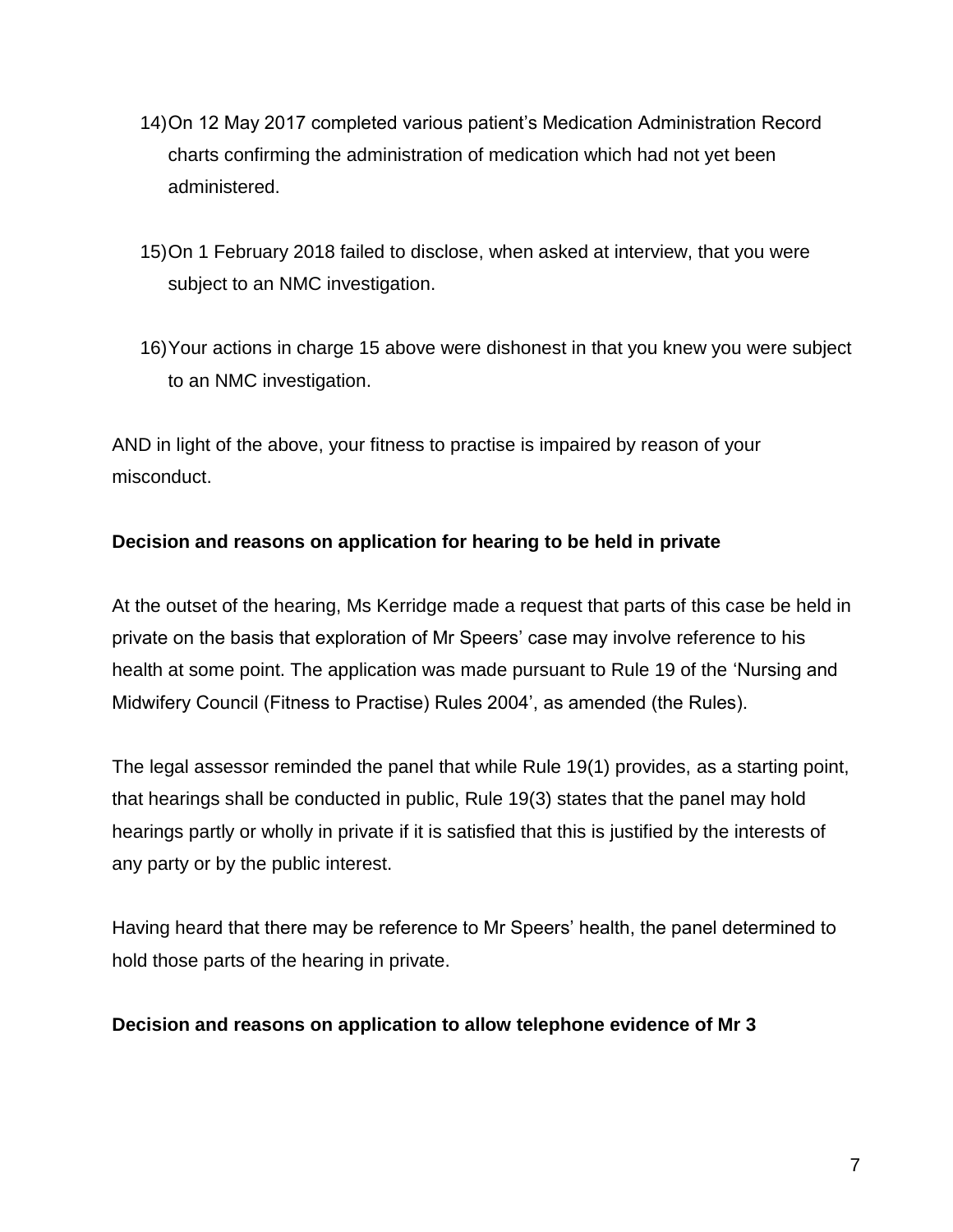The panel heard an application made by Ms Kerridge under Rule 31 to allow Mr 3 to give evidence by telephone instead of video call. Mr 3 was unable to access the hearing via video link from his place of work in the prison system because of security reasons. Mr 3 was available to give evidence by telephone.

In the preparation of this hearing, the NMC had indicated to Mr Speers in the Case Management Form (CMF) dated 1 March 2021, that it was the NMC's intention for Mr 3 to provide live evidence to the panel. Despite knowledge of the nature of the evidence to be given by Mr 3, Mr Speers made the decision not to attend this hearing. On this basis Ms Kerridge advanced the argument that there was no lack of fairness to Mr Speers in allowing Mr 3 to give evidence over the telephone instead of by video link.

The panel heard and accepted the legal assessor's advice on the issues it should take into consideration in respect of this application. He referred the panel to Rule 2ZA which stated that meetings and hearings arranged under these Rules may be conducted using audio or video conferencing facilities.

The panel gave the application in regard to Mr 3 serious consideration. The panel noted that Mr 3's statement had been prepared in anticipation of being used in these proceedings and contained the paragraph, 'This statement … is true to the best of my information, knowledge and belief' and signed by her/him.

The panel considered whether Mr Speers would be disadvantaged by the change in the NMC's position of moving M 3's evidence from video link to that of a telephone call. The panel considered that Mr Speers had been provided with a copy of Mr 3's statement and he would still be giving live evidence via telephone. The panel had already determined that Mr Speers had chosen voluntarily to absent himself from these proceedings and he would not be in a position to cross-examine this witness in any case. The panel considered there was also a public interest in the issues being explored fully which supported the admission of this evidence into the proceedings.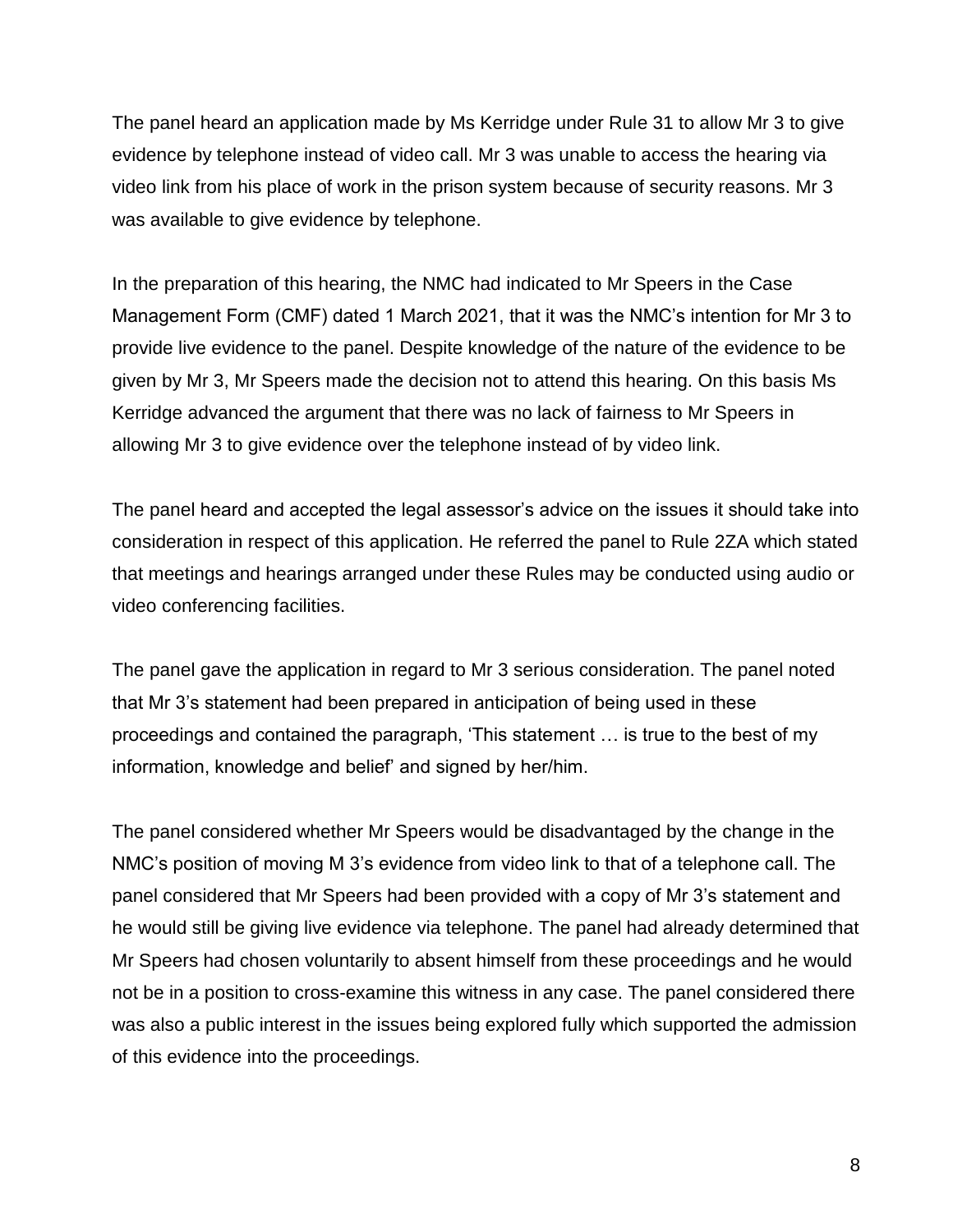In these circumstances, the panel concluded that it would be fair and relevant to allow Mr 3 to give evidence over the telephone, but would give what it deemed appropriate weight once the panel had heard and evaluated all the evidence before it.

# **Decision and reasons on application to amend the charge**

The panel heard an application made by Ms Kerridge on behalf of the NMC, to amend the wording of charges 1, 4, 5 and 8.

It was submitted by Ms Kerridge that the proposed amendments to charges 1, 4, 5 and 8 would provide clarity and more accurately reflect the evidence that has come out so far.

# **Charge 1**

On **8 or** 13 September 2016 removed a quantity of Amitriptyline 25mg from the drugs of misuse cupboard without recording the administration or purpose of removal of the drugs.

# **Charge 4**

On 30 **27** September 2016 administered 3 Tramadol tablets to Patient C which had not been prescribed to Patient C.

# **Charge 5**

On 9 December 2016 falsely recorded on the Medication Administration Record of Patient I that you had administered Patient I with Gabapentin Oral Solution as a 'supervised swallow' between  $12 - 12.30$  14:30pm and between  $4 - 6$ pm.

# **Charge 8**

On 9 **10** January 2017 administered a quantity of Vensir and Propanolol to Patient H when Patient H had not been prescribed Vensir or Propanolol.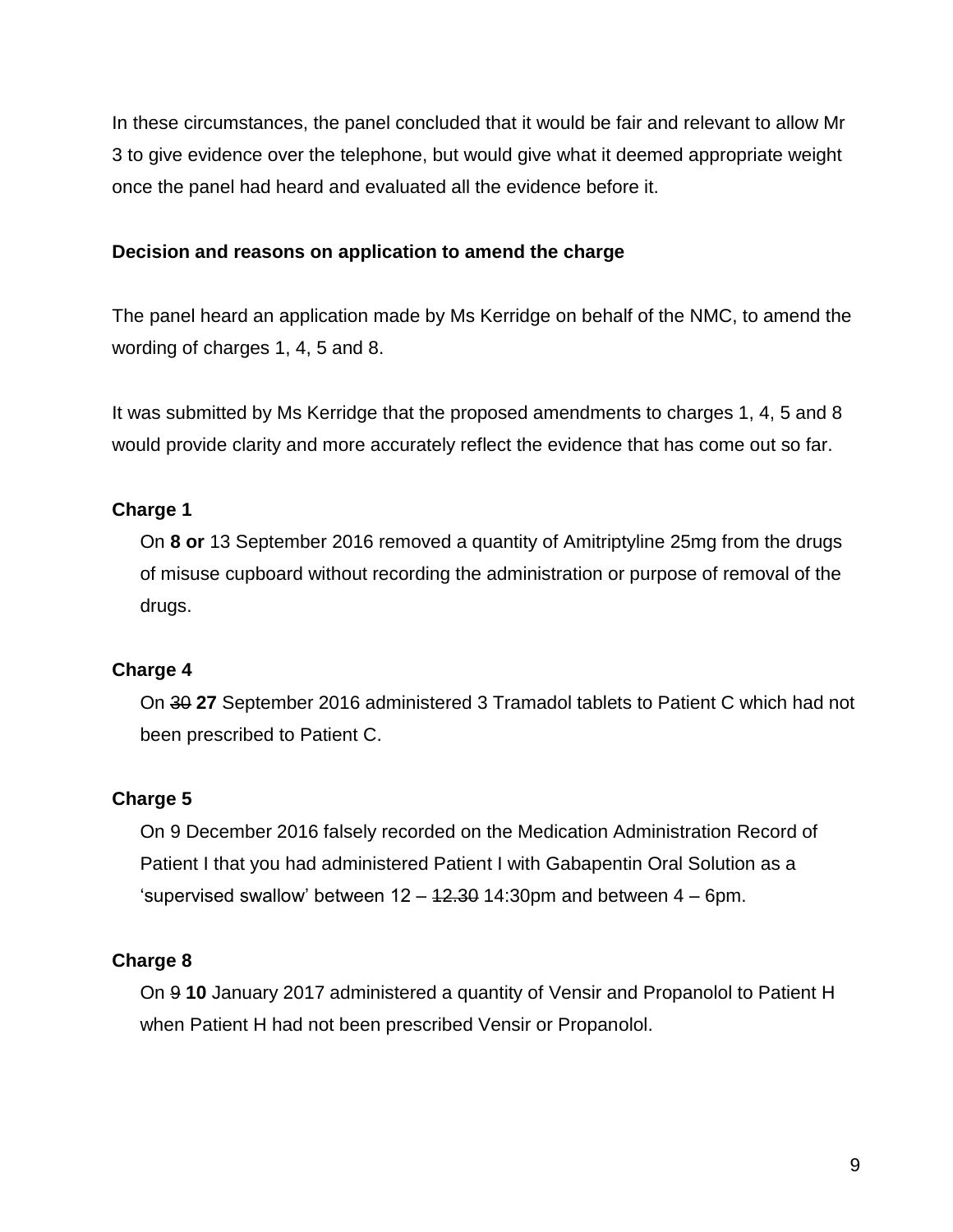The panel accepted the advice of the legal assessor and had regard to Rule 28 of 'Nursing and Midwifery Council (Fitness to Practise) Rules 2004', as amended (the Rules).

The panel was of the view that the amendments to charges 1, 4, 5 and 8, as applied for, were in the interest of justice. The panel decided that the proposed amendments did not change the nature or scope of the allegation but would ensure clarity and accuracy and better reflect the evidence. The panel was satisfied therefore that there would be no prejudice to Mr Speers and no injustice would be caused to either party by the proposed amendments being allowed.

# **Background**

Mr Speers has been a registered adult nurse since 1998. Mr Speers started employment at the South Eastern Health & Social Care Trust ("the Trust") in 1999 as a Staff Nurse. A referral was made to the NMC about Mr Speers on 25 October 2017 and he was informed of this by letter on 3 November 2017.

The charges arose when Mr Speers worked as a Staff Nurse in Prison Healthcare based in HMP Hydebank Wood College. Mr Speers started work here on 5 July 2016. When Mr Speers started at the Trust, he was supernumerary for four to six weeks during which time he would have worked alongside and been supervised by nursing staff to familiarise himself with the systems, policies and procedures around the administration and recording of medication in the prison environment. In addition, Mr Speers was subject to an induction process that would be reviewed at three, six and twelve months.

There was a meeting with Mr Speers on 1 November 2016 during which a number of incidents were raised with him and an action plan was put in place. Mr Speers was transferred to HMP Maghaberry on restricted duties starting 17 April 2017. On 13 June 2017, Mr Speers had a formal disciplinary meeting. By this stage, Mr Speers was restricted to administrative work only. Mr Speers resigned from the Trust on 15 September 2017.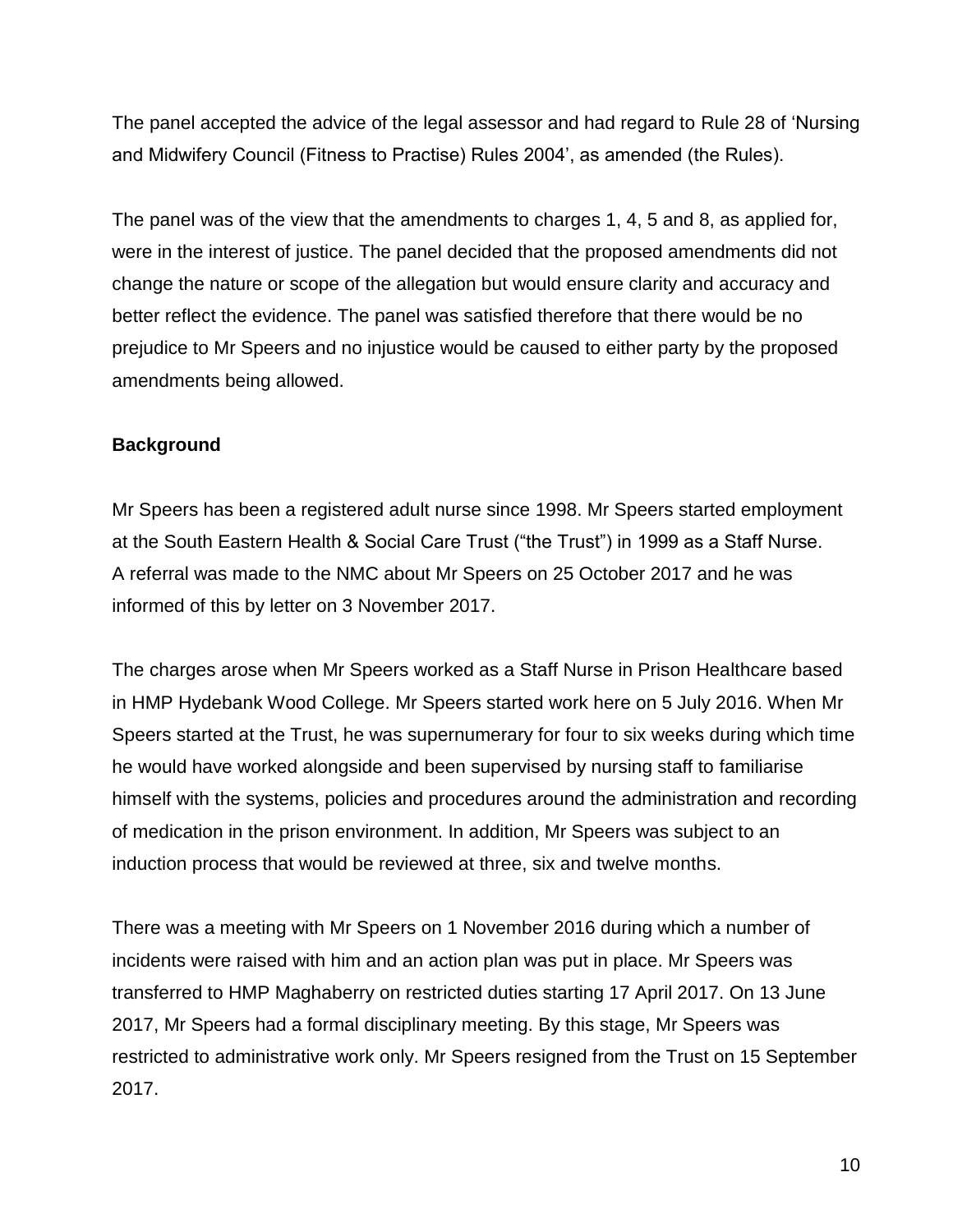### **Decision and reasons on facts**

The panel had Mr Speers' written responses to the charges dated 1 March 2021 and 28 February 2022. The panel noted that Mr Speers appeared to make admissions to some of the charges in these responses but this was not always consistent between the two documents and in the panels view were equivocal. Therefore, the panel decided that it would not find any of the charges proved by Mr Speers' admissions alone and it would make its own decision on each of the charges after it heard all the evidence.

In reaching its decisions on the facts, the panel took into account all the oral and documentary evidence in this case together with the submissions made by Ms Kerridge on behalf of the NMC and Mr Speers' written responses.

The panel was aware that the burden of proof rests on the NMC, and that the standard of proof is the civil standard, namely the balance of probabilities. This means that a fact will be proved if a panel is satisfied that it is more likely than not that the incident occurred as alleged.

The panel heard live evidence from the following witnesses called on behalf of the NMC:

| $\bullet$ | Ms 1: | Nursing Team Lead at Hydebank    |  |
|-----------|-------|----------------------------------|--|
|           |       | Wood College (the Prison) at the |  |
|           |       | time of the allegations          |  |
| $\bullet$ | Ms 2: | Senior Nurse at HMP Maghaberry,  |  |

South Eastern Health and Social Care Trust;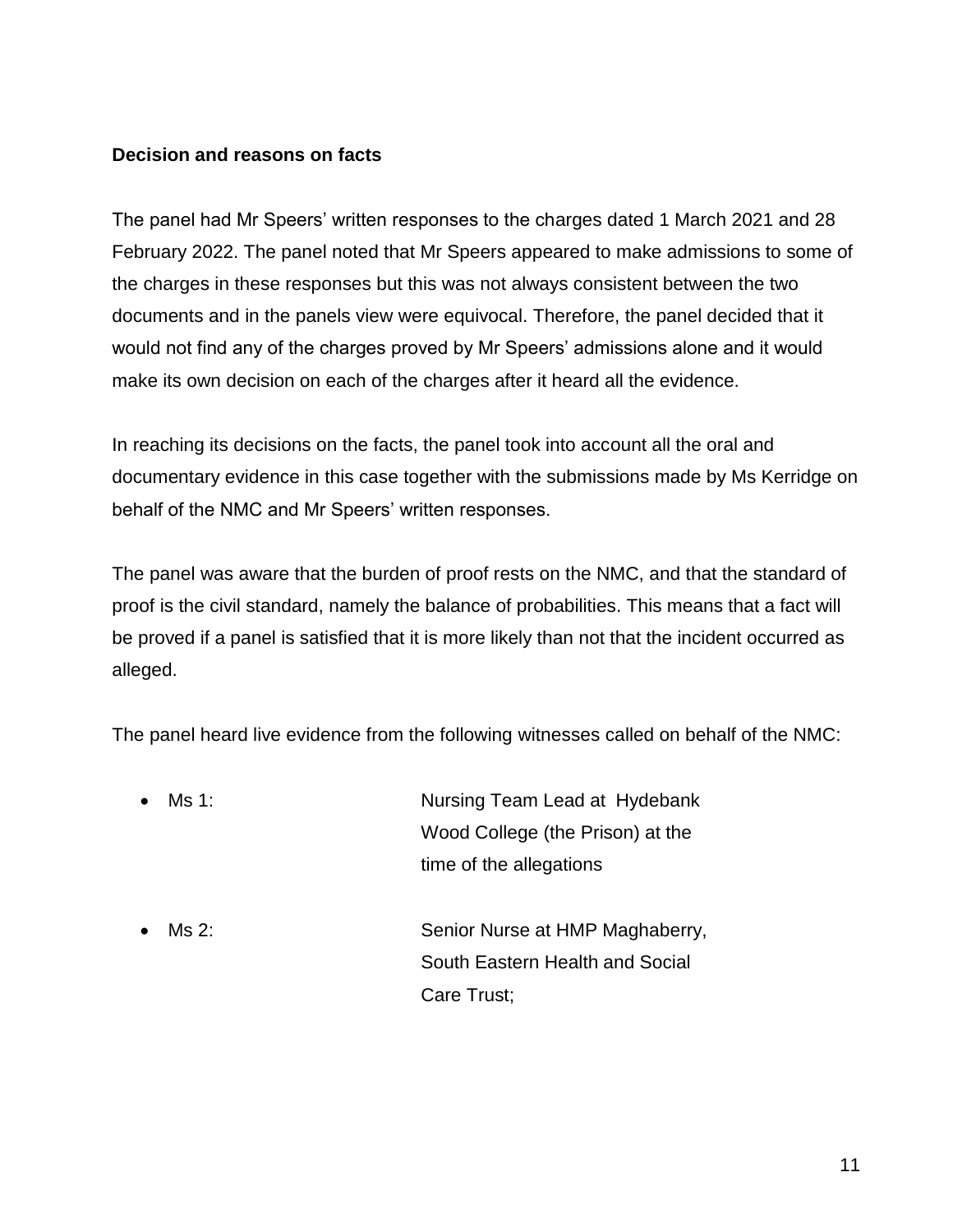- Mr 3: Senior Nurse at HMP Maghaberry, South Eastern Health and Social Care Trust;
- Ms 4: **Agency Nurse working Hydebank** Wood College
- Mr 5: Staff Nurse;
- Ms 6: Nurse Manager at Somme Nursing Home;
- Ms 7: Staff Nurse;

The witness statement of Ms 8 was admitted into evidence by agreement of the parties without the necessity of formal proof.

Before making any findings on the facts, the panel heard and accepted the advice of the legal assessor.

The panel then considered each of the disputed charges and made the following findings.

# **Charge 1**

*On 8 or 13 September 2016 removed a quantity of Amitriptyline 25mg from the drugs of misuse cupboard without recording the administration or purpose of removal of the drugs.*

# **This charge is found proved.**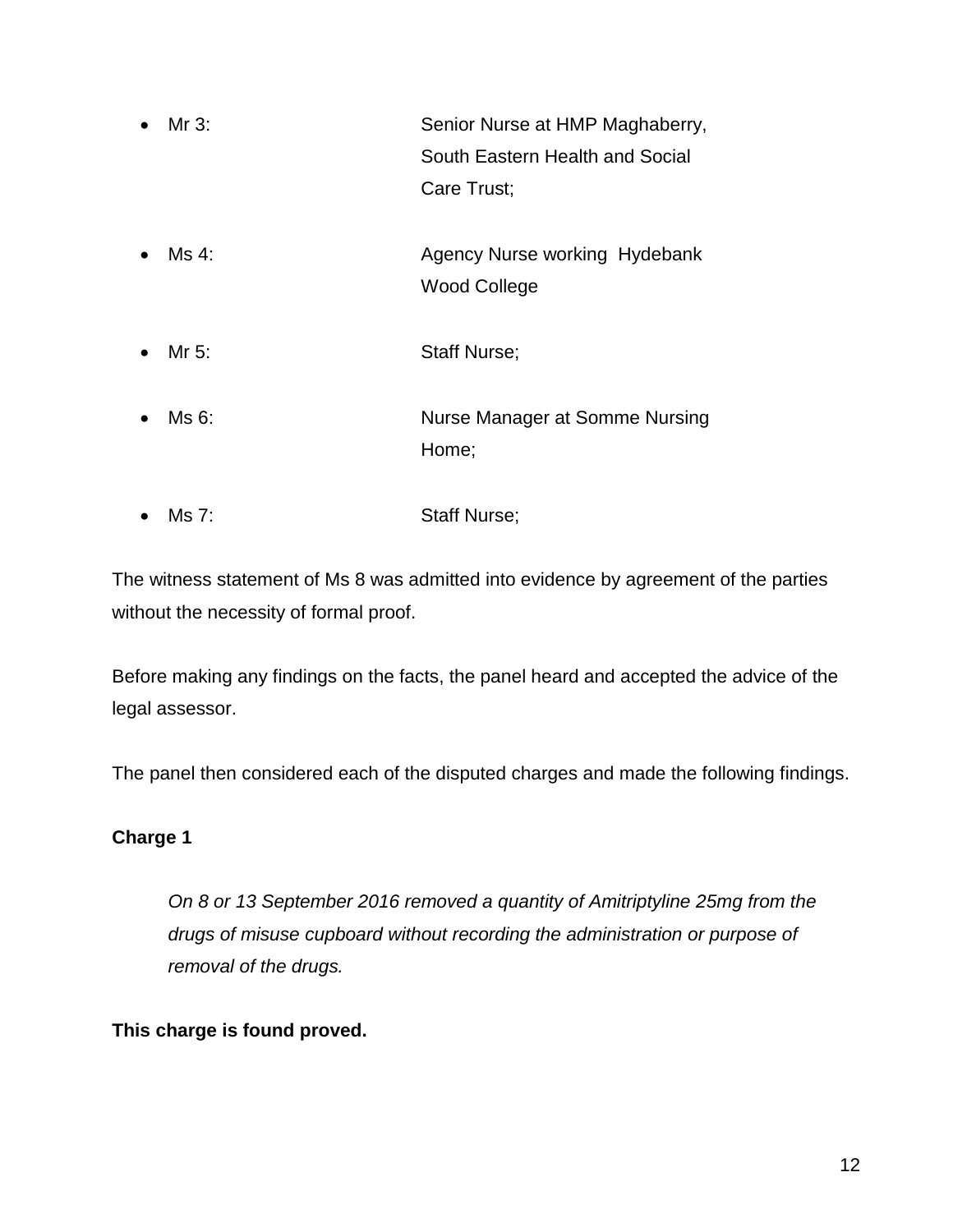In reaching this decision, the panel took into account the evidence of Ms 1 and Mr Speers' responses.

A patient was committed to the prison on 8 September 2016 and Mr Speers carried out the committal assessment. This was recorded on EMIS which is the prison electronic heath record system. This patient was not prescribed Amitriptyline. There was no record on EMIS of the patient bringing Amitriptyline 25mg tablets with him into the prison.

The panel heard evidence from Ms 1 that the 'drugs of misuse cupboard' is used to store securely drugs that are commonly misused and can be used as currency in prison.

The panel had sight of the patient's Medication Administration Record (MAR) and there was no record of them receiving Amitriptyline on either the 8 or 13 September 2016. The panel also had sight of the 'Drugs of Misuse Cupboard Recording Book' and took into account Mr Speers had recorded that he had removed a quantity of Amitriptyline 25mg tablets on 13 September 2016 for that patient.

The panel noted that Mr Speers had been inconsistent in his various responses to this allegation. The panel took into account that Mr Speers did not dispute removing a quantity of Amitriptyline 25mg tablets from the cupboard and failing to record the administration or purpose of their removal. When interviewed by Ms 1 as part of her investigation, Mr Speers could not explain why he took them. He later said that he destroyed the tablets but he did not record this. Having considered all the evidence, the panel found charge 1 proved.

# **Charge 2a**

*On 23 September 2016;*

*a) Failed to record the discontinuation of Clarithromycin on Patient J's Medication Administration Record;*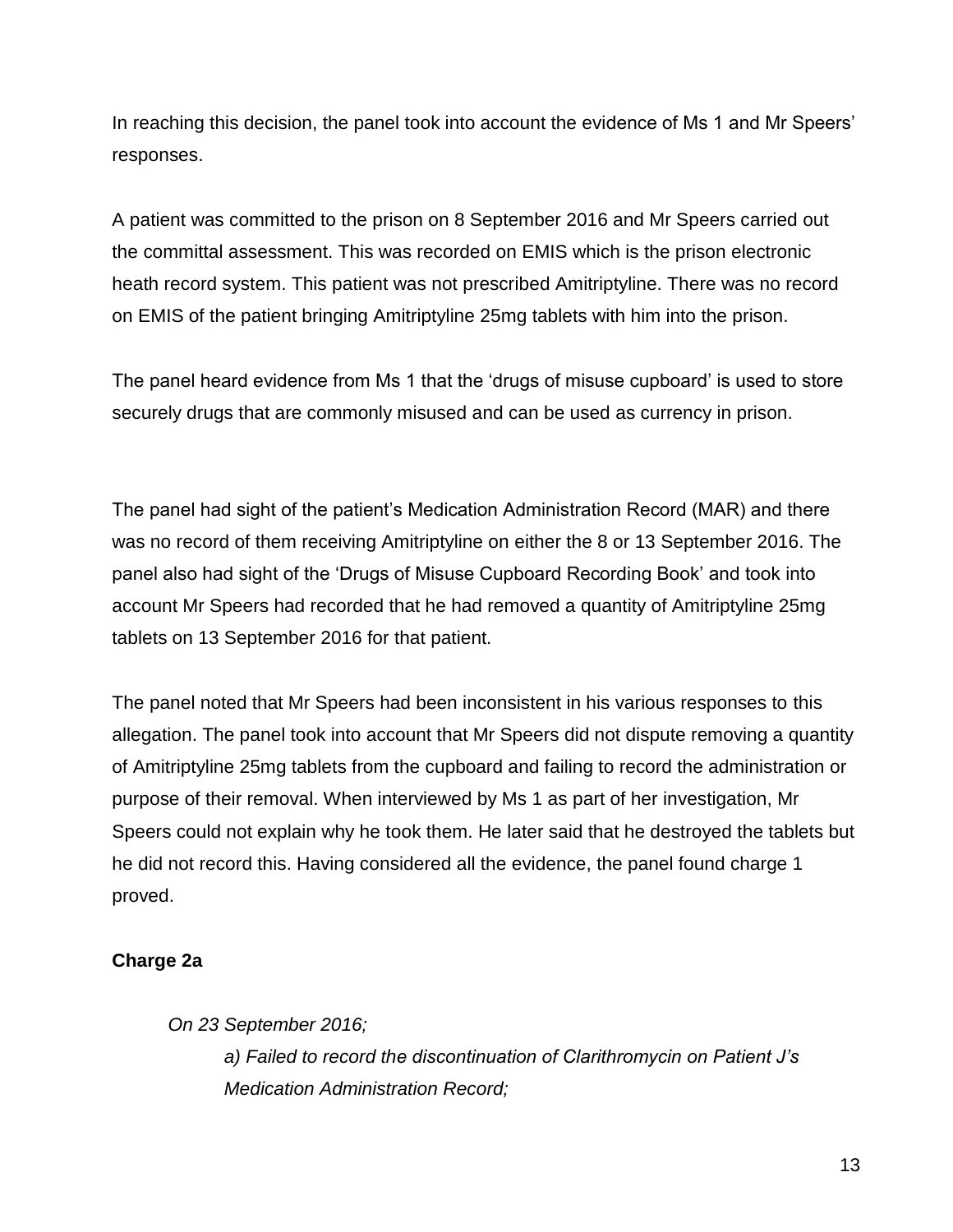### **This charge is found not proved.**

In reaching this decision, the panel took into account the evidence of Ms 1, Mr 5, Ms 7 and Mr Speers' responses.

As this charge alleges a 'failure' to perform an act for it to be proved the NMC must first establish that Mr Speers was under a duty to do that which is he is alleged to have failed to do, and that he did in fact fail in that duty.

Patient J was prescribed Clarithromycin on 22 September 2019. On 23 September at 09:03, Mr Speers noted on EMIS that *"Problem: antibiotic can react with carbamazepine. Result: pharmacy will speak with gp and switch antibiotic".* At 11:32 on the same day the GP changed the prescription to Phenoxymethylpenicillin, 56 tablets, two to be taken four times a day.

On 24 September 2016 Ms 7 and Mr 5 were administering 'supervised swallow' medication (medication that a nurse had to witness being swallowed before signing that it had been administered) at Beech House when they came across the Clarithromycin tablets in the in-possession cupboard (in-possession medication is medication that is given out weekly to patients for them to administer themselves).

Ms 7 and Mr 5 both confirmed in their written and oral evidence that there was no information written on the label to say the medication should not be administered nor was there anything written on Patient J's MAR regarding the Clarithromycin.

Mr 5 stated in oral evidence that there was no need to record the discontinuation of Clarithromycin on the MAR chart as Clarithromycin was not a live medication and the medication had not been started. The panel also took into account the evidence of Ms 1 and Ms 7 who both confirmed that Clarithromycin was not a live medication. The panel heard from all three witnesses that the medication should have been disposed of, or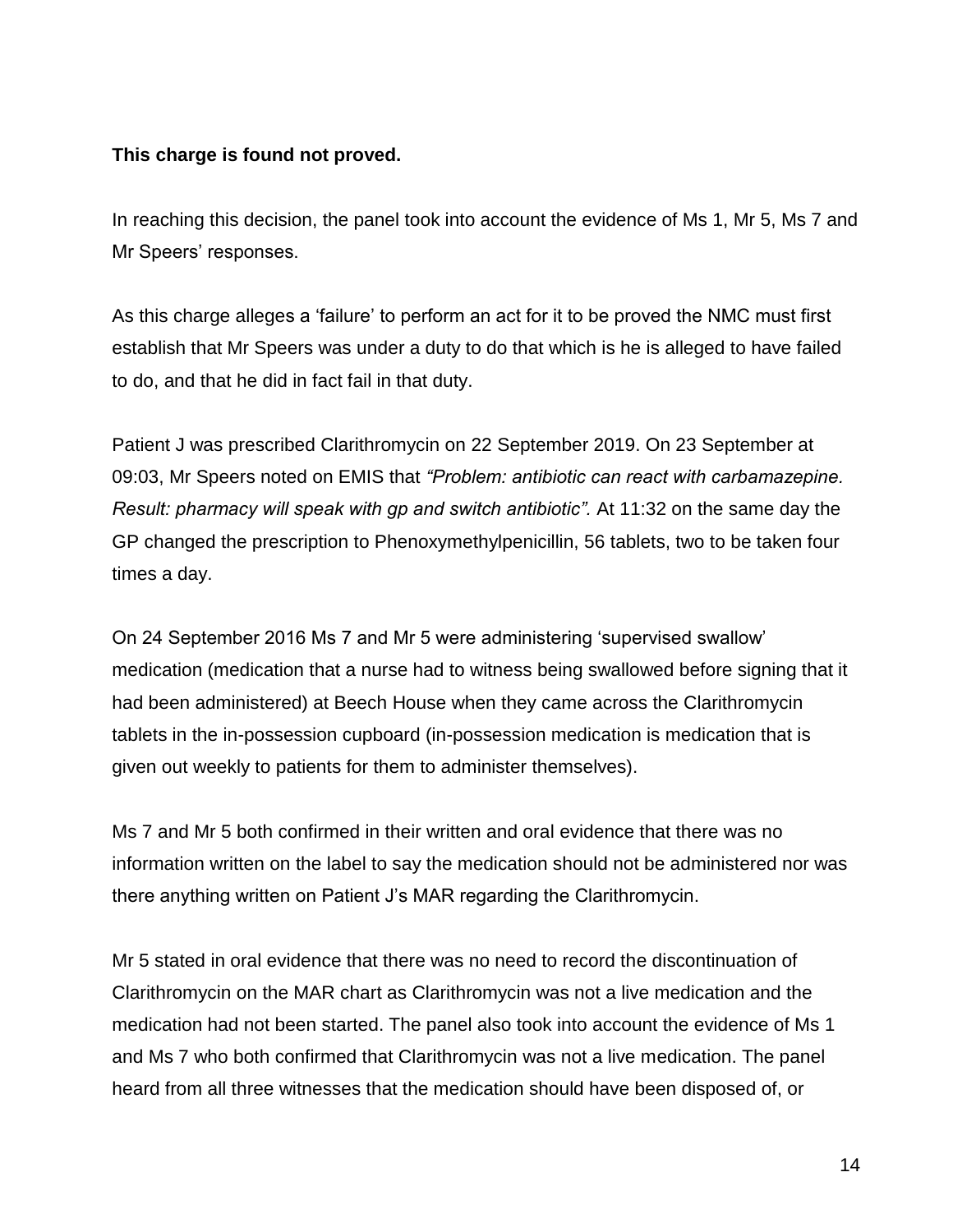returned to the pharmacy to prevent it being administered to the patient in error and not left in the medication cupboard.

The panel determined that as Clarithromycin was no longer prescribed, there was no obligation on Mr Speers to record the discontinuation on the MAR chart. Therefore, the panel considered that the NMC had not made out there was a duty on Mr Speers and therefore found charge 2a not proved.

# **Charge 2b**

*On 23 September 2016;*

*b) Failed to remove and dispose of the discontinued Clarithromycin.*

# **This charge is found proved.**

In reaching this decision, the panel took into account the evidence of Ms 1, Mr 5 and Ms 7 and Mr Speers responses.

The evidence of Ms 1 was that where Mr Speers was in possession of medication that was not to be given to the patient, he would have been under the obligation to dispose of the medication so there would be no risk of it being given to the patient in error.

Mr Speers' response to the charge was that he had handed over to the night staff and written extensive notes about the Clarithromycin being discontinued. However, neither Mr 5 nor Ms 7 could remember seeing any notes or being told verbally about Clarithromycin during the handover process. During Mr Speers' interview on 1 November 2016, Mr Speers said he did not dispose of the tablets because he did not think he should but he acknowledged the risk caused by having left them in the cupboard.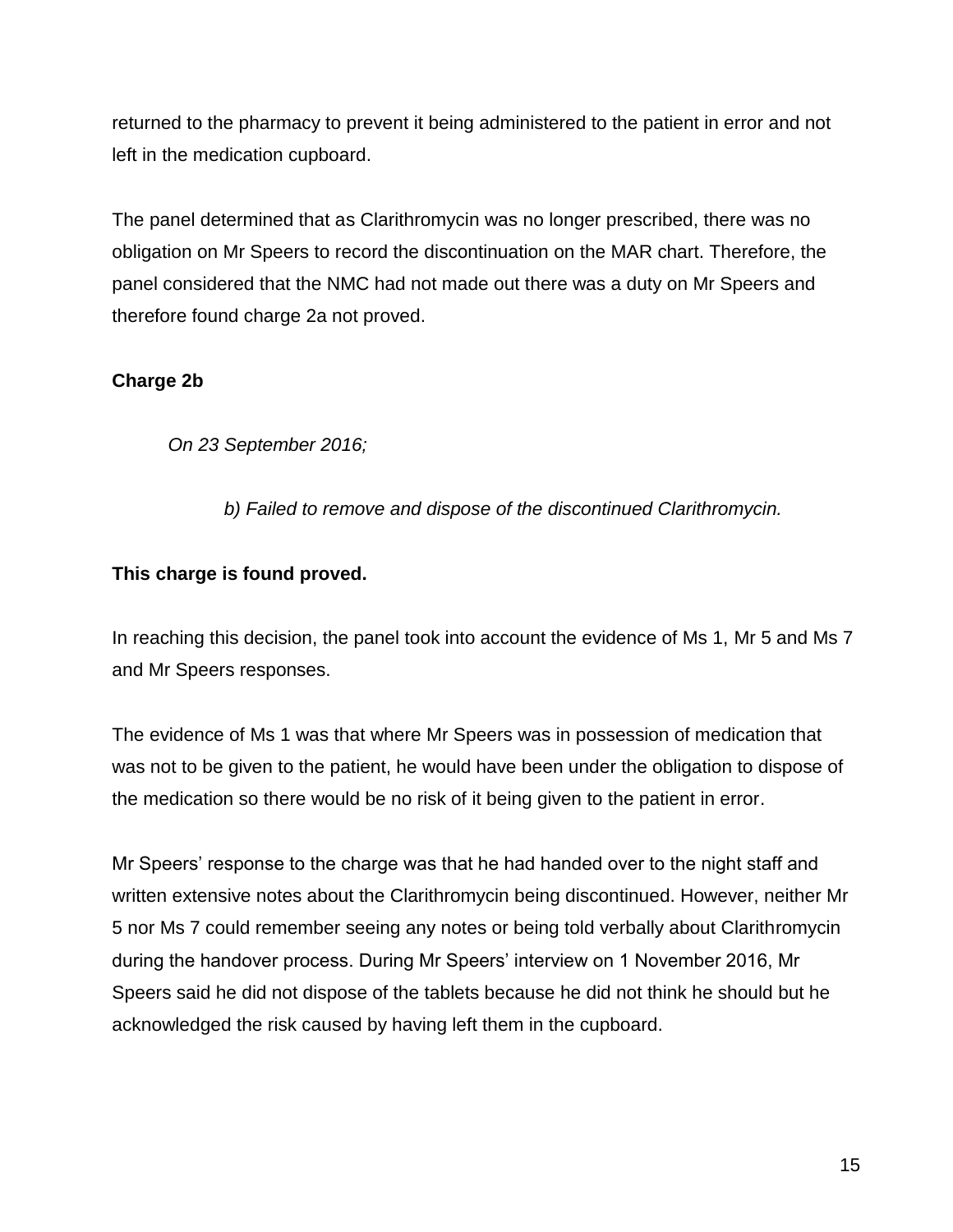The panel considered that the duty was proved. Mr Speers should have disposed of this medication and any nurse would know that that is what they should do if medication was not needed. The panel was satisfied by the witnesses' evidence that Mr Speers had a duty to remove and dispose of the medication and failed to do so and therefore found charge 2b proved.

# **Charge 3a**

*On 28 September 2016; a) Failed to administer prescribed antibiotics to Patient K;*

# **This charge is found not proved.**

In reaching this decision, the panel took into account the evidence of Ms 8 and Mr Speers' responses.

Patient K was prescribed antibiotic medication for acne (Lymecycline) on 28 September 2016 to be taken each morning. The nurse on duty that day would have been responsible for administering the antibiotics to Patient K that day.

Ms 8 in her written statement said she found this medication in the in-possession cupboard for weekly medication and realised that it had not been given the previous day when the medication was delivered from the pharmacy. She checked and there was no evidence of administration in the MAR.

Ms 8's evidence is that it is the nurse's responsibility who receives the medication to ensure it is administered in line with the prescription/MAR and to store it appropriately. Where medication is not administered or issued, it should be put it in the medicine trolley and documented with the reason set out in the handover book, MAR and EMIS.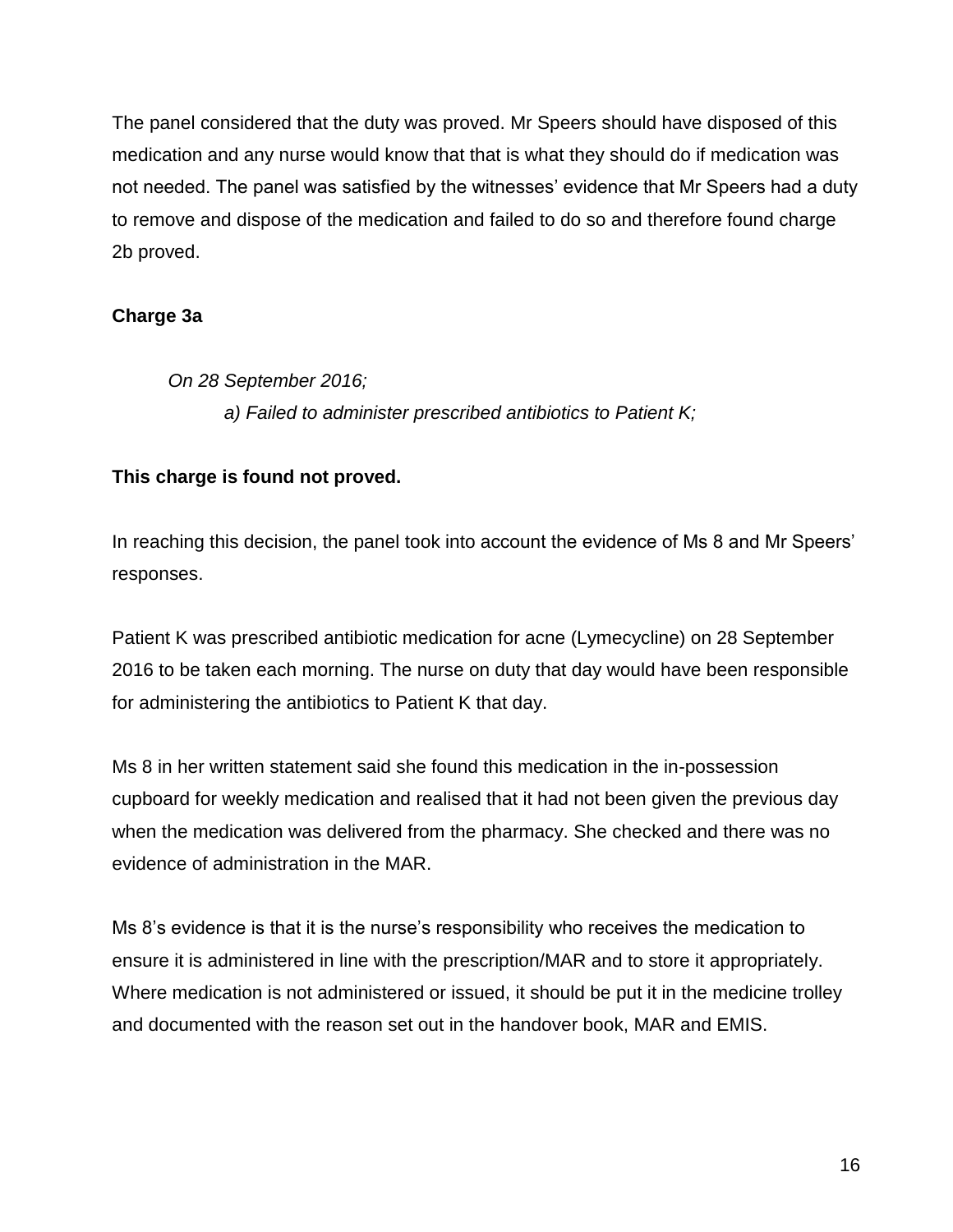The panel took into account that there were inconsistencies with the dates relating to this charge. Ms 8 said in her witness statement regarding the incident on 28 September 2016 "I do not recall who else was on shift that day, nor am I sure that [Mr Speers] was also working on this day". Later in her witness statement she writes "As the registrant had been working in this room the previous day it would have been his responsibility to update the record". It was not clear to the panel which date she was referring to as the previous day.

In her contemporaneous incident form, Ms 8 states *"Whilst working on 28.9.16 in cedar medical room in the evening…I noted that there was a box of antibiotics medication for Patient [K] this had not been given to the patient on the previous day by Nurse Speir (sic) and no information left for nurse on duty the following day…Senior nurse was informed.. and medication given to the patient".*

The panel considered this suggested she was referring here to the medication arriving on 27 September 2016 and the medication being given to the patient by her on 29 September 2016.

The panel also had sight of the MAR chart for Patient K. There is no record of the antibiotic being administered on 28 September 2016, nor 29 September 2016 either as suggested in Ms 8's contemporaneous incident form. The first time it is recorded as administered in the MAR card is 30 September 2016 signed for by Ms 8. There is no explanation give for this. As Ms 8 was not present to give evidence and be questioned, the panel were not able to gain clarification over any of these inconsistences.

The panel noted Mr Speers accepted the statement of Ms 8 although it appears that he could not properly recall the incident.

The panel was of the view that it was unclear which date the incident had occurred on and whether Mr Speers had indeed been working on the day of the incident. The panel determined that the NMC had not made out charge 3a because of the inconsistencies in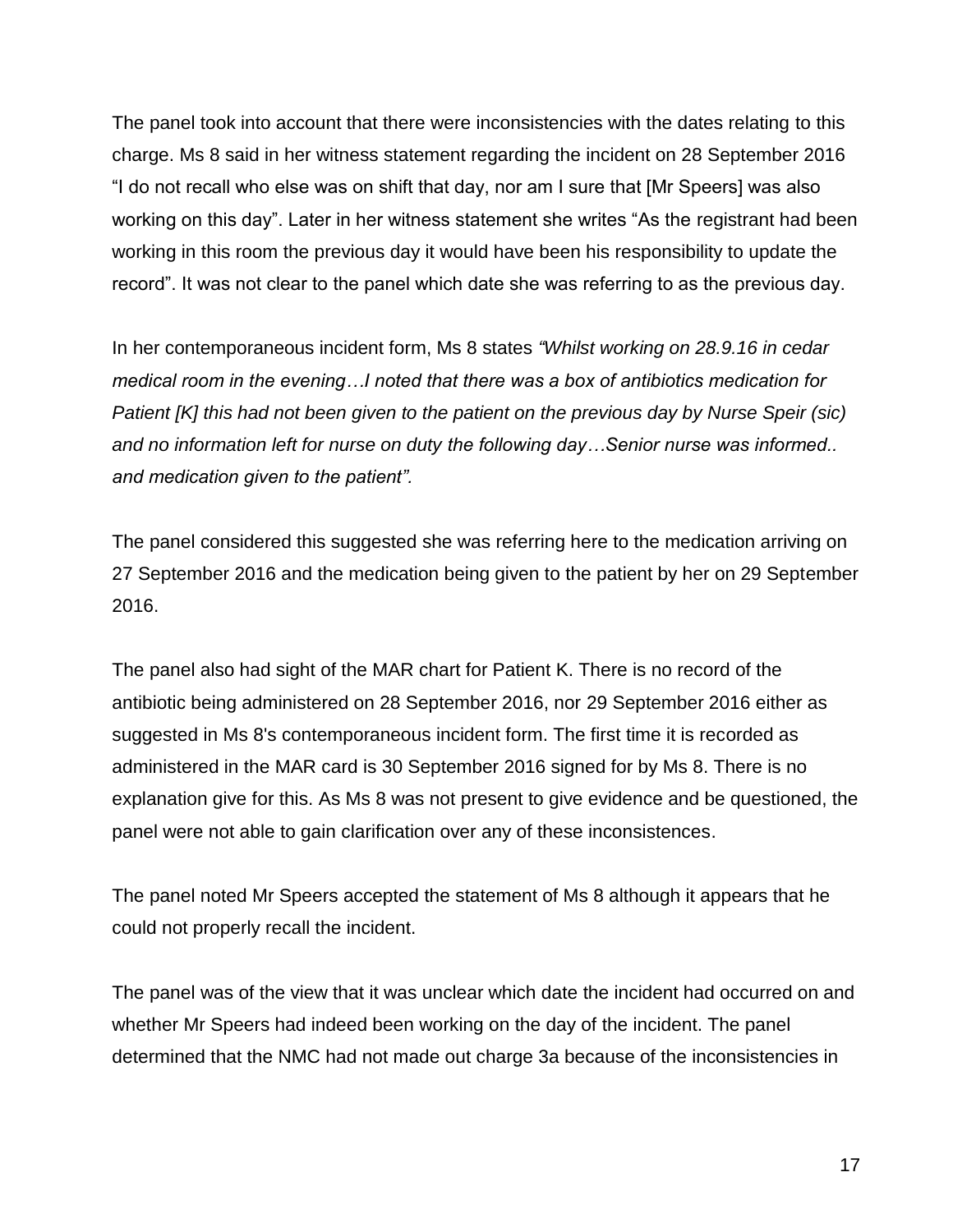the evidence and the lack of clarity surrounding the date in question. The panel therefore found this charge not proved.

# **Charge 3b**

*On 28 September 2016; b) Failed to record any reasons for the non-administration of the antibiotics to Patient K.*

# **This charge is found not proved.**

The panel determined that charge 3b is predicated on finding charge 3a proved. As 3a was not proved, charge 3b falls away.

# **Charge 4**

*On 27 September 2016 administered 3 Tramadol tablets to Patient C which had not been prescribed to Patient C.*

# **This charge is found proved.**

In reaching this decision, the panel took into account the evidence of Ms 1 and Ms 8 and Mr Speers' responses.

In her evidence, Ms 1 explained that in the prison environment certain medication, including Tramadol, can be used as currency and it would be "classic behaviour" for Patient C to try and obtain additional medication from nursing staff. However, a nurse could not administer medication that went beyond the current prescription, it was only for a doctor to prescribe more. She expected any nurse to know that they were not qualified to give additional medication without a prescription in any environment.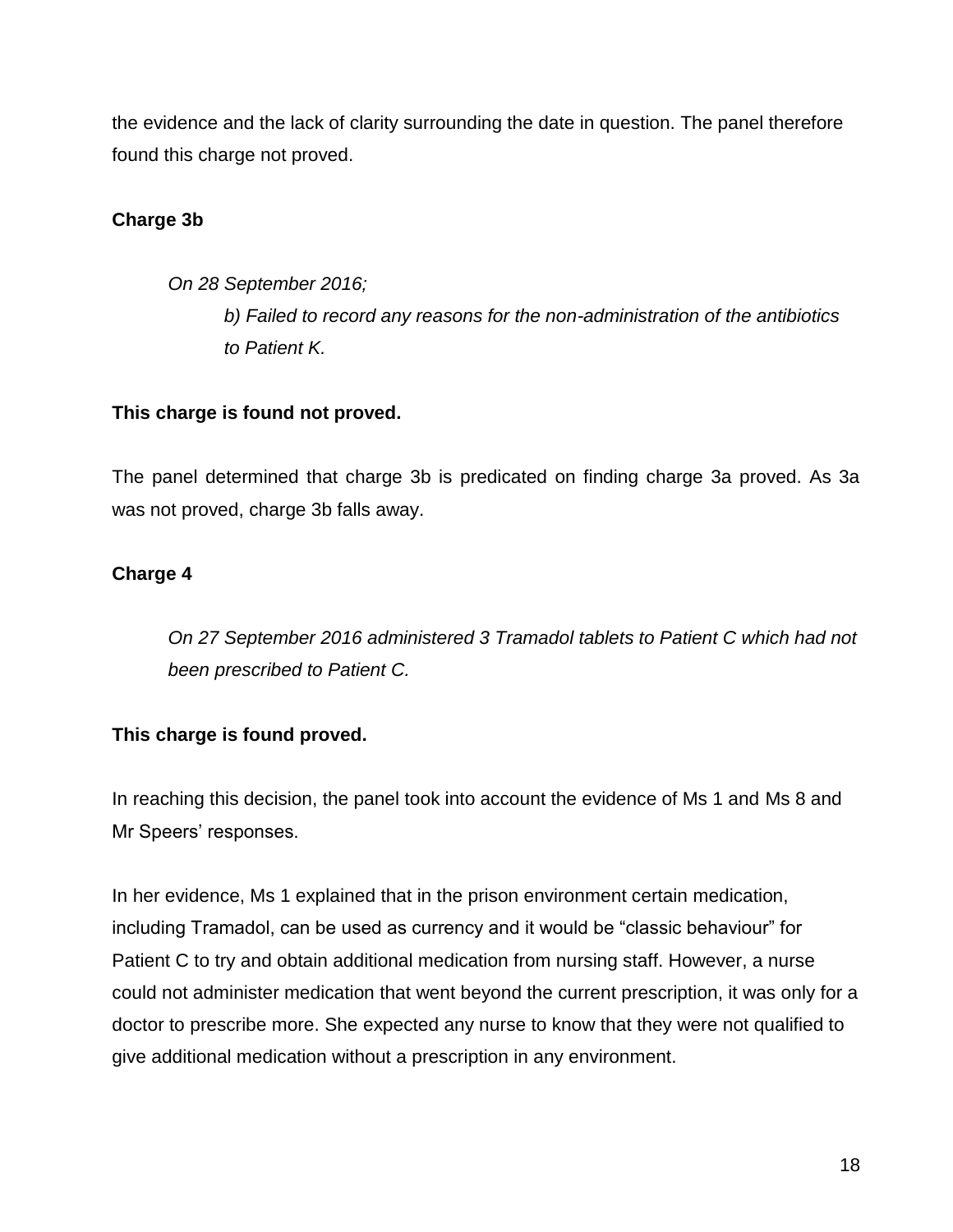Ms 8 said in her statement *"When I asked Patient C why he received extra tablets on the above date, he stated that he went to the treatment room where he told [Mr Speers] he lost his medication and he issued four tablets to him. I called [Mr Speers] to confirm the extra amount and he confirmed that he issued the drug upon the patient telling him that he had lost his medication".*

Mr Speers accepted in his response to the NMC allegation on 1 March 2021, that he administered 4 Tramadol tablets to Patient C on 27 September 2016 and this is reflected in the MAR chart where Mr Speers recorded that he gave Patient C 4 Tramadol tablets on that date. He stated he was manipulated by Patient C whilst he was still in his induction period and in his later response he said that his intentions were misguided.

The panel was of the view that Mr Speers recognised that this incident occurred and should not have. The patient's prescription was clearly labelled in the MAR and had not been renewed or updated when Mr Speers decided to administer further Tramadol tablets to Patient C on 27 September 2016 outside what was permitted by the prescription.

The panel noted the charge relates to the administration of 3 Tramadol tablets and the panel found that Mr Speers had administered 4 tablets. However, the panel finds this charge proved on the basis that Mr Speers administered at least 3 Tramadol tablets. The panel therefore found charge 4 proved.

# **Charge 5**

*On 9 December 2016 falsely recorded on the Medication Administration Record of Patient I that you had administered Patient I with Gabapentin Oral Solution as a 'supervised swallow' between 12 – 14.30pm and between 4 – 6pm.*

# **This charge is found proved.**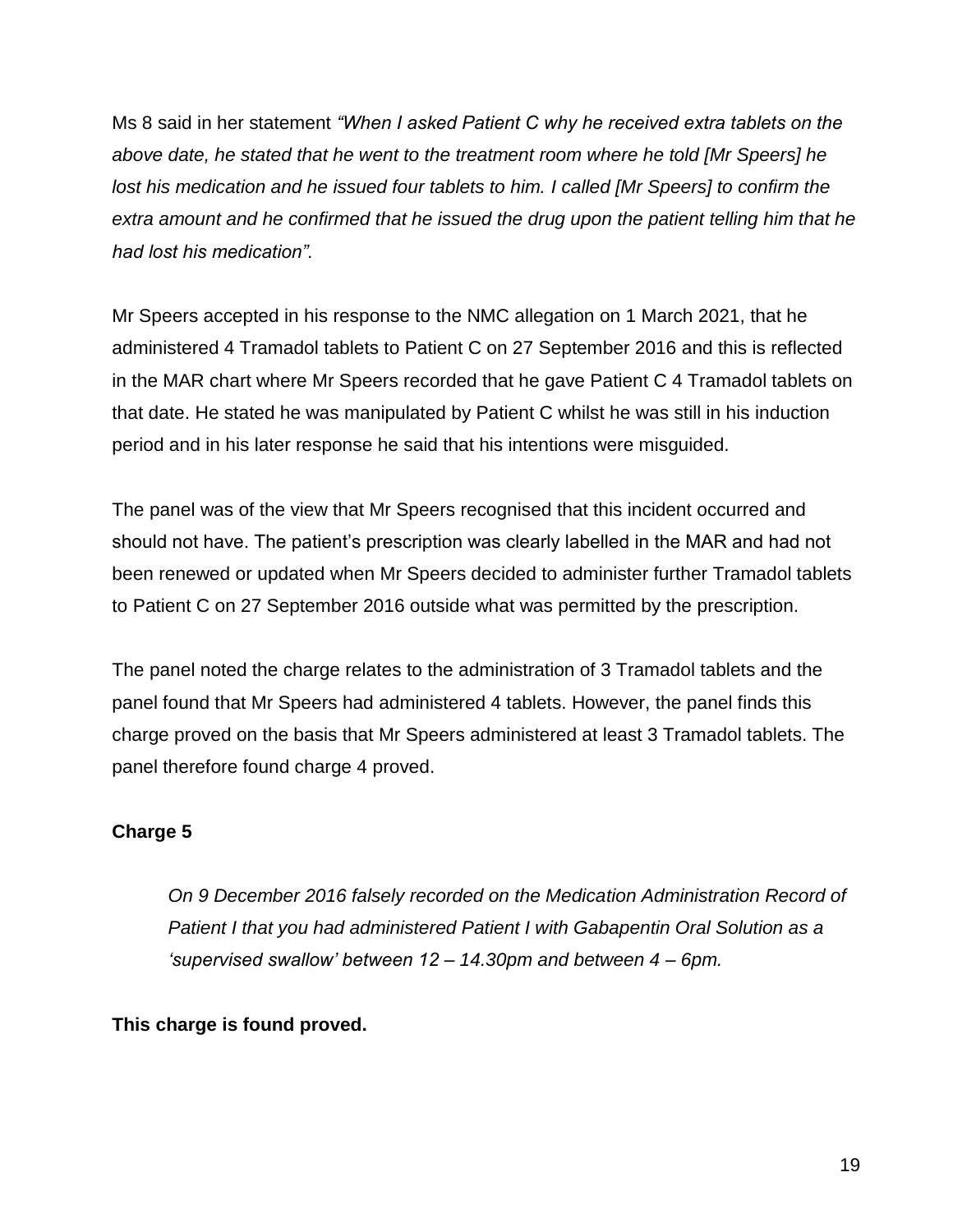In reaching this decision, the panel took into account the evidence of Ms 1 and Mr Speers' responses.

The evidence establishes that Patient I had a prescription for Gabapentin Oral Solution to be taken three times per day as a supervised swallow. Patient I was discharged from prison at 09:08 on 9 December 2016 and released from Court at 10:30. However, Patient I's MAR, as filled in and signed as administered by Mr Speers, shows that Gabapentin was administered on three occasions that day, the latter two being between 12:00-14:30 and 16:00-18:00.

Mr Speers accepted in his responses that he recorded he had administered Gabapentin to Patient I at those times and this is reflected in the MAR chart. He stated in his response of March 2021 "*I asked for guidance on procedure and received no reply. Prisoners are released with no record of 3-day supply of medication, in my error I noted that I gave "suspended swallow" for the rest of the day, my error but I could not understand why medication was given to prisoners on release with no record of the same".*

Ms 1 explained that Mr Speers' account that he was recording the three-day supply in this manner, made no sense: she said the patient would not be discharged with oral medication and would have been given a three-day supply of tablets which would have been recorded on the front of the MAR not signed for as administered. When patients went to Court they did not often know if they would return or not so sometimes patients were released without medication at all.

It is clear from the evidence that it would not have been possible for the medication to be administered between 12:00 and 14:30 and 16:00 and 18:00 because Patient I left the prison at 09:08am and did not return. The panel concluded that Mr Speers recorded two false entries that he had administered medication into Patient I's MAR as 'supervised swallow' at those times and therefore found charge 5 proved.

# **Charge 6**

20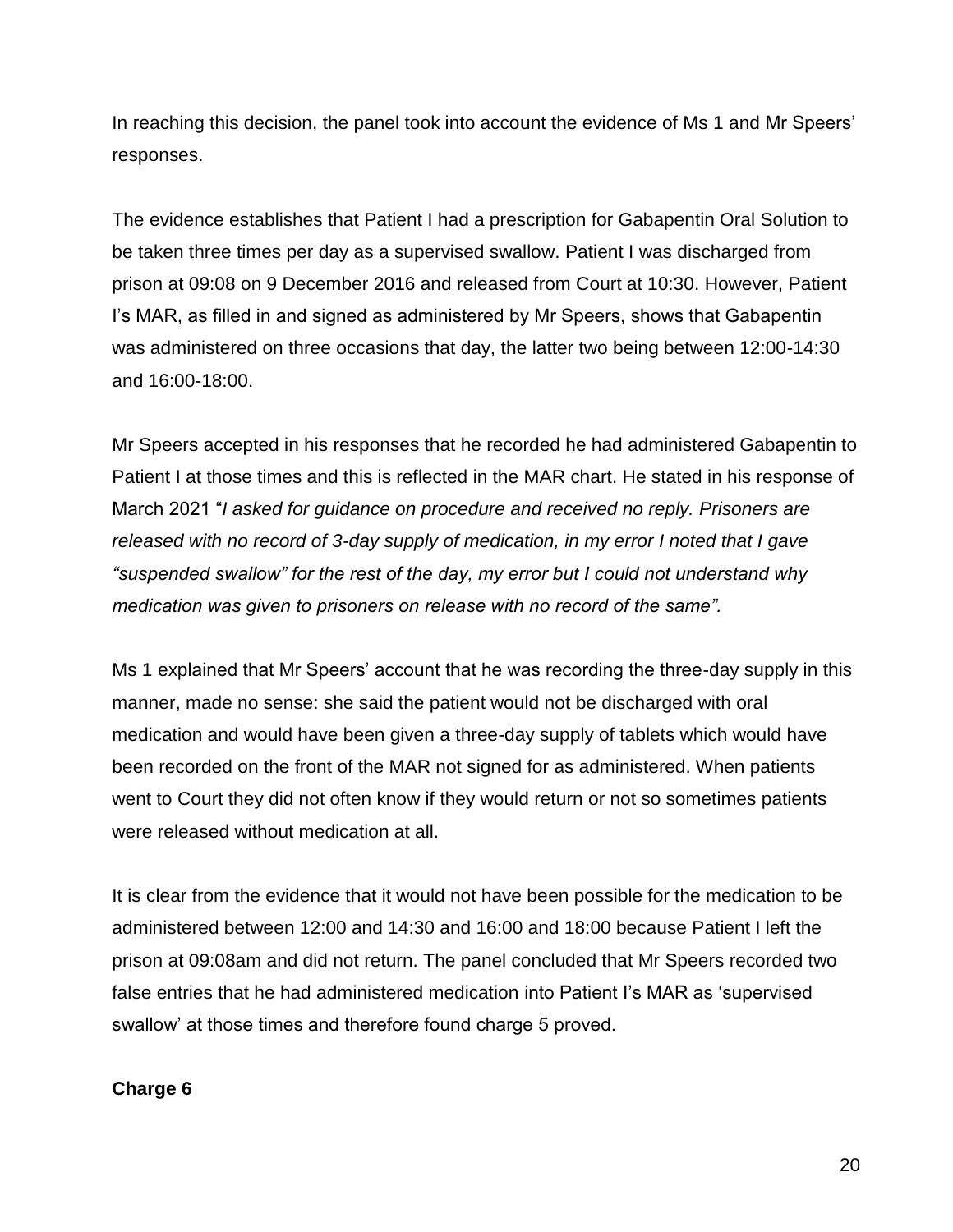*Your actions in charge 5 above were dishonest in that Patient I had been discharged from the prison at 09:08 on 9 December 2016 therefore you knew that you had not administered the Gabapentin Oral Solution to Patient I at the times stated in charge 5 above.*

## **This charge is found proved.**

In reaching this decision, the panel took into account its finding at charge 5 and Mr Speers' responses.

In its approach to this charge, the panel applied the two stage test of dishonesty set out in paragraph 74 of the decision in *Ivey v Genting Casinos* (UK) Ltd [2017] UKSC 67. Paragraph 74 states:

"*When dishonesty is in question the fact-finding tribunal must first ascertain (subjectively) the actual state of the individual's knowledge or belief as to the facts. The reasonableness or otherwise of his belief is a matter of evidence (often in practice determinative) going to whether he held the belief, but it is not an additional requirement that his belief must be reasonable; the question is whether it is genuinely held. When once his actual state of mind as to knowledge or belief as to facts is established, the question whether his conduct was honest or dishonest is to be determined by the fact-finder by applying the (objective) standards of ordinary decent people. There is no requirement that the defendant must appreciate that what he has done is, by those standards, dishonest".*

The panel took into account that Mr Speers does not dispute that he made a false entry into the patient's MAR. He also accepts that this was dishonest. The panel considered that Mr Speers would be aware that Gabapentin could only be given as a 'supervised swallow'. This would not have been possible on 9 December 2016 between 12:00-14:30 and 16:00-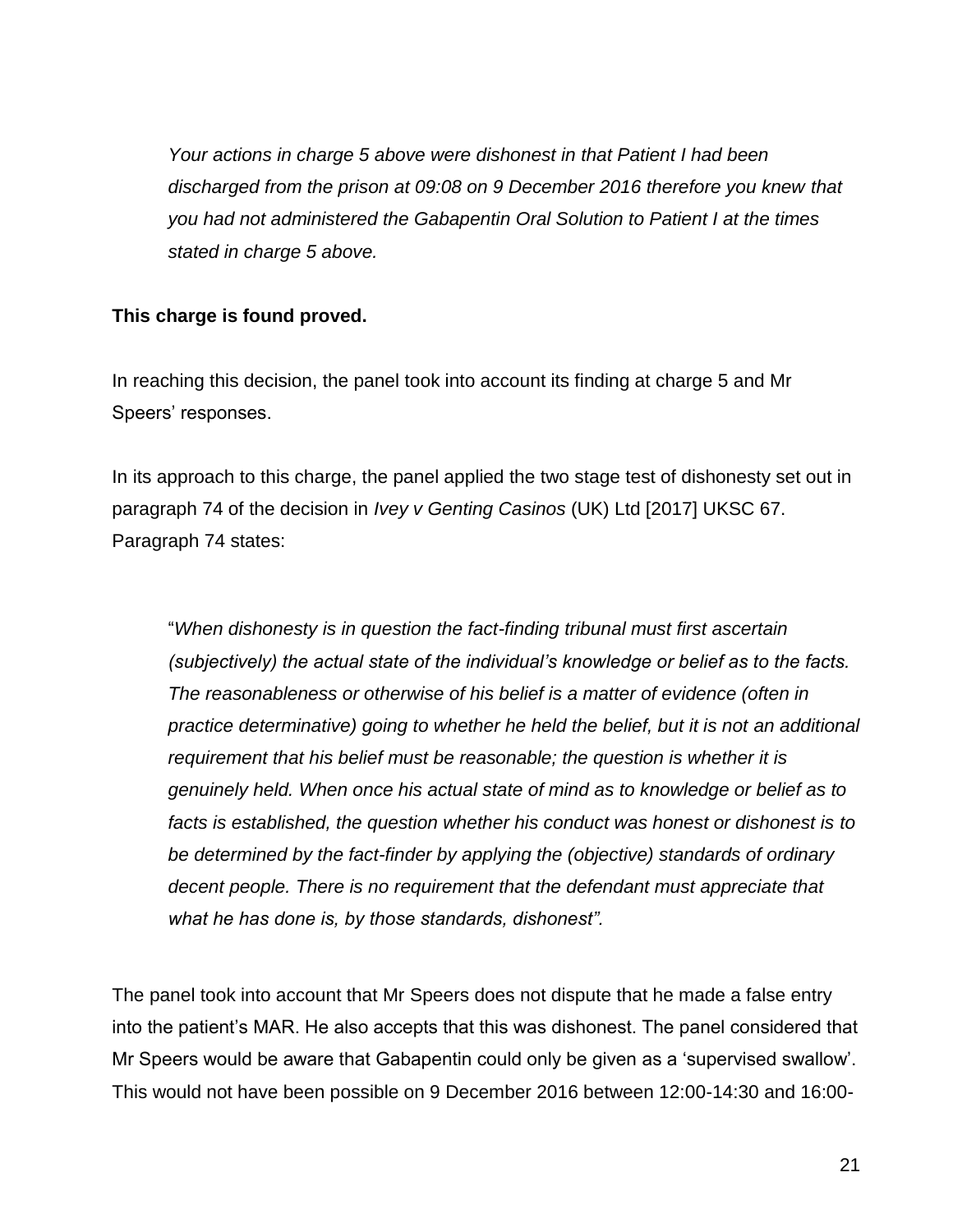18:00 because Patient I was not on the premises after 09:08. It considered that Mr Speers knew that when patients went to Court they did not often know if they would return or not so sometimes patients were released without medication at all. Mr Speers was aware of this process since he would have encountered this since this was a regular occurrence at the prison. As an experienced nurse, Mr Speers should have known it was not acceptable to record medication being administered when that is not accurate.

The panel was of the view that Mr Speers was aware that when he falsely recorded that he had administered Patient I with Gabapentin that he had not actually administered it and he had recorded it on the MAR chart. Having applied the first part of the test, the panel next considered whether Mr Speers' actions would be regarded as dishonest by the standards of ordinary decent people and decided it would. Therefore found charge 6 proved.

# **Charge 7**

*On 29 December 2016 administered Carbamazepine to Patient B as 'in possession' medication when Patient B had been risk assessed as unsuitable for 'in possession' medication administration.*

# **This charge is found not proved.**

In reaching this decision, the panel took into account the evidence of Ms 8 and Mr Speers' response.

The evidence of Ms 8 is that on the morning of 30 December 2016, Patient B went to the treatment room for his morning medication and communicated to her that he had been given an envelope with medication in it by the "older male nurse" the day before. He said he took the Carbamazepine tablet that morning. He gave Ms 8 the brown envelope that the medication was allegedly given in.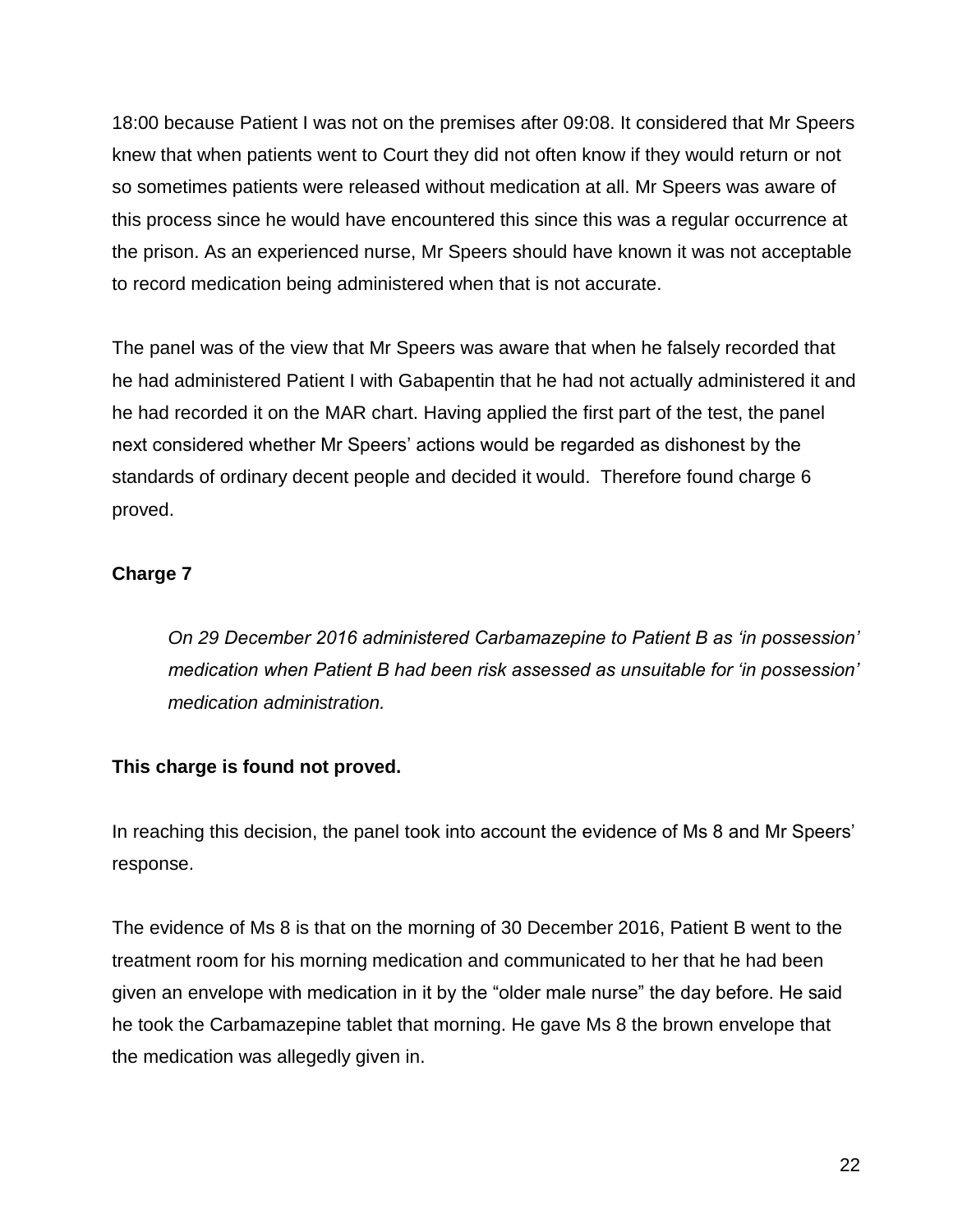The panel had sight of the MAR card for Patient B. The panel was not satisfied based on the evidence presented on the MAR that it could identify that Carbamazepine was administered to Patient B on 29 December 2016. The panel did not hear live evidence from Ms 8 and could not question her about this incident. The panel had no direct evidence from Patient B nor was there any direct witness to this incident. Mr Speers in his response to the allegation on 1 March 2021 said he denied this charge.

Therefore the panel was not satisfied on the balance of probabilities that Patient B was administered Carbamazepine on the day in question or that Mr Speers had been the one to administer it. The panel determined that the NMC have not made out its case that Mr Speers had administered the medication and therefore found charge 7 not proved.

# **Charge 8**

*On 10 January 2017 administered a quantity of Vensir and Propanolol to Patient H when Patient H had not been prescribed Vensir or Propanolol.*

# **This charge is found proved.**

In reaching this decision, the panel took into account Ms 4's evidence and Mr Speers' response.

Patient H had a committal interview with Ms 4 on 9 January 2017. There is no mention in the EMIS record of the assessment that they were prescribed Vensir or Propanolol or that they brought either medication into prison with them. That night the out of hours GP Prescribed Librium for Patient H as they were experiencing alcohol withdrawal symptoms and the EMIS record shows this was administered at 22:55.

Ms 4's evidence was that on 10 January 2017 she spoke with Patient H who told Ms 4 that she had already taken her medication. Ms 4 said in her evidence that Patient H specified she had been given Vensir and Propranolol. Ms 4 checked the MAR card which had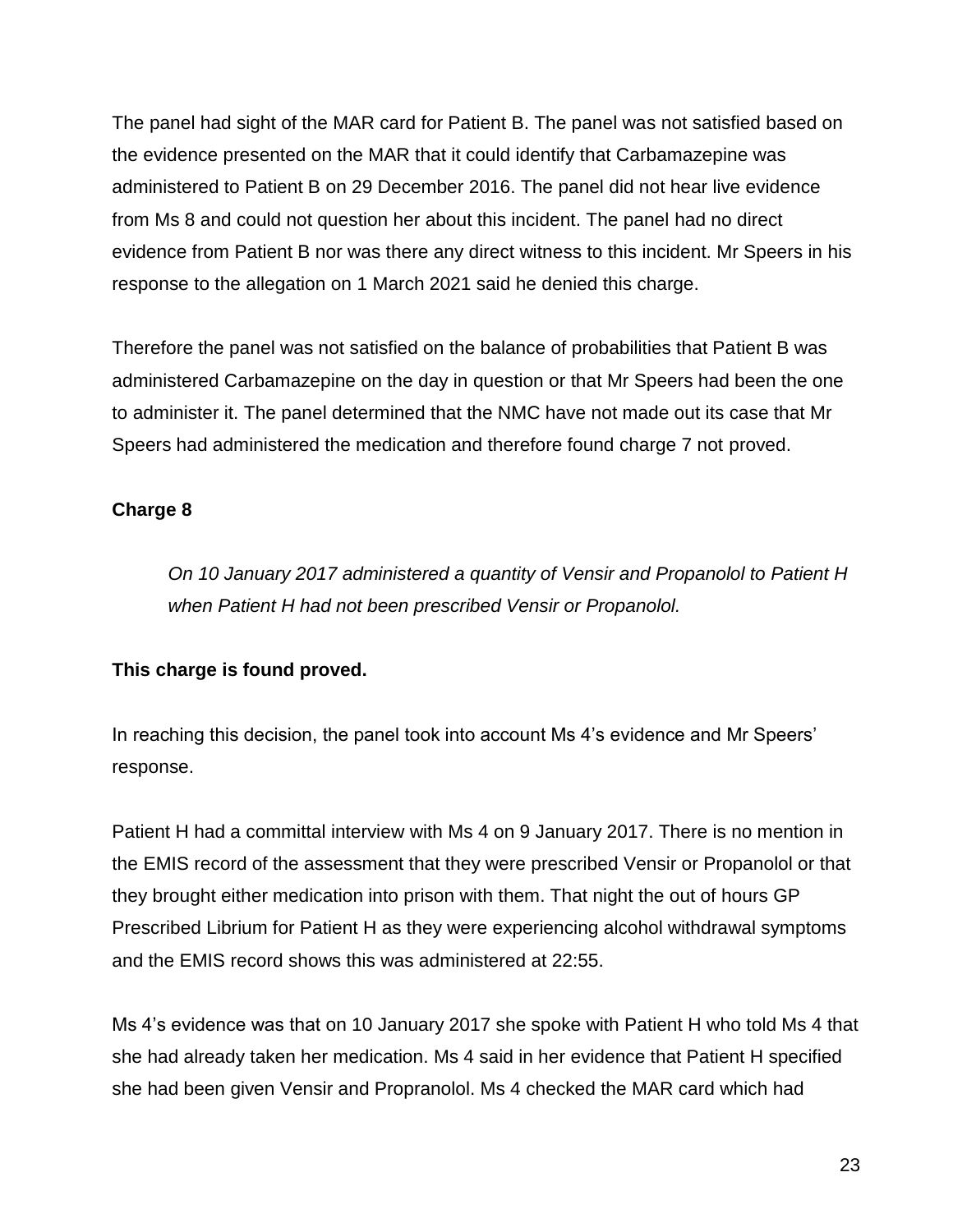Vensir and Propranolol labels on it which had been signed off by Mr Speers as administered. She compared this to the EMIS and then checked with the Senior Nurse who confirmed that these were old prescriptions and so the administration of Vensir and Propranolol was incorrect.

Ms 4 told the panel that when she checked EMIS she saw Vensir and Propanolol had been previously prescribed for Patient H before but as it was not prescribed by the prison GP for this committal it was not considered a live prescription and should not have been administered. On 09.34 on 10 January 2017, the prison GP cancelled the Vensir and Propanolol prescription that then moved into the history screen on EMIS. At 09:38 the GP prescribed Patient H with different medications. Ms 4 and Mr 5 and Ms 7 confirmed that it would have been possible to print prescriptions that were not live in prison before they were moved to the history screen but not after. The panel saw evidence that Mr Speers had accessed EMIS at 08.47 on 10 January 2017 before the Vensir and Propanolol prescriptions had moved to the history screen and therefore could have printed out the prescription stickers

Mr Speers denies this charge in his written response of March 2021.

Having examined Ms 4's evidence and the documentary evidence that Mr Speers had accessed EMIS at a time it was possible to print off the prescription labels, the panel was satisfied on the balance of probabilities that he had administered both Vensir and Propanolol when Patient H had not been prescribed either. The panel therefore found charge 8 proved.

# **Charge 9**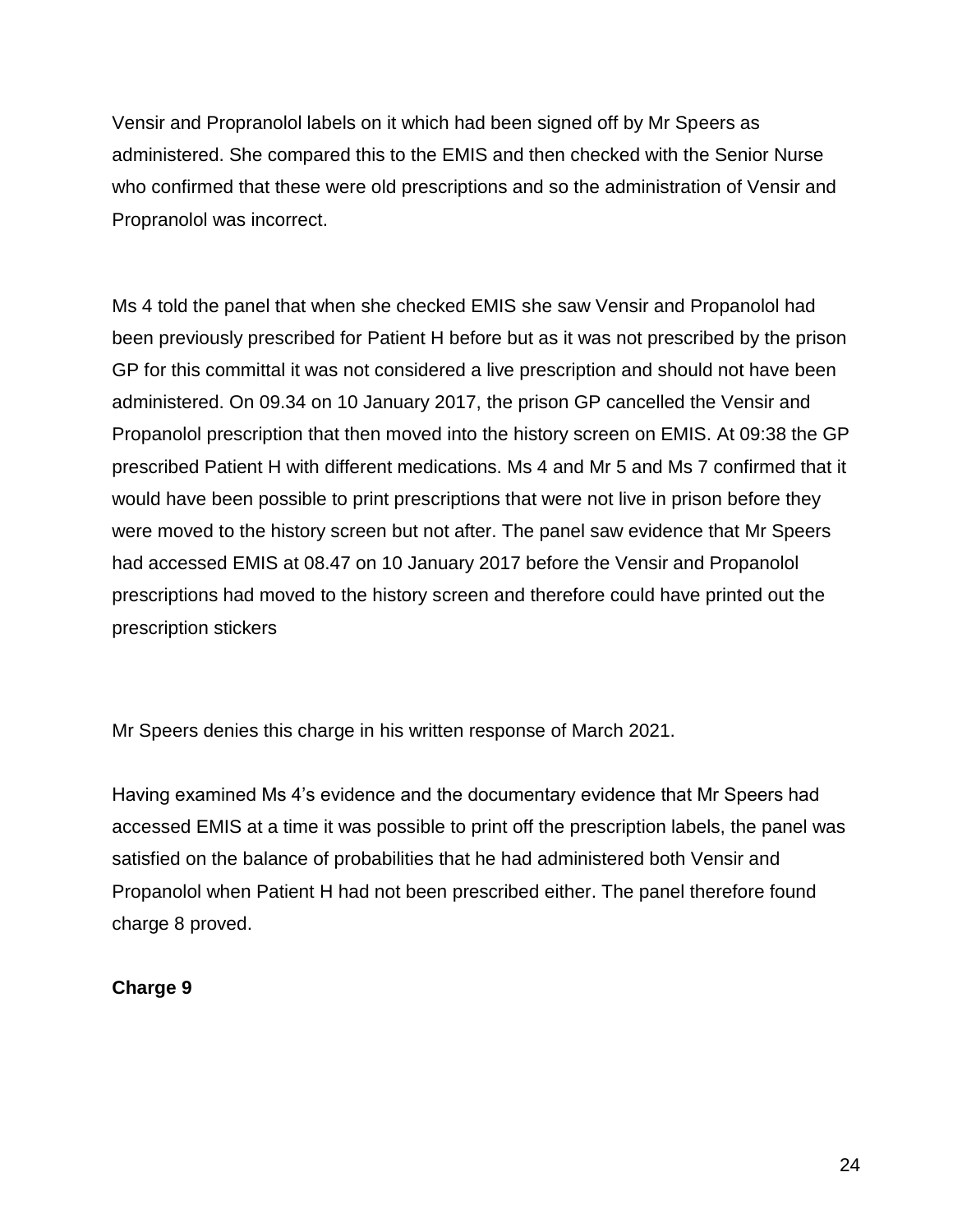*On 10 January 2017 destroyed Patient H's Medication Administration Record chart on which you had recorded the previous day's administration of Vensir and Propanolol in charge 8 above, replacing it with a new chart.*

### **This charge is found proved.**

In reaching this decision, the panel took into account the evidence of Ms 1, Ms 4 and Mr Speers' responses.

The panel found at charge 8 that Mr Speers had administered Vensir and Propanolol to Patient H when Patient H had not been prescribed Vensir or Propanolol.

Ms 4's evidence is that Patient H's MAR chart was destroyed by Mr Speers. She told the panel in her oral evidence that she raised her concerns about this drug error with the senior nurse and informed Mr Speers she had done so. When she told Mr Speers that he had made a mistake he said "*don't worry about it"* and tore up Patient H's MAR chart in front of her and threw it in the bin. Ms 4 told the panel that at the time of this incident, she was a bank nurse and she was not confident in her role. She said she was unsure what to do and how to raise her concerns about the incident. She acknowledged she could have emailed Ms 1 regarding her concerns sooner and she could have retrieved the torn up MAR and kept it as evidence. She said she would do things differently now. The panel considered Ms 4's evidence was consistent with her account of events at the time.

The panel noted that Ms 4 did not mention the MAR chart had been destroyed until she was interviewed by Ms 1. She stated that this was because she felt uncomfortable reporting a nurse, she had notified a senior nurse about the drug error and believed the senior nurse would deal with it.

The panel also heard evidence from Ms 1 who exhibited the email from Ms 4 dated 12 January 2017 describing how Ms 4 discovered the medication error and explaining that a MAR chart exhibited by Ms 4 without the drug Librium on it which had been prescribed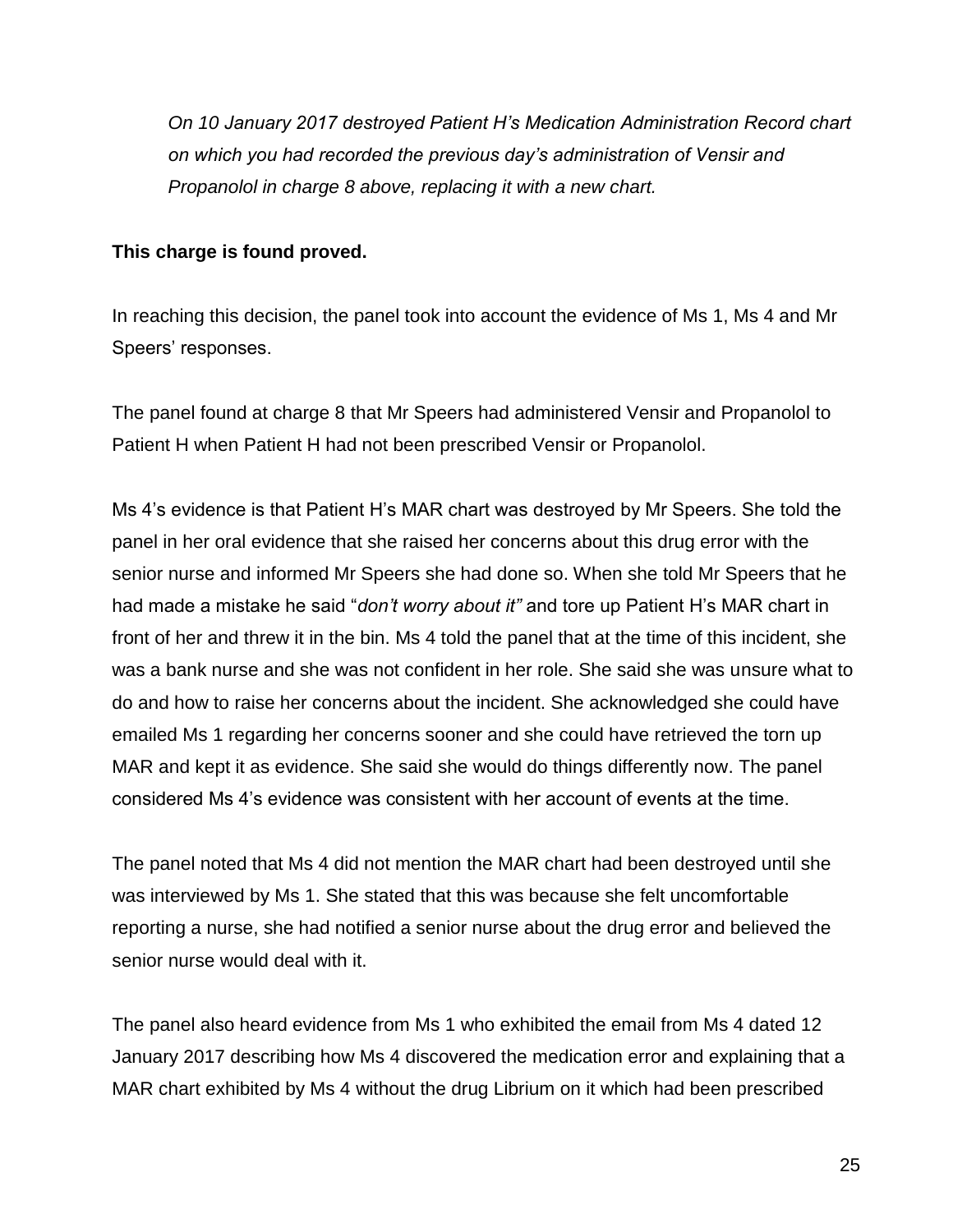and administered the previous evening. The panel had sight of a MAR chart for Patient H which did not have prescription stickers for Vensir, Propanolol or the Librium that was administered on the 9 January 2017.

Ms 1's evidence was that she identified irregularities in the 'new MAR chart' for Patient H, and that medication was signed as administered between 08:00 and 10:00 on 10 January 2017 which were not yet prescribed.

Mr Speers denied this allegation stating in his response on 28 February 2022 "*This allegation rests on the destruction of said Kardex [MAR Chart], in an interrogation/interview with [Ms 1] on June 13th 2017, she stated that they had searched the whole prison and every bin for this Kardex and it was never found".*

Ms 4 told the panel that nurses remove the rubbish from the treatment rooms and take it to the main health centre for disposal at the end of each day.

Having found Ms 1 and Ms 4's evidence to be consistent with the documentary evidence, the panel accepted her account of the incident, in particular Ms 4's explanation of how shocked she was at the time that Mr Speers had destroyed the MAR chart in front of her was clear it caused her considerable discomfort at the time and she gave a consistent and clear account of the situation during her oral evidence.

The panel was satisfied on the balance of probabilities that Mr Speers had destroyed Patient H's MAR chart on which he had recorded the previous day's administration of Vensir and Propanolol, replacing it with another MAR chart. The panel therefore found charge 9 proved.

# **Charge 10**

*Your actions in charge 9 above breached the duty of candour in that you knew by destroying the Medication Administration Record chart and replacing it with a new*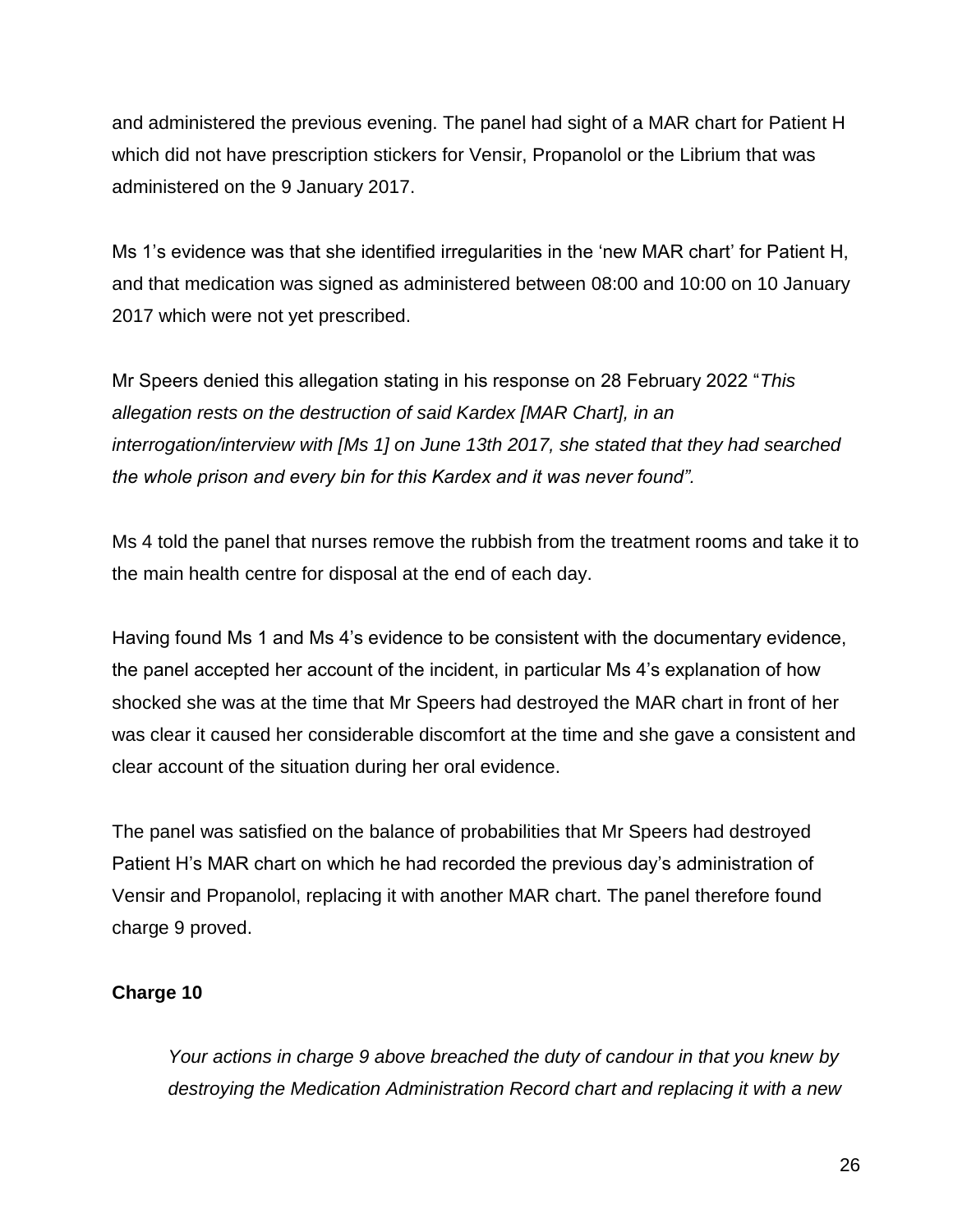*chart you would be concealing the medication administration error detailed in charge 8 above.*

### **This charge is found proved.**

The panel found that Mr Speers destroyed Patient H's MAR chart on which he had recorded the previous day's administration of Vensir and Propanolol. The panel was of the view that Mr Speers destroyed the MAR chart in order to erase the written record of the medication administration error detailed in charge 8.

The panel considered that nurses have a professional duty of candour to raise concerns and errors immediately and to be open at all times. The panel determined that Mr Speers had breached the duty of candour and therefore found charge 10 proved.

# **Charge 11a**

*On 10 January 2017 administered a quantity of Diazepam to Patient C and; a) Patient C did not have a current prescription for Diazepam.*

# **This charge is found not proved.**

In reaching this decision, the panel took into account the evidence of Ms 8 and Mr Speers' response.

Ms 8's evidence is that on 11 January 2017 she was informed by a prison officer that Patient C had been given an envelope the day before with a Diazepam tablet by a male nurse. This envelope was provided to Ms 8 who then passed it on to Ms 1 as part of the investigation. Ms 8 told the panel there was no medication in the envelope when it was given to her and Patient C had told the prison officer he had taken the tablet the night before when it was given to him. Ms 8 said she checked Patient C's MAR and there was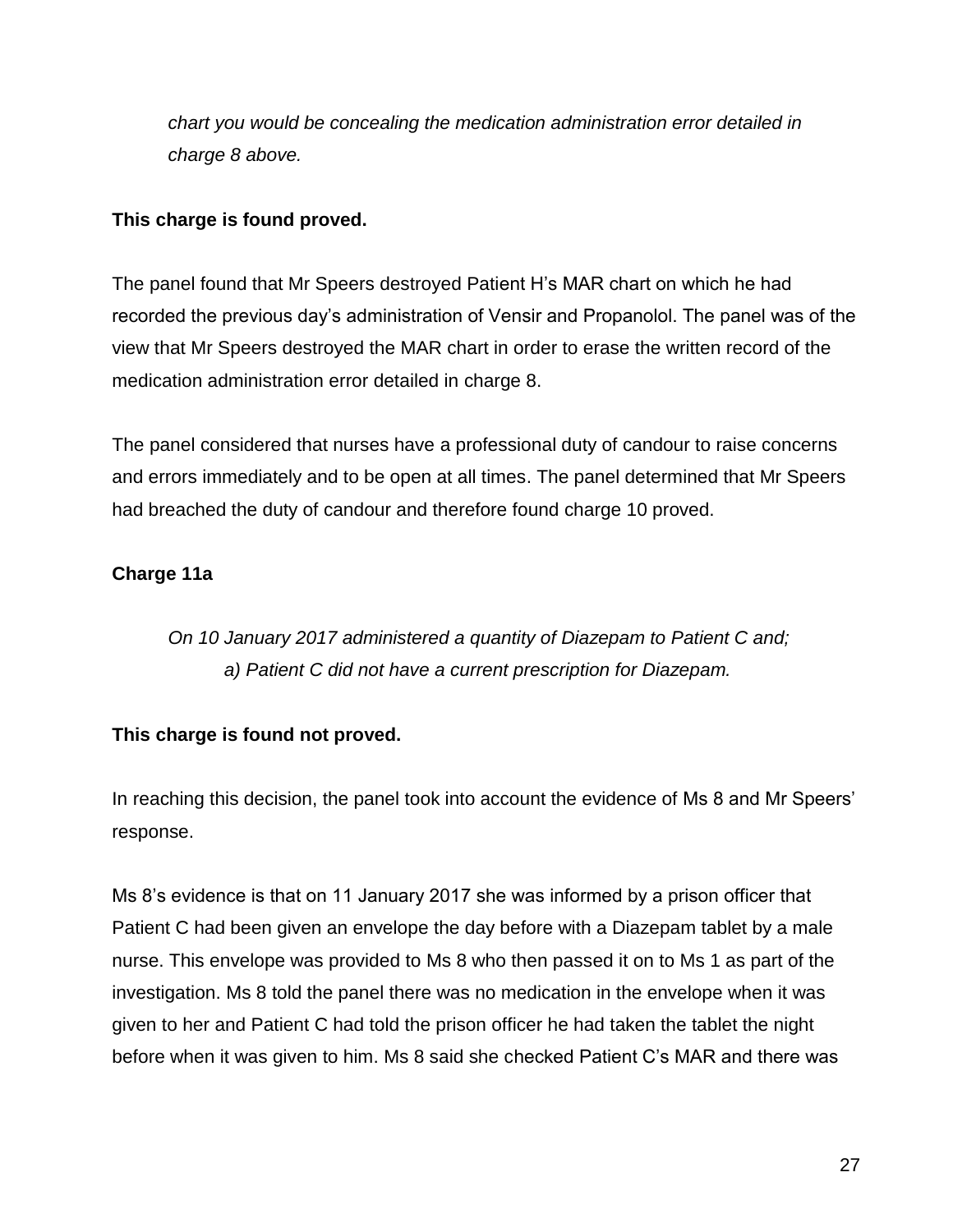no signature confirming Diazepam had been administered to Patient C on 10 January 2017.

Mr Speers' position is that the writing on the envelope is not in his handwriting. The panel was not shown any evidence that established that the handwriting on the envelope was Mr Speers'. The panel took into account that the envelope did not identify what if any medication it had contained and when it should be taken.

Ms Speers also stated that Patient C was known to try and obtain medication when it was not prescribed to him and this had also been confirmed by Ms 1 in her evidence given in relation to charge 4. The panel noted there was no record of any administration of Diazepam for Patient C on 10 January 2017. The panel did not hear any evidence from Patient C or the prison officer involved.

The panel determined that there was insufficient evidence to prove that Mr Speers had administered Diazepam to Patient C on 10 January 2017 as specified in the head of the charge 11. The panel therefore found charge 11a not proved.

# **Charge 11b**

*On 10 January 2017 administered a quantity of Diazepam to Patient C and; b) You administered the Diazepam to Patient C as 'in possession' medication notwithstanding that Diazepam must only be administered as a 'supervised swallow' medication within the prison healthcare setting.*

# **This charge is found not proved.**

As the panel determined that there was insufficient evidence to prove that Mr Speers had administered Diazepam to Patient C as specified in the head of the charge 11 for the same reasons as 11a the panel could not find 11b proved.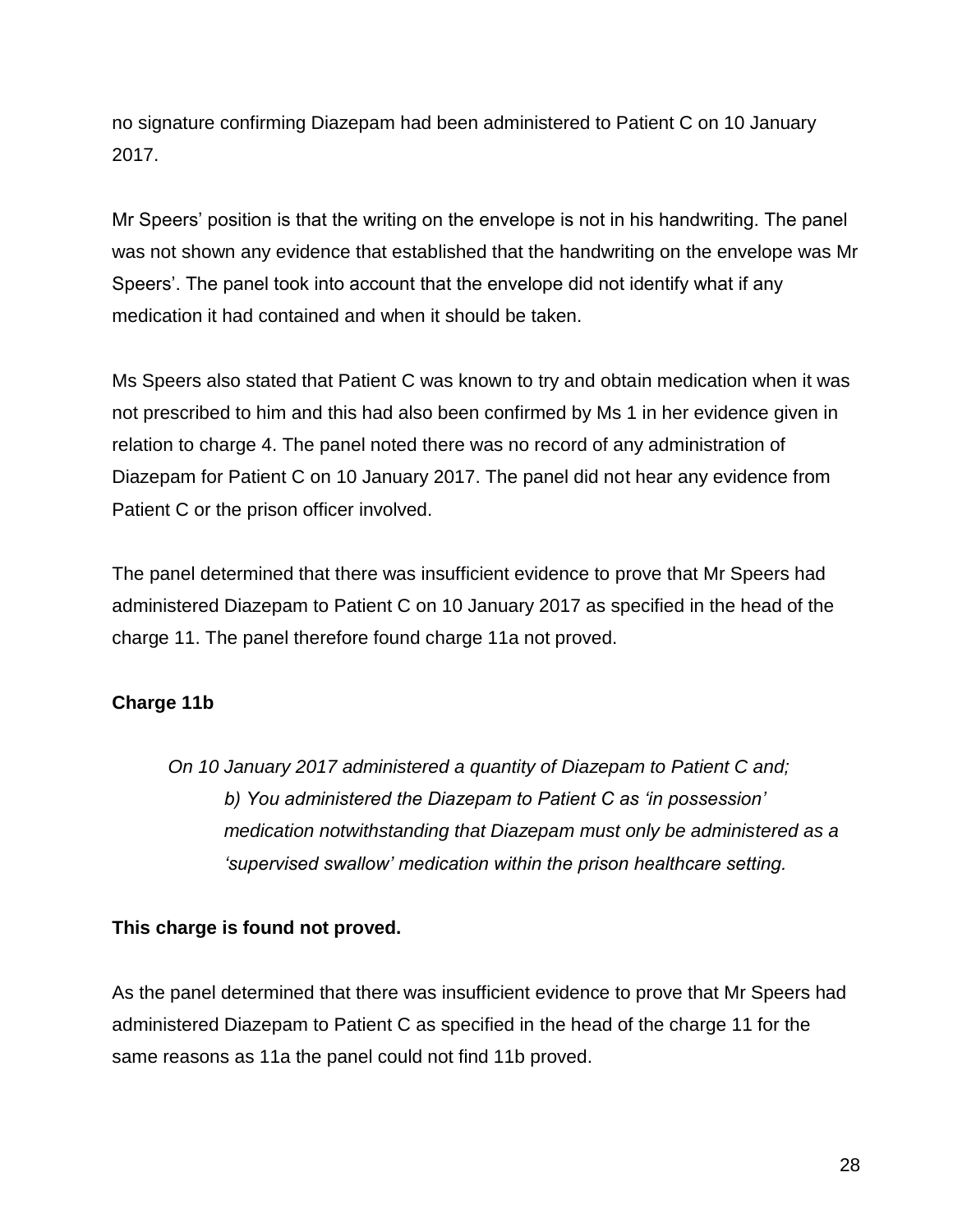#### **Charge 11c**

# *On 10 January 2017 administered a quantity of Diazepam to Patient C and c) You failed to record the administration of Diazepam to Patient C.*

#### **This charge is found not proved.**

The panel determined that there was insufficient evidence to prove that Mr Speers had administered Diazepam to Patient C as specified in the head of the charge 11 for the same reasons as 11a the panel could not find 11c proved.

#### **Charge 12**

*On 23 April 2017 failed to raise a discrepancy when recording the number of remaining Concerta drugs during an audit of controlled drugs*

#### **This charge is found proved.**

In reaching this decision, the panel took into account the evidence of Ms 1, Mr 3 and Mr Speers' responses.

The panel heard evidence from Ms 1 and Mr 3 that Concerta and Longtec are controlled drugs. They both confirmed that the stock of controlled drugs needed to be counted before and after they are administered, recorded in the controlled drugs log book and witnessed and signed for. On 23 April 2017, Mr Speers was assisting Mr 3 with the audit of controlled drugs.

Mr 3's evidence is that he would have expected Mr Speers to understand this procedure and the importance of recording the figures accurately since these were controlled drugs. Mr 3 said he counted 32 Concerta tablets and Mr Speers confirmed that this was correct. Mr 3 said he then counted 20 Longtec tablets and Mr Speers observed that there were 19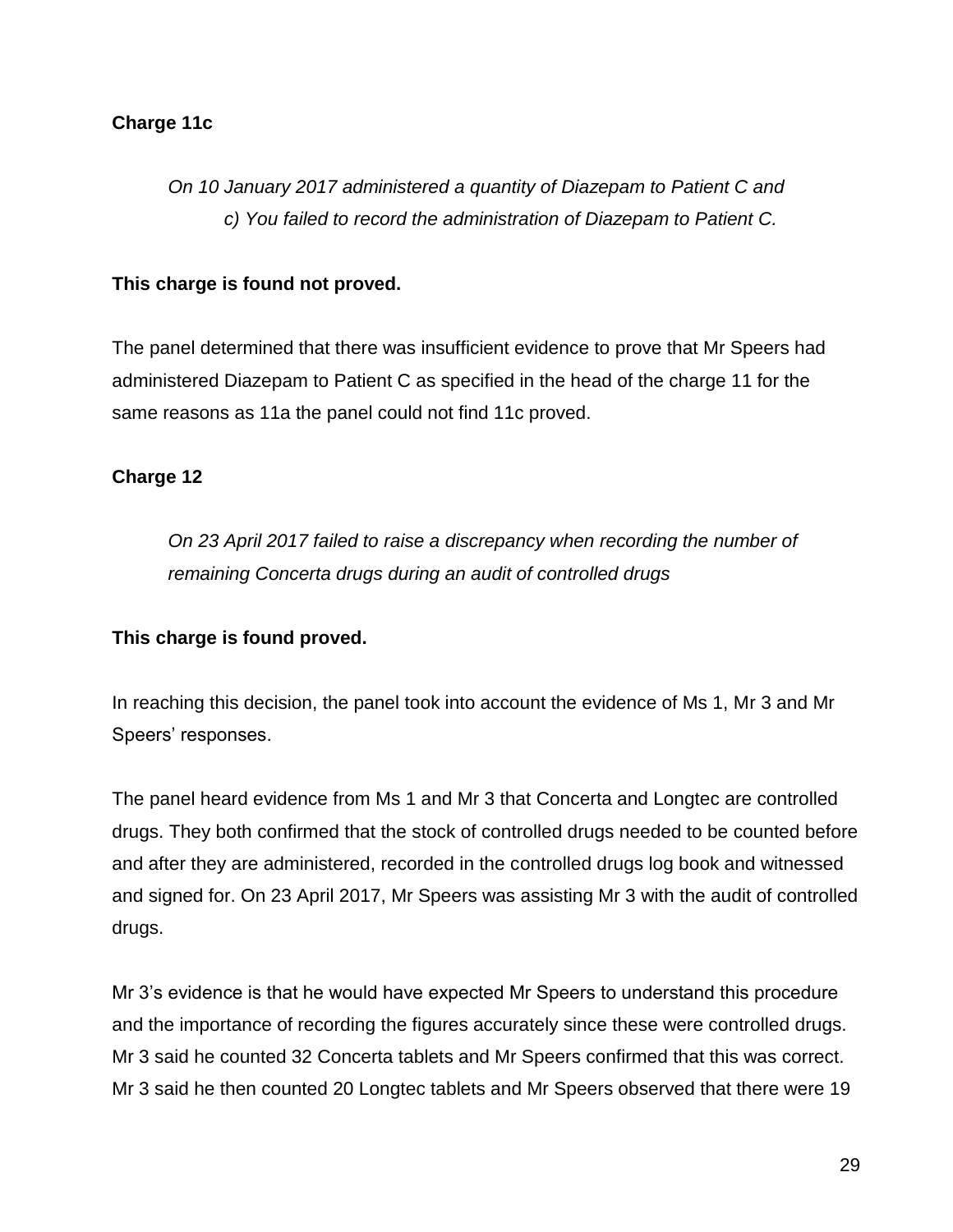as per the records. Mr 3 then looked at the records and observed that the figure for the Concerta tablets had been changed from 33 tablets to 32. Mr 3 said in his evidence that Mr Speers admitted he had not pointed out the discrepancy to Mr 3 and had changed the figure and accepted that he should not do this.

Mr Speers' response to this charge is that he *"realised the discrepancy and alerted [Mr 3], this SN stated that he noticed the discrepancy."*

The panel had sight of the controlled drugs log book entry for Concerta tablets on 23 April 2017 where the total figure had been crossed out and amended. The panel accepted Mr 3's account of the incident and was satisfied that Mr Speers had not raised the discrepancy in the Concerta tablets. The panel determined that Mr Speers had a duty to do so when this arose. The panel therefore found charge 12 proved.

# **Charge 13**

*On 12 May 2017 had possession of the medicine keys when you were expressly forbidden to have possession of them.*

# **This charge is found proved.**

In reaching this decision, the panel took into account the evidence of Ms 1, Ms 2 and Mr Speers' response.

On 12 May Mr Speers was working alongside another Nurse, Ms 9. Ms 9 was called away to an emergency. Ms 2's evidence is that shortly after this, she found Mr Speers to be in possession of the medicine keys in the treatment room with the medicine trolley open in the absence of Ms 9.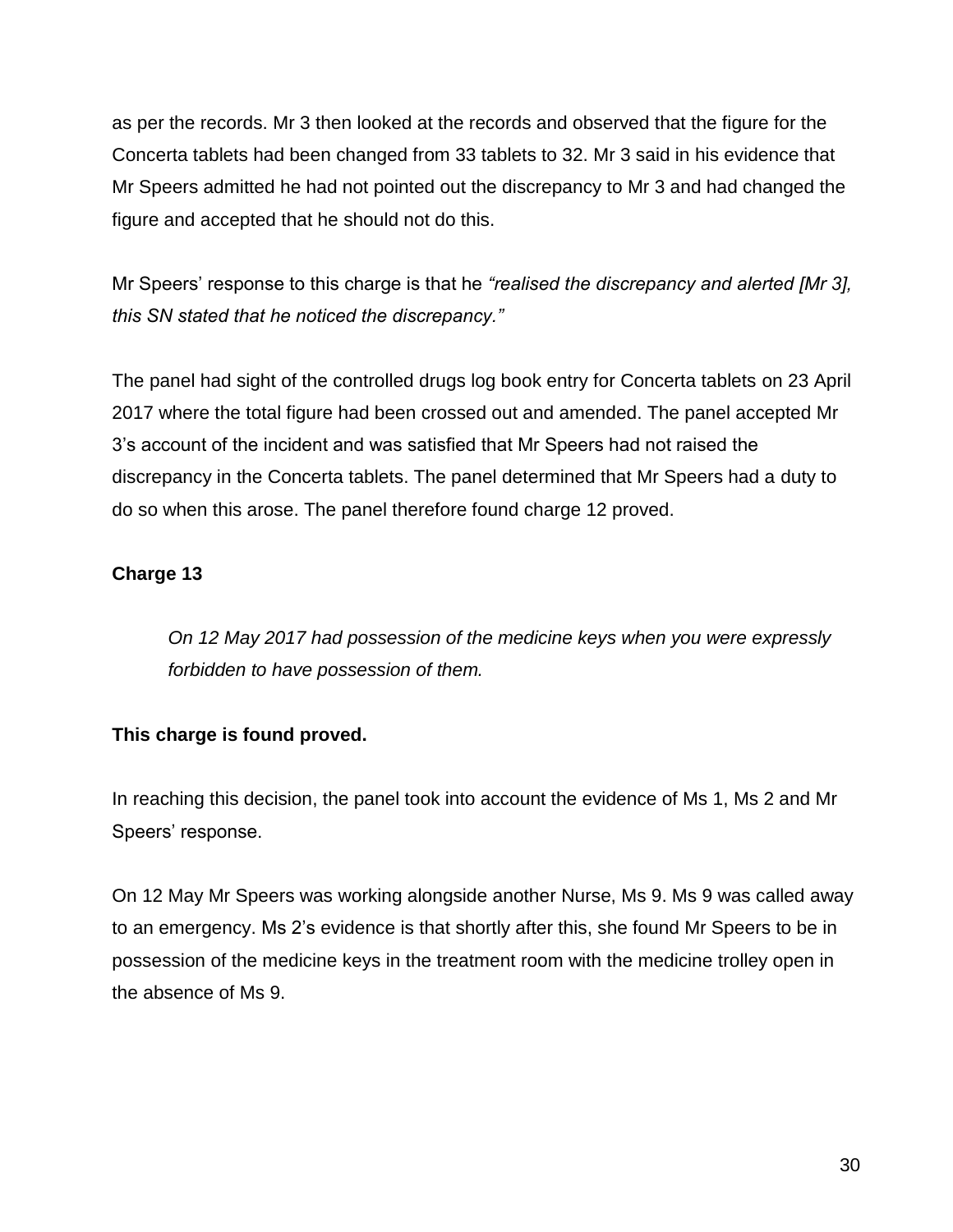Ms 2 stated in her evidence that when Mr Speers found himself in possession of the keys on his own, he should have locked up the treatment room and returned the keys to Ms 9 or herself.

The panel heard evidence from Ms 1 and Ms 2 that Mr Speers had been told on a number of occasions that he was not to have the medicine keys. Ms 1 recalled having a conversation with Mr Speers about whether he wanted her to explain to his colleagues that he was not to hold the keys and he said he would prefer to tell colleagues himself as and when necessary.

Mr Speers accepted in his responses that he was in possession of the medicine keys when Ms 9 had been called away.

The panel determined that Mr Speers was in possession of the medicine keys on 12 May 2017 when he had been expressly forbidden to have possession of them. The panel therefore found charge 13 proved.

# **Charge 14**

*On 12 May 2017 completed various patient's Medication Administration Record charts confirming the administration of medication which had not yet been administered.*

# **This charge is found proved.**

In reaching this decision, the panel took into account the evidence Ms 2 and Mrs Speers' response.

This charge arose when Ms 2 found Mr Speers in the treatment room alone with the medicine keys on 12 May 2017. Ms 2 gave evidence to the panel that she observed Mr Speers preparing a number of medications for administration, popping out tablets into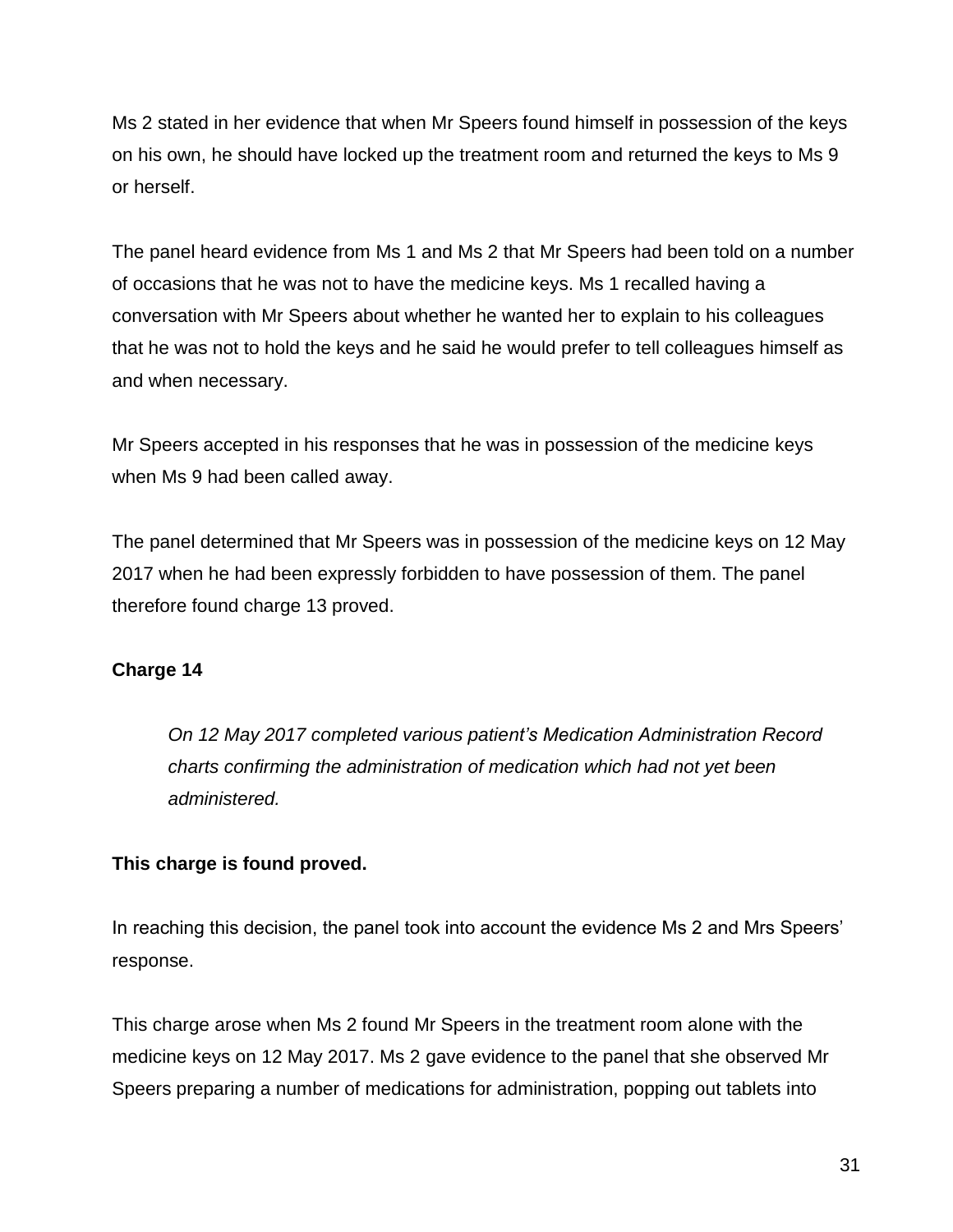medicine pots. She said she also checked the MAR charts and found some were signed by Mr Speers as medication having been administered although no patients had actually received medication yet. When she asked Mr Speers what he was doing, she said he explained he was trying to help. Ms 2 confirmed that none of this medication was administered to patients by Mr Speers and the prepared medication had to be disposed of.

The panel took into account that Mr Speers does not appear to dispute that he was signing for medication for administration to patients before it had been administered. He states *"I was being proactive- all medication was being checked and cosigned by staff nurse as I would have done with a final year student"*.

The panel also had sight of the MAR charts for Patients C, D and E signed as medication administered by Mr Speers on 12 May 2017. Based on the evidence of Ms 1 and Ms 2 and the MAR charts, the panel was satisfied that Mr Speers had signed the MAR charts before medication was administered. The panel therefore found charge 14 proved.

# **Charge 15**

*On 1 February 2018 failed to disclose, when asked at interview, that you were subject to an NMC investigation.*

# **This charge is found proved.**

In reaching this decision, the panel took into account the evidence of Ms 6 and Mr Speers' response.

Ms 6 explained in her evidence that Mr Speers was invited for an interview on 1 February 2018 for the role of a registered nurse at the nursing home where she was the manager. Ms 6 said there is no question on the application form about investigations by the NMC, but she said it is her practice to always ask this question during the interview. In her contemporaneous interview notes there is no record of the question being asked.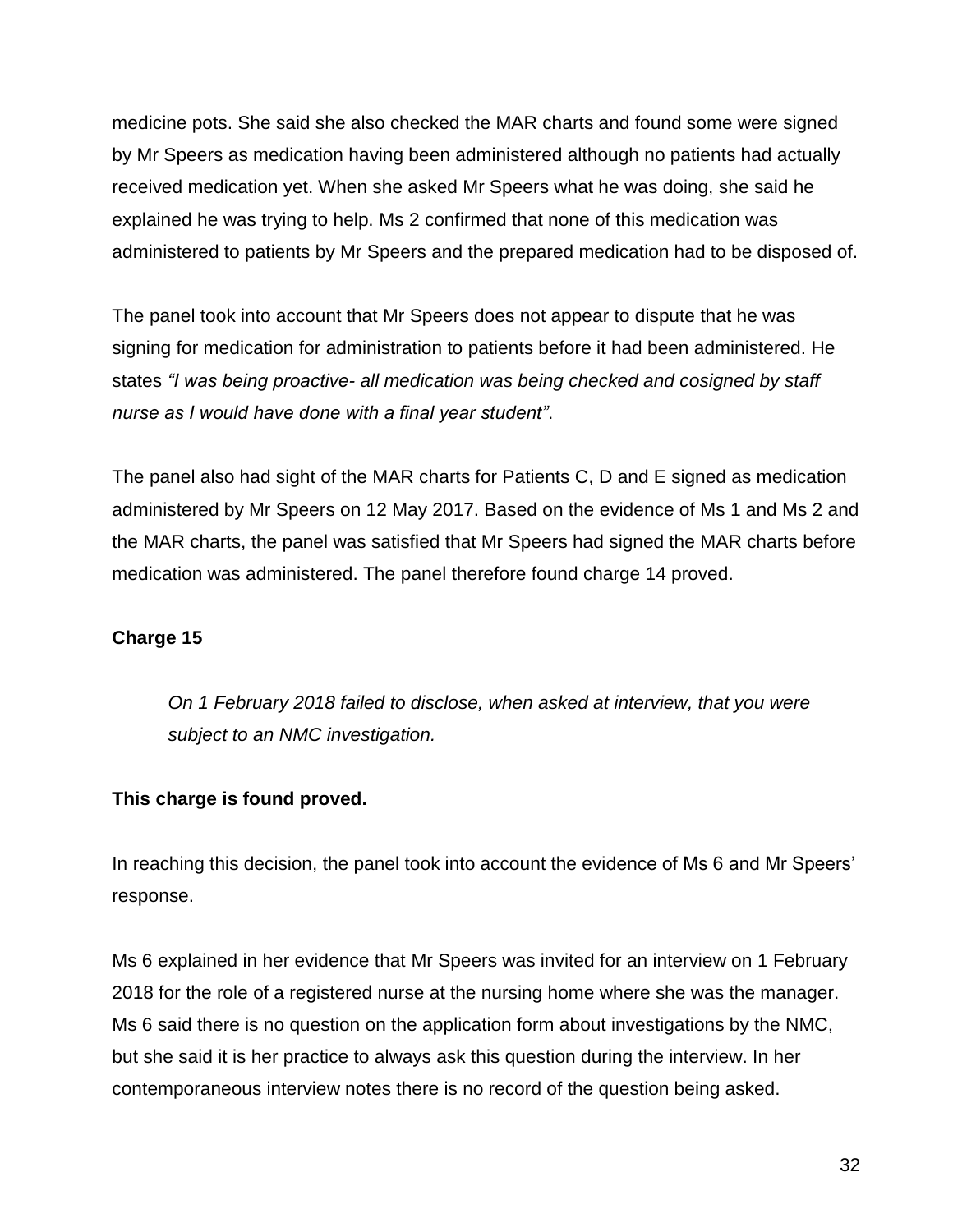However, Ms 6 said in her evidence that Mr Speers did not disclose that he was subject to an NMC investigation in the interview. She said he explained that there had been an internal investigation at his last employer which was related to a clash of personality with a co-worker which led him to leave that employer.

In her evidence, Ms 6 told the panel that any nurse that came for interview would know they had a duty to disclose any issues raised about their practice if it impacted on patient safety and if they were subject to an NMC investigation.

Mr Speers stated in his response on 1 March 2021 *"Had a 5 minute conversation with Matron Patience over "alert" and NMC investigation. I had disclosed to … Nursing Home re NMC investigation and also Matron for … had phoned the NMC to ask what I was being investigated about- why would I not tell some NH?*" In his response on 28 February 2022 he stated *"I fail to understand why SN Patience did not realise that one of my referees stated that the fact that they were representing me in my NMC investigation? Also I have told every job interviewer prior to my employment and after my employment with the Somme Nursing Home".*

The panel took into account that Mr Speers had been informed by the NMC by letter dated 3 November 2017 that he was being investigated. The panel considered therefore, that he was aware he was under investigation by the NMC when he went for the interview for a registered nurse position on 1 February 2018.

The panel considered that in the record of the interview Ms 6 had made a note of what she said was the reason for Ms Speers leaving his previous employment at the prison. Her account is consistent with the documentary evidence. She was clear in her evidence that the question was put to Mr Speers in interview about any NMC investigation and the answers he gave for his leaving previous employer.

Having considered all of the evidence, the panel preferred Ms 6's account of the incident. The panel considered that Mr Speers had a professional duty to disclose that he was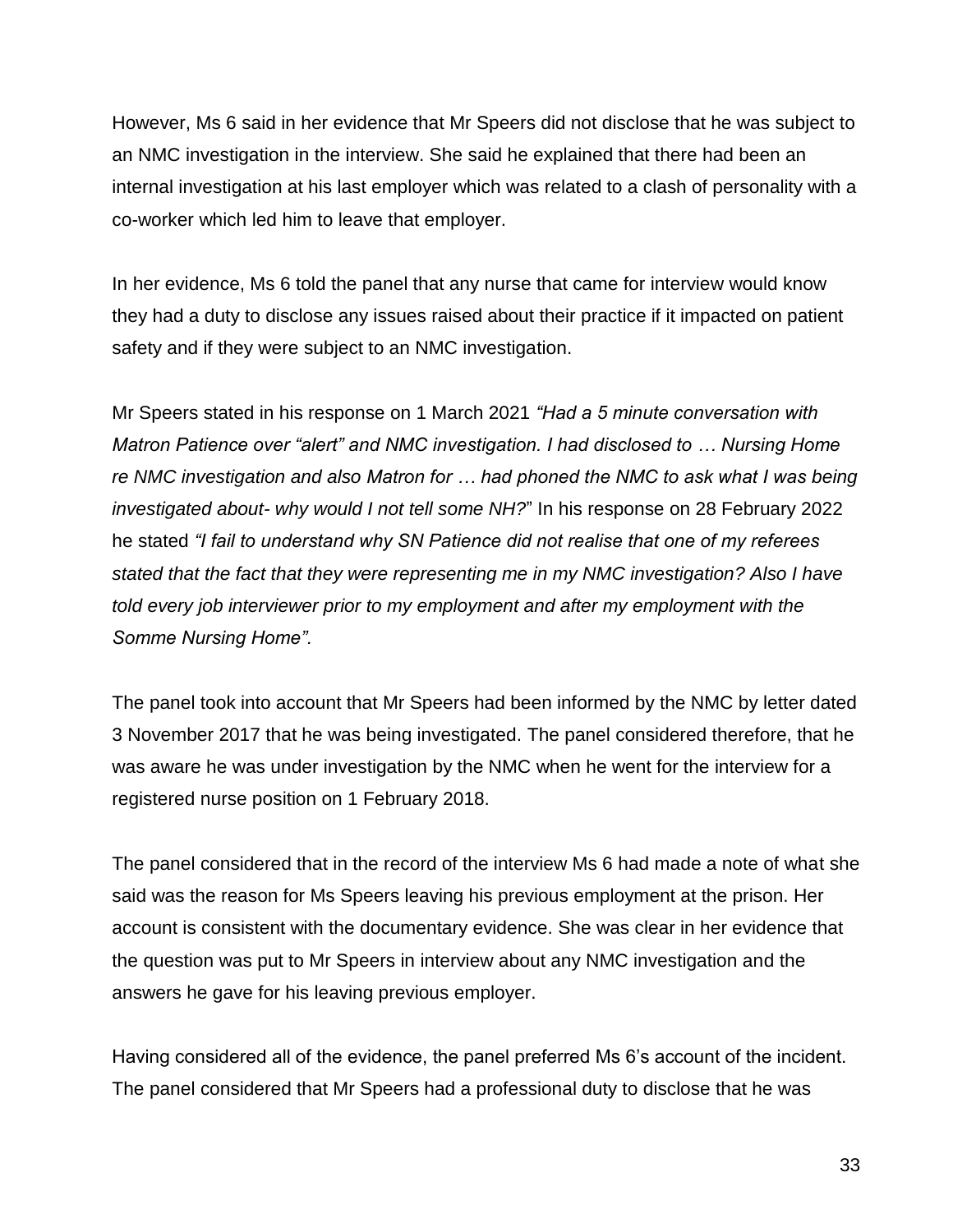subject to an NMC investigation*.* The panel determined that, on the balance of probabilities, Mr Speers failed to disclose at interview that he was subject to any investigation by the NMC. The panel therefore found charge 15 proved.

### **Charge 16**

*Your actions in charge 15 above were dishonest in that you knew you were subject to an NMC investigation.*

#### **This charge is found proved.**

In reaching this decision, the panel took into account the evidence of Ms 6, Mr Speers' responses, its finding at charge 15 and the documentary evidence.

In its approach to this charge, the panel once again applied the two stage test of dishonesty set out in paragraph 74 of the decision in *Ivey V Genting as stated above.*

The panel first considered Mr Speers' knowledge and belief as to the facts. The panel concluded that Mr Speers was aware that he was subject to an NMC investigation because he had been notified by letter on 3 November 2017. As a registered nurse he would have been aware that he had a duty to disclose that he was subject to an NMC investigation when applying for any registered nurse position. It would have been evident to Mr Speers that he should have disclosed that he was subject to an NMC investigation at the interview. The panel further considered that Mr Speers' conduct was dishonest by the standards of ordinary decent people. The panel therefore found charge 16 proved.

# **Fitness to practise**

Having reached its determination on the facts of this case, the panel then moved on to consider, whether the facts found proved amount to misconduct and, if so, whether Mr Speers' fitness to practise is currently impaired. There is no statutory definition of fitness to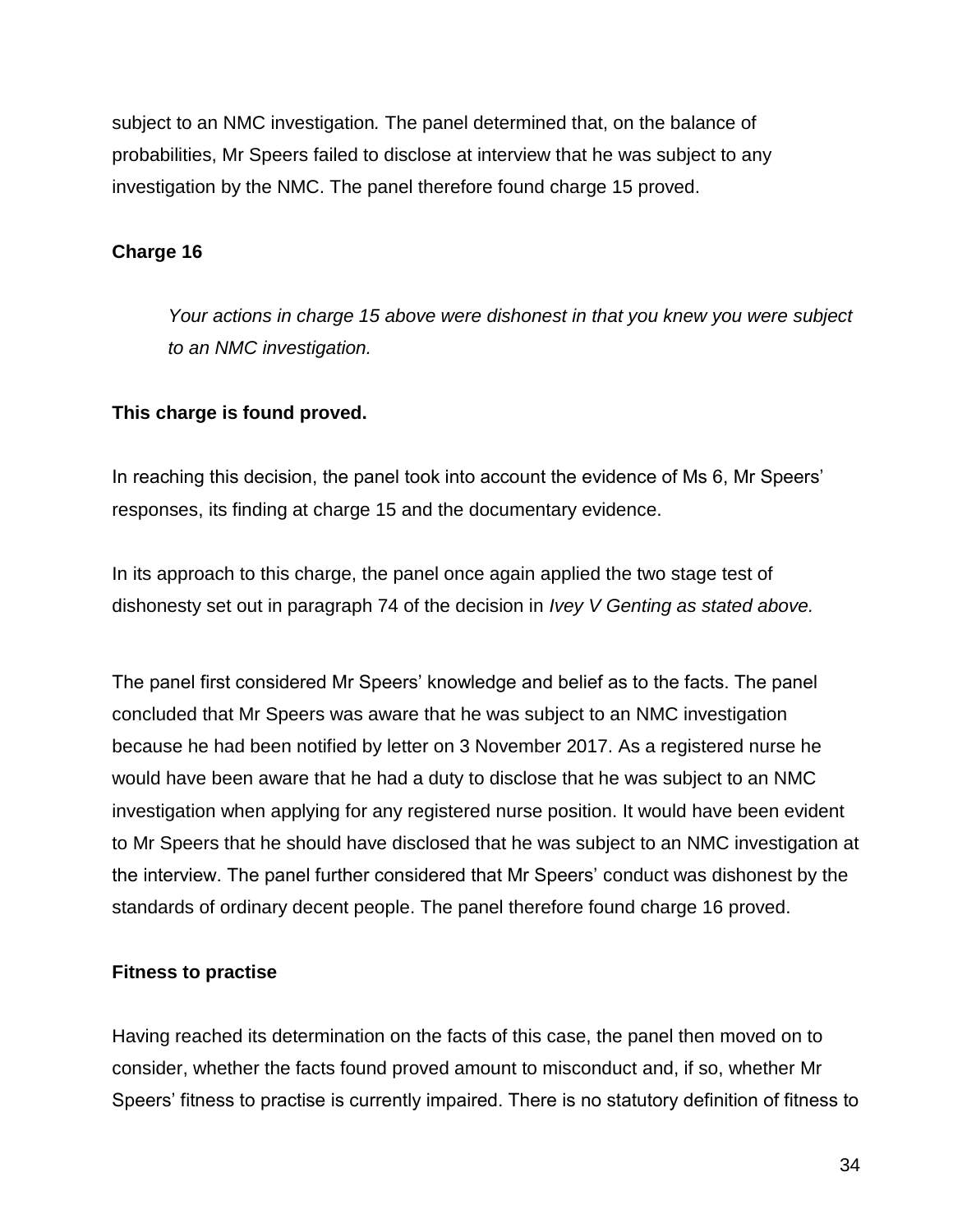practise. However, the NMC has defined fitness to practise as a registrant's suitability to remain on the register without restriction.

The panel, in reaching its decision, has recognised its statutory duty to protect the public and maintain public confidence in the profession. Further, it bore in mind that there is no burden or standard of proof at this stage and it has therefore exercised its own professional judgement.

The panel adopted a two-stage process in its considerations. First, the panel must determine whether the facts found proved amount to misconduct. Secondly, only if the facts found proved amount to misconduct, the panel must decide whether, in all the circumstances, Mr Speers' fitness to practise is currently impaired as a result of that misconduct.

# **Submissions on misconduct**

In coming to its decision, the panel had regard to the case of *Roylance v General Medical Council (No. 2)* [2000] 1 AC 311 which defines misconduct as a *'word of general effect, involving some act or omission which falls short of what would be proper in the circumstances.'*

Ms Kerridge invited the panel to take the view that the facts found proved amount to misconduct. She referred the panel to the terms of 'The Code: Professional standards of practice and behaviour for nurses and midwives 2015' (the Code) where the NMC say Mr Speers' actions amounted to breaches of the Code and fell short of the standards expected of a registered nurse.

Ms Kerridge submitted that the charges found proved related to medication administration errors, poor record keeping, the falsification and destruction of medication records and the failure to disclose the NMC investigation at a job interview and associated dishonesty. She submitted that it does not appear that there was any actual harm caused to the patients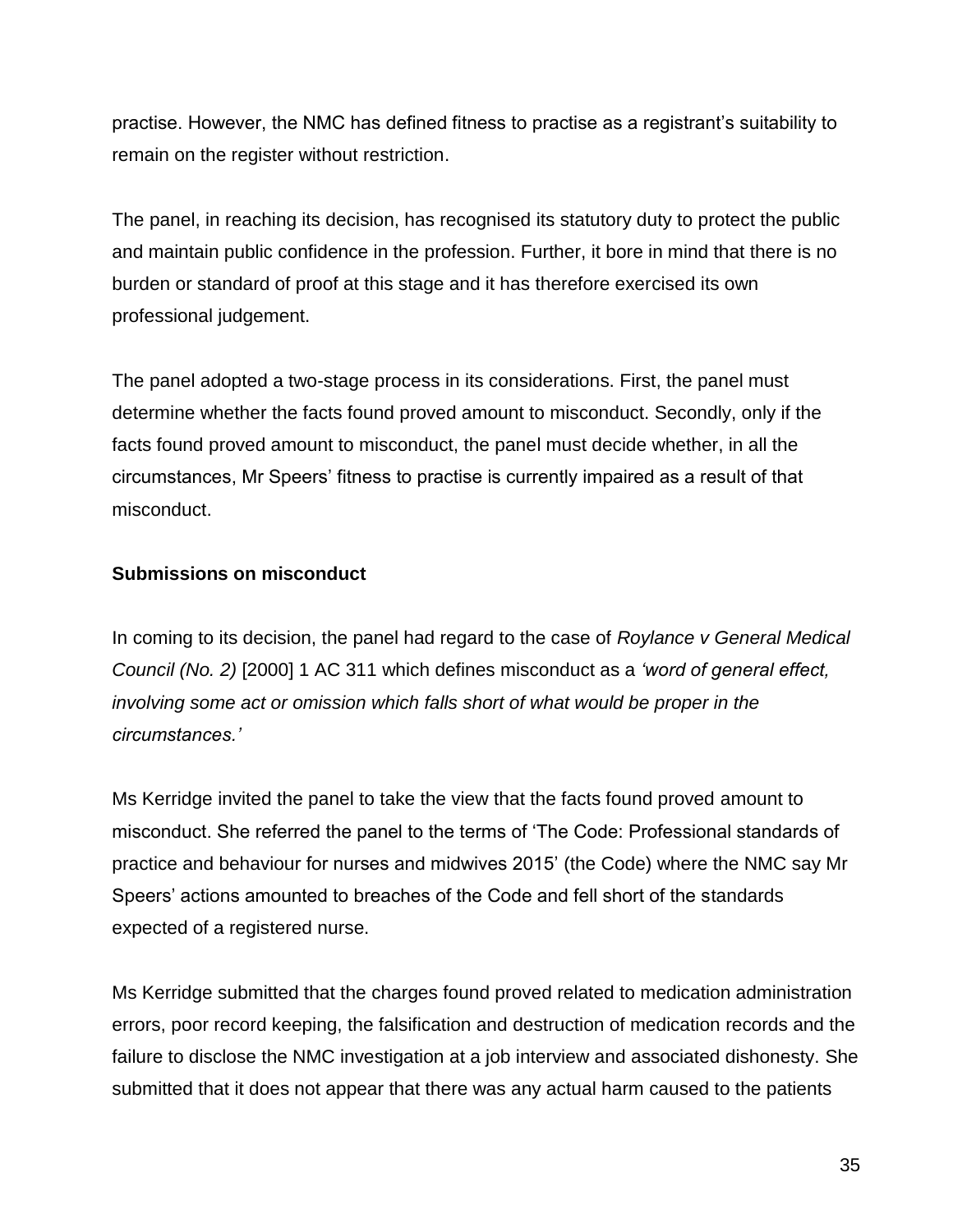involved. However, she submitted there was a real and direct risk to patient safety and in some instances this risk potentially exposed other individuals in the prison environment as a result of the Mr Speers' acts and/or omissions.

Ms Kerridge submitted that the position of the NMC is that dishonesty is always serious. She submitted that the factors in this case that made Mr Speers' dishonesty more serious are:

- a) The conduct making up the dishonesty posed a risk to patients under his care
- b) There were multiple incidents
- c) Failure to demonstrate remorse, remediation and insight into the concerns at the time
- d) Ongoing lack of insight in relation his failure to answer direct questions regarding past concerns.

She submitted the factors that make the dishonesty less serious include that:

- a) There were no concerns prior to these
- b) The Registrant was working alone to a considerable extent in the prison context which may have made it more difficult for him to obtain advice quickly in areas he was not sure of
- c) Acceptance of some of the concerns (charges 5-6)
- d) Initial engagement with the NMC.

Ms Kerridge also referred the panel to the relevant NMC Guidance on the Duty of Candour.

Ms Kerridge submitted that Mr Speers' conduct amounted to serious misconduct and fell far below the standards expected of a registered nurse.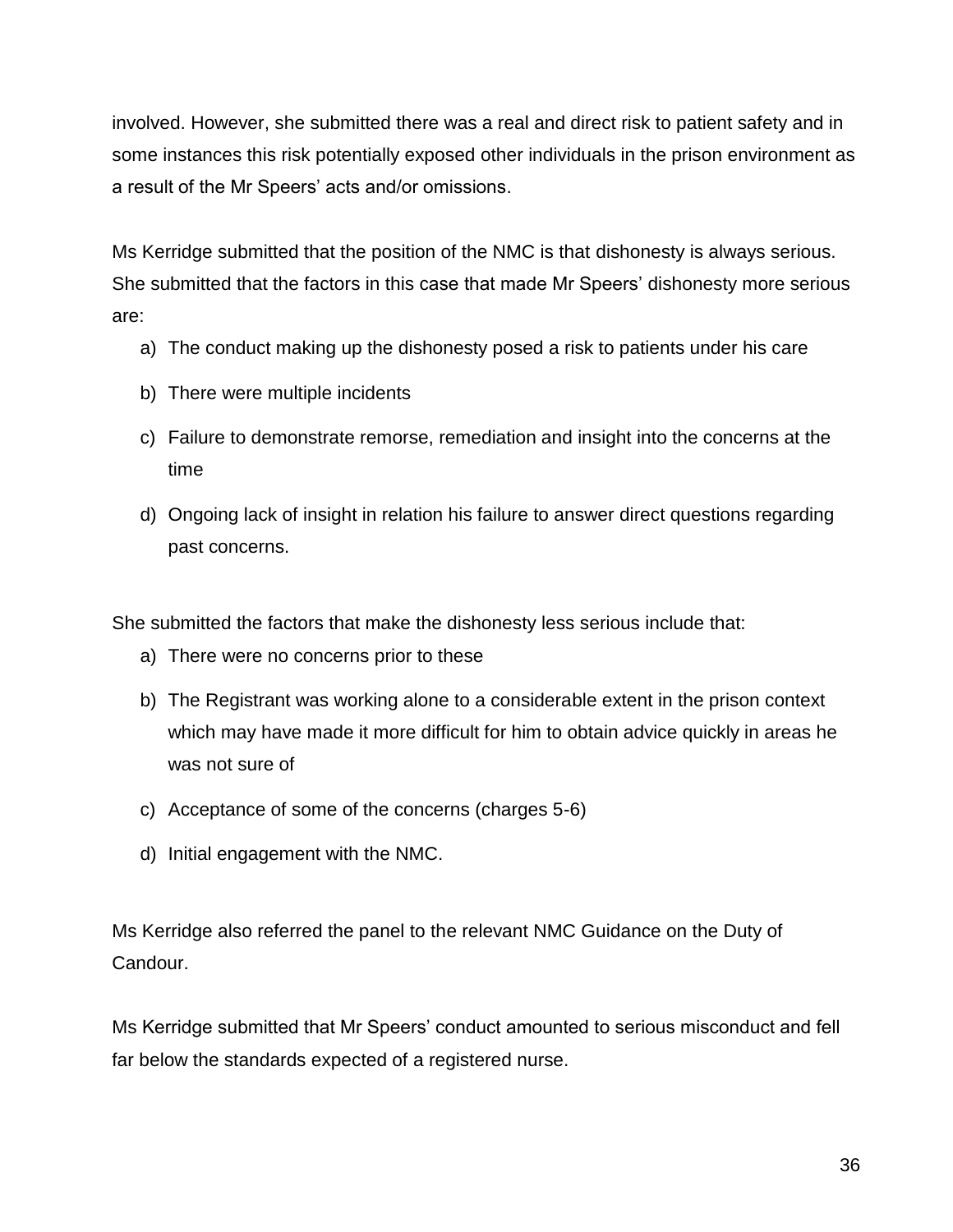#### **Submissions on impairment**

Ms Kerridge moved on to the issue of impairment and addressed the panel on the need to have regard to protecting the public and the wider public interest. This included the need to declare and maintain proper standards and maintain public confidence in the profession and in the NMC as a regulatory body. This included reference to the case of *Council for Healthcare Regulatory Excellence v (1) Nursing and Midwifery Council (2) and Grant*  [2011] EWHC 927 (Admin)*.*

Ms Kerridge submitted that while Mr Speers has provided a response to the charges, there is a continued lack of understanding about the seriousness of his actions and the risk his actions may have posed to patients. She submitted that Mr Speers' lack of remediation, coupled with the issues around dishonesty and not complying with his duty of candour undermine public trust and confidence in the profession. It is submitted that given the number and seriousness of the charges, that professional standards and public confidence in the profession would be undermined if a finding of impairment was not made in these circumstances.

The panel accepted the advice of the legal assessor.

# **Decision and reasons on misconduct**

When determining whether the facts found proved amount to misconduct, the panel had regard to the terms of the Code and NMC guidance on the professional duty of candour.

The panel was of the view that Mr Speers' actions did fall significantly short of the standards expected of a registered nurse, and that Mr Speers' actions amounted to breaches of the Code. Specifically:

# *"1 Treat people as individuals and uphold their dignity*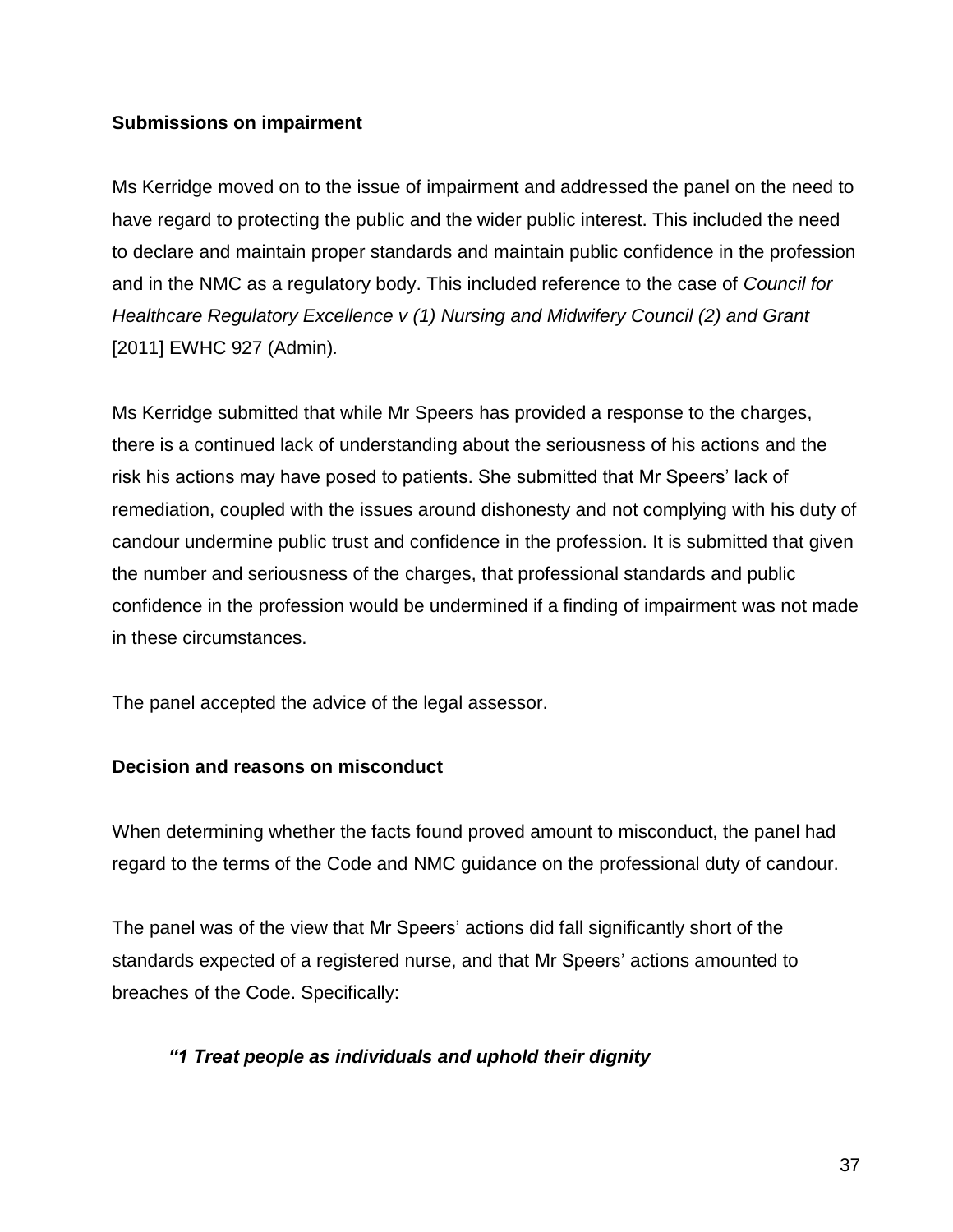*You put the interests of people using or needing nursing or midwifery services first. You make their care and safety your main concern…*

*1.2 make sure you deliver the fundamentals of care effectively*

# *2 Listen to people and respond to their preferences and concerns*

*2.1 work in partnership with people to make sure you deliver care effectively* 

# *4 Act in the best interests of people at all times*

# *6 Always practise in line with the best available evidence*

*6.2 maintain the knowledge and skills you need for safe and effective practice*

# *8 Work cooperatively*

*8.1 respect the skills, expertise and contributions of your colleagues, referring matters to them when appropriate 8.2 maintain effective communication with colleagues 8.5 work with colleagues to preserve the safety of those receiving care 8.6 share information to identify and reduce risk*

# *9 Share your skills, knowledge and experience for the benefit of people receiving care and your colleagues*

*9.2 gather and reflect on feedback from a variety of sources, using it to improve your practice and performance*

# *10 Keep clear and accurate records relevant to your practice*

*This applies to the records that are relevant to your scope of practice. It includes but is not limited to patient records.*

*10.1 complete all records at the time or as soon as possible after an event, recording if the notes are written some time after the event 10.2 identify any risks or problems that have arisen and the steps taken to deal with them, so that colleagues who use the records have all the information they need*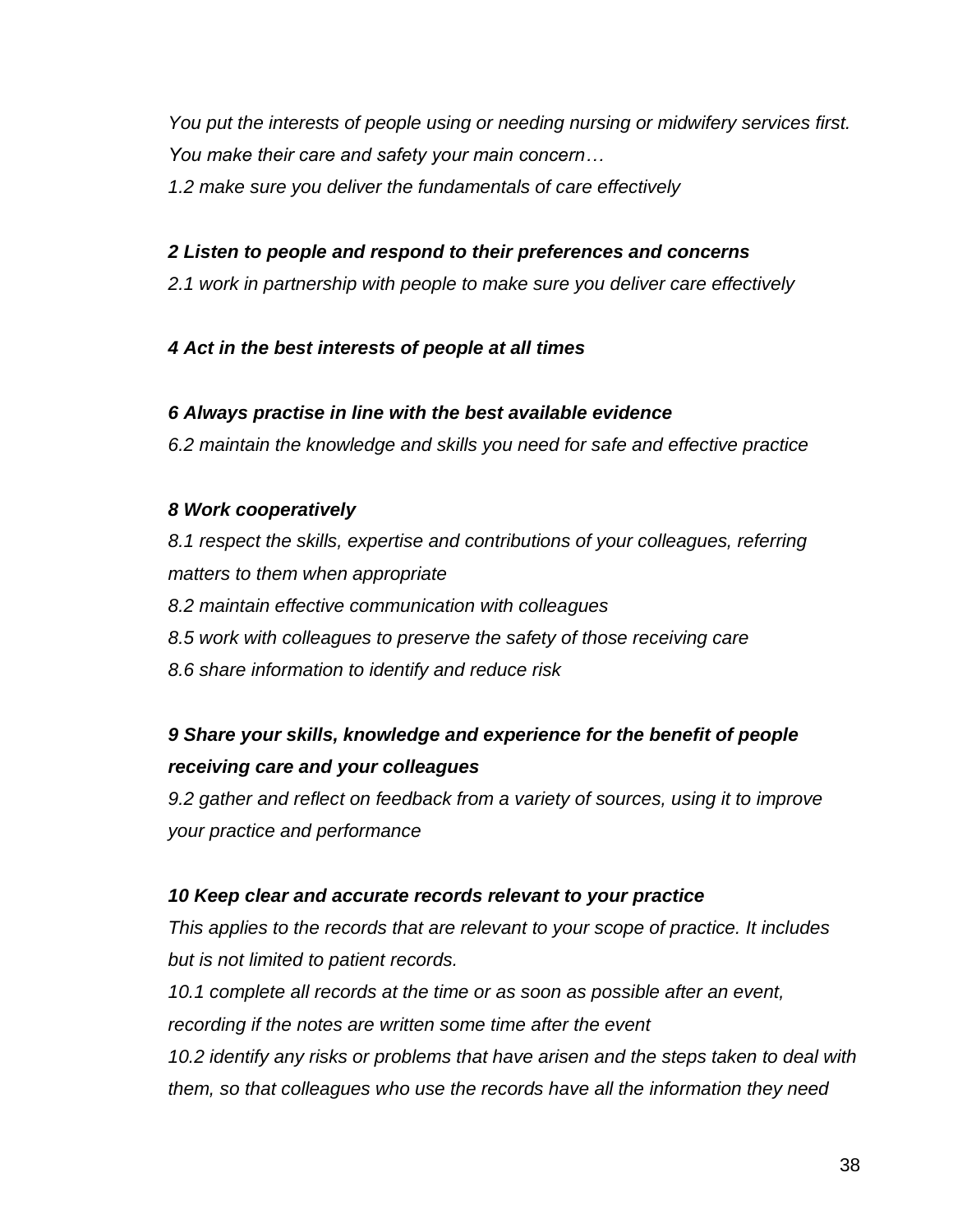*10.3 complete all records accurately and without any falsification, taking immediate and appropriate action if you become aware that someone has not kept to these requirements*

*10.4 attribute any entries you make in any paper or electronic records to yourself, making sure they are clearly written, dated and timed, and do not include unnecessary abbreviations, jargon or speculation*

# *13 Recognise and work within the limits of your competence*

*13.3 ask for help from a suitably qualified and experienced professional to carry out any action or procedure that is beyond the limits of your competence*

# *14 Be open and candid with all service users about all aspects of care and treatment, including when any mistakes or harm have taken place*

*14.1 act immediately to put right the situation if someone has suffered actual harm for any reason or an incident has happened which had the potential for harm 14.2 explain fully and promptly what has happened, including the likely effects, an apologise to the person affected and, where appropriate, their advocate, family or carers*

*14.3 document all these events formally and take further action (escalate) if appropriate so they can be dealt with quickly*

# *16 Act without delay if you believe that there is a risk to patient safety or public protection*

*16.4 acknowledge and act on all concerns raised to you, investigating, escalating or dealing with those concerns where it is appropriate for you to do so* 16.5 not obstruct, intimidate, victimise or in any way hinder a colleague, member of *staff, person you care for or member of the public who wants to raise a concern*

*18 Advise on, prescribe, supply, dispense or administer medicines within the limits of your training and competence, the law, our guidance and other relevant policies, guidance and regulations*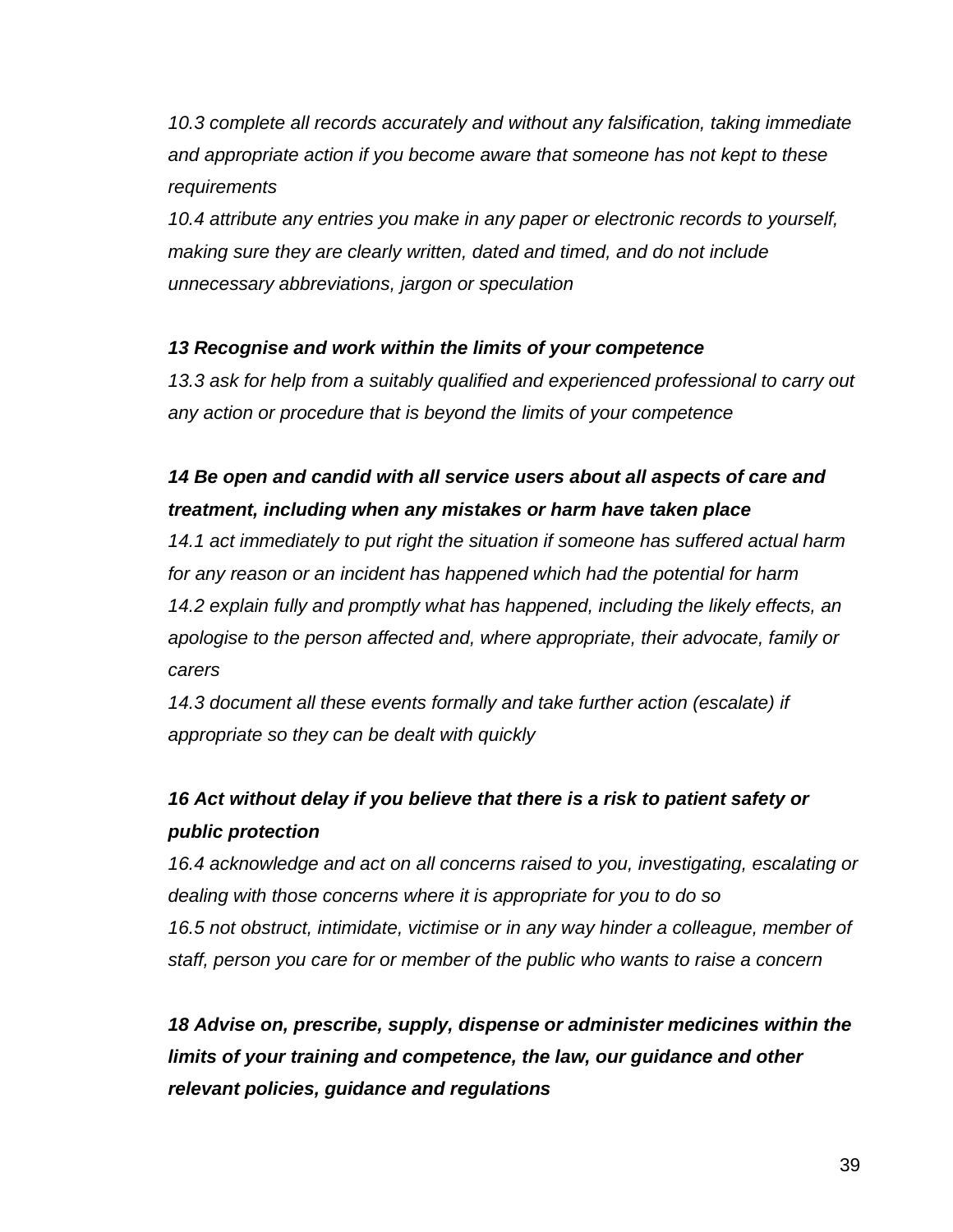*18.1 prescribe, advise on, or provide medicines or treatment, including repeat prescriptions (only if you are suitably qualified) if you have enough knowledge of that person's health and are satisfied that the medicines or treatment serve that person's health needs*

*18.2 keep to appropriate guidelines when giving advice on using controlled drugs and recording the prescribing, supply, dispensing or administration of controlled drugs*

*18.3 make sure that the care or treatment you advise on, prescribe, supply, dispense or administer for each person is compatible with any other care or treatment they are receiving, including (where possible) over-the-counter medicines 18.4 take all steps to keep medicines stored securely*

# *19 Be aware of, and reduce as far as possible, any potential for harm associated with your practice*

*19.1 take measures to reduce as far as possible, the likelihood of mistakes, near misses, harm and the effect of harm if it takes place*

# *20 Uphold the reputation of your profession at all times*

*20.1 keep to and uphold the standards and values set out in the Code 20.2 act with honesty and integrity at all times…*

The panel appreciated that breaches of the Code do not automatically result in a finding of misconduct or impairment.

In relation to charge 1, the panel considered Mr Speers' conduct was such that the medication in question could have fallen into the possession of unauthorised persons with potential adverse effects. The panel found that Mr Speers' actions at charge 1 did fall seriously short of the conduct and standards expected of a nurse and amounted to serious misconduct.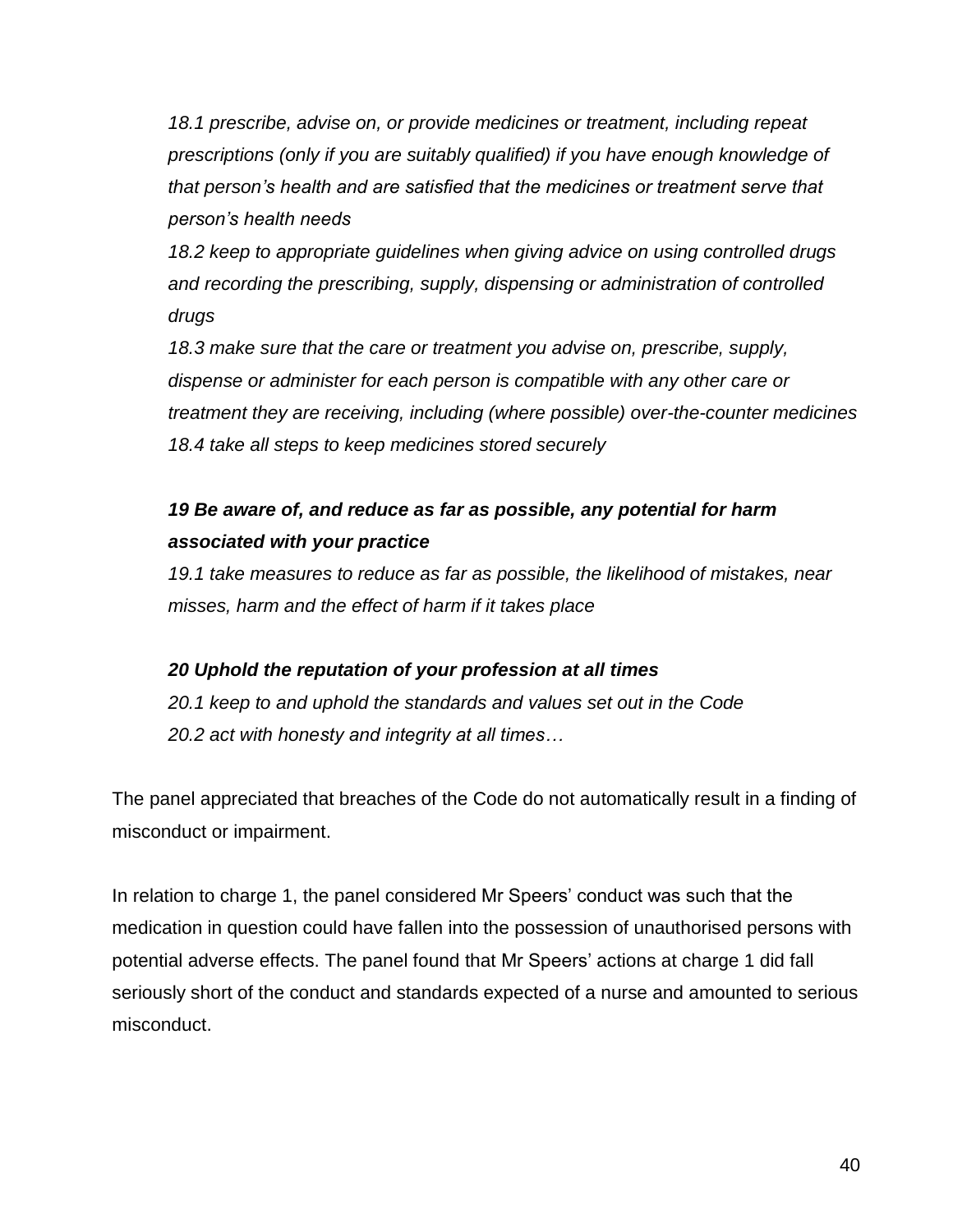In relation to charge 2b, the panel considered that although Mr Speers failed to dispose of the discontinued Clarithromycin, they were stored in a secure place and his actions could be put down to human error as he was fairly new into the prison healthcare system. The panel decided that the risk to the patient was not only due to Mr Speers' actions but those of the staff who subsequently administered the medication without checking the prescription. Therefore the panel decided this charge was not serious enough to amount to misconduct.

In relation to charge 4, the panel considered that Mr Speers went beyond his scope of practice by administering additional Tramadol tablets to Patient C which had not been prescribed. Mr Speers was not qualified to prescribe Tramadol to the patient and he put Patient C at risk because this patient had not been assessed by a doctor to ensure it was appropriate. The panel found that Mr Speers' actions at charge 4 fell seriously short of the conduct and standards expected of a nurse and amounted to serious misconduct.

In relation to charge 5, the panel considered that Mr Speers' actions by falsely recording on Patient I's MAR that he had administered Gabapentin to the patient when he had not been present at the prison, was serious and was not an accurate record. The panel considered that by failing to accurately record how and why the relevant medication was provided to Patient I, it meant that there was no accurate record of what he might have in his system should there be any issue, or should a doctor review his prescriptions once discharged. The panel found that Mr Speers' actions at charge 5 fell seriously short of the conduct and standards expected of a nurse and amounted to serious misconduct.

In relation to charge 6, the panel considered that Mr Speers' actions were dishonest in that he knew that he had not administered the medication to Patient I at the times stated. The panel considered that a nurse making a false entry into a legal document is wrong. Indeed, Mr Speers accepted that he was dishonest in this regard. The panel found that Mr Speers' actions at charge 6 fell seriously short of the conduct and standards expected of a nurse and amounted to serious misconduct.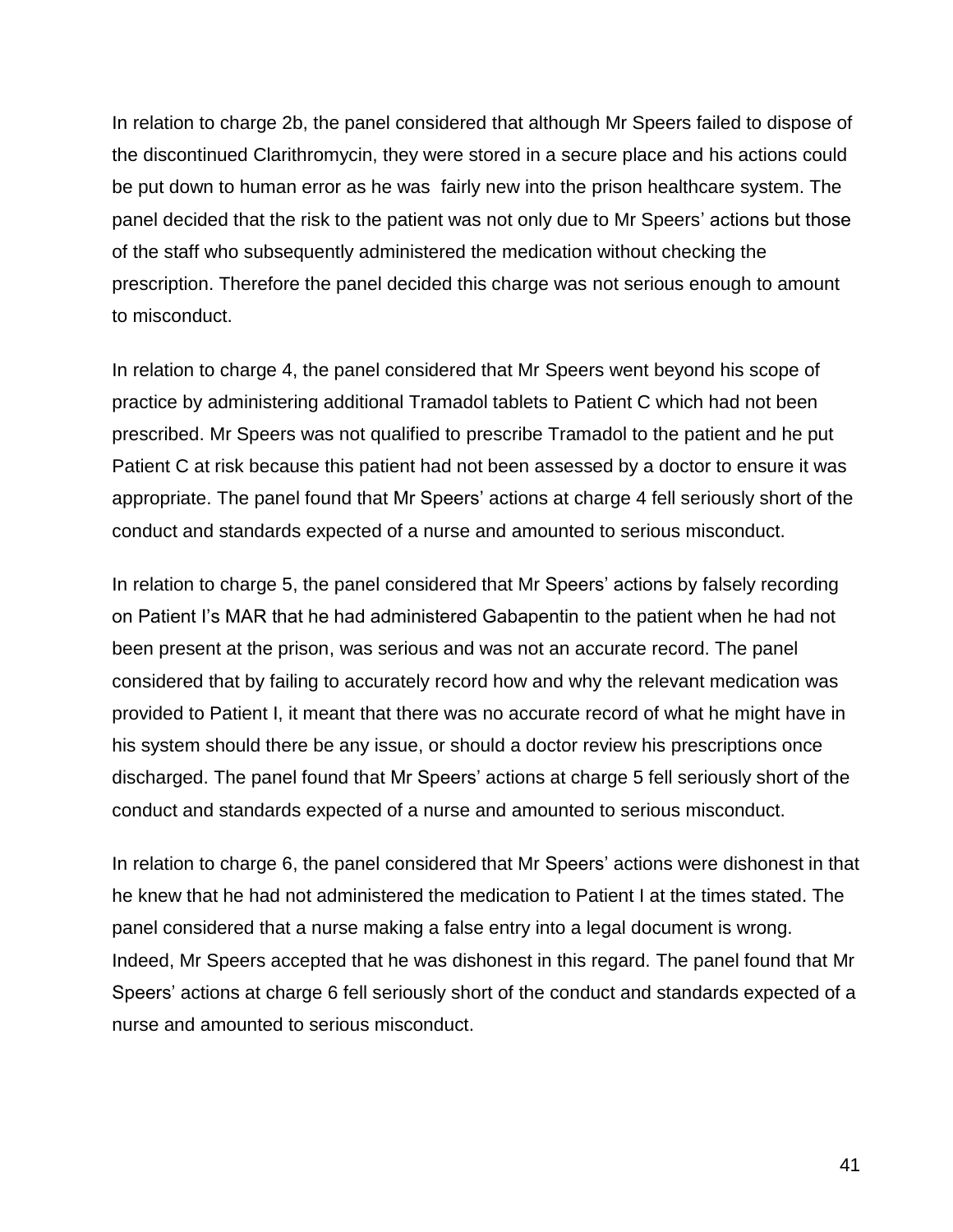In relation to charge 8, the panel considered that the administration of non-prescribed medication presented a risk to Patient H in the event it reacted badly, given there was no oversight from a doctor in its prescription. In addition, if this medication came from another patient, this could present a risk to that patient in the event their stock ran out earlier than anticipated. The panel considered that as an experienced nurse, Mr Speers should have made the appropriate checks before administering medication to a patient including checking that the medication was current. The panel found that Mr Speers' actions at charge 8 fell seriously short of the conduct and standards expected of a nurse and amounted to serious misconduct.

In relation to charge 9, the panel considered that destroying Patient H's MAR and replacing it with a new one presented a risk to Patient H as it meant that there was no accurate record of what this patient may have had in her system. The panel found Mr Speers' actions particularly serious in that he destroyed the MAR even when the error had been brought to his attention by another colleague and he was aware it had been escalated to a senior nurse. In addition, Mr Speers replaced the MAR with a new one in order to cover his tracks. The panel found that Mr Speers' actions at charge 9 fell seriously short of the conduct and standards expected of a nurse and amounted to serious misconduct.

In relation to charge 10, the panel considered that Mr Speers breached his duty of candour to be open about the medication error he had made. The panel considered that Mr Speers should have acted immediately to put his error right and minimise the risk of harm to Patient H, when in fact he did the opposite taking action to conceal his error. The panel also noted that the duty of candour extends to Mr Speers' employer and by not being open with them about his error they would have been prevented from supporting him to rectify matters for the patient. The panel found that Mr Speers' actions at charge 10 fell seriously short of the conduct and standards expected of a nurse and amounted to serious misconduct.

In relation to charge 12, the panel heard in evidence that it was not unusual for arithmetic errors to be made in relation to drug audits. The panel considered that Mr Speers had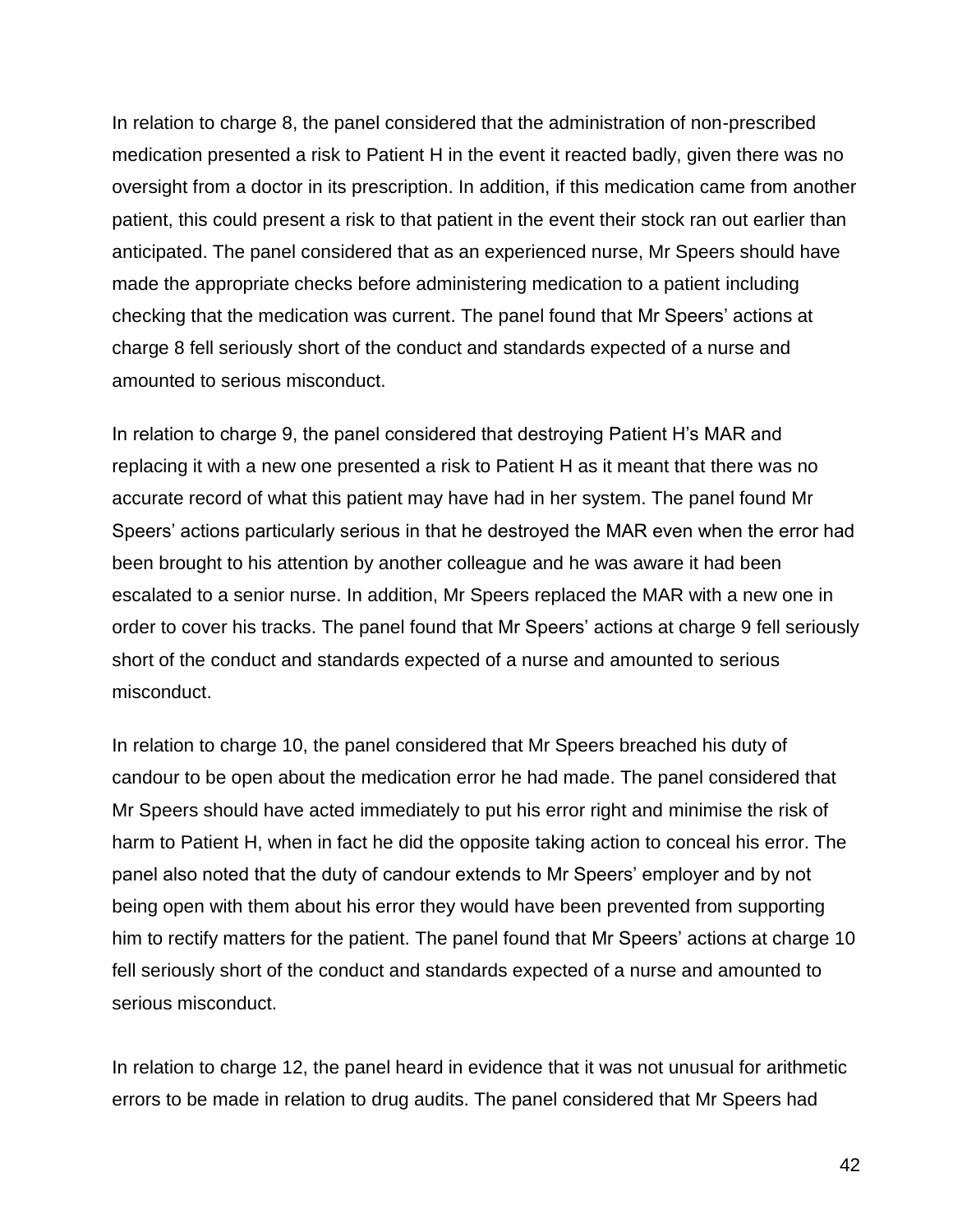been undertaking this task together with a colleague who shared responsibility for noticing and resolving discrepancies and the issue was resolved during that audit. The panel heard in evidence that it had been a busy clinic with a number of different controlled drugs being administered and recognised that lapses in concentration can occur. The panel therefore found that Mr Speers' actions at charge 12 were not serious enough to amount to misconduct.

In relation to charge 13, the panel considered the context in which Mr Speers had possession of the medication keys to be important. Mr Speers was handed the keys during an emergency situation. He had not sought to obtain the keys and on that basis that panel found this was not serious misconduct.

In relation to charge 14, Mr Speers' practice had been restricted to ensure he did not administer medication independently. The panel considered that as the medication for 3 patients had been prepared in advance and their MAR's signed as being administered when they had not , there was also a real risk that this might incorrectly reflect whether the medication was in fact administered and whether it was done in the manner described. The panel considered that this was serious and could have misled colleagues relying on potentially inaccurate records and/or inaccurate medications for those patients. The panel found that Mr Speers' actions at charge 14 fell seriously short of the conduct and standards expected of a nurse and amounted to serious misconduct.

In relation to charges 15 and 16, the panel considered that Mr Speers was under a duty to disclose he was under investigation by the NMC in relation to concerns around medication administration and record keeping and failed to do so. The panel considered that his dishonesty was serious and was also for personal advantage. By not disclosing the NMC investigation Mr Speers impeded the nursing home from assessing if recruiting him would pose any risk to patient safety. The panel found that Mr Speers' actions at charge 15 and 16 fell seriously short of the conduct and standards expected of a nurse and amounted to serious misconduct.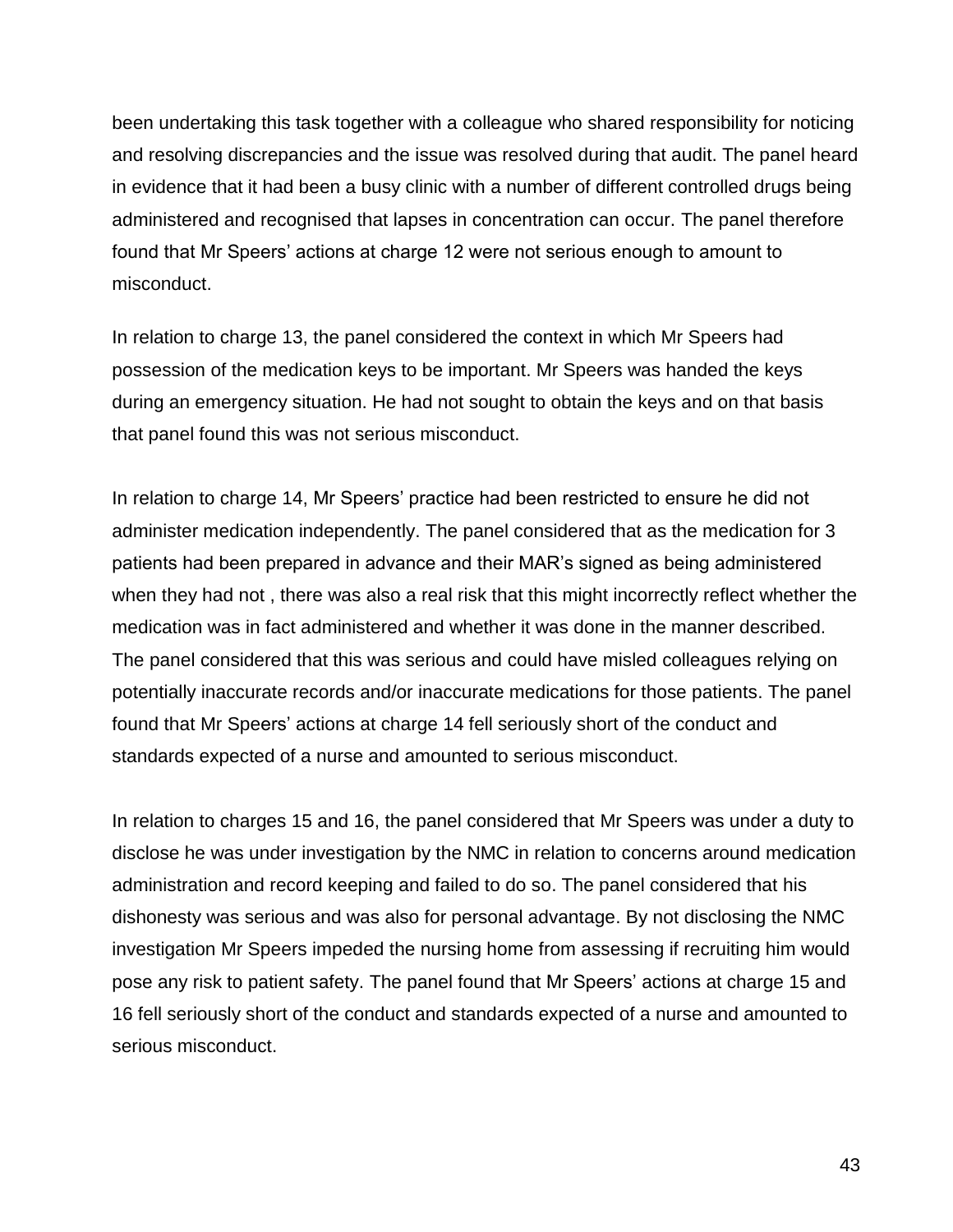The panel therefore found that Mr Speers' actions at charges 1, 4, 5, 8, 9, 10, 14, 15 and 16 fell seriously short of the conduct and standards expected of a nurse and amounted to misconduct.

#### **Decision and reasons on impairment**

The panel next went on to decide if as a result of the misconduct, Mr Speers' fitness to practise is currently impaired.

Nurses occupy a position of privilege and trust in society and are expected at all times to be professional. Patients and their families must be able to trust nurses with their lives and the lives of their loved ones. To justify that trust, nurses must be honest and open and act with integrity. They must make sure that their conduct at all times justifies both their patients' and the public's trust in the profession.

In this regard the panel considered the judgment of Mrs Justice Cox in the case of *CHRE v NMC and Grant* in reaching its decision. In paragraph 74, she said:

*'In determining whether a practitioner's fitness to practise is impaired by reason of misconduct, the relevant panel should generally consider not only whether the practitioner continues to present a risk to members of the public in his or her current role, but also whether the need to uphold proper professional standards and public confidence in the profession would be undermined if a finding of impairment were not made in the particular circumstances.'*

In paragraph 76, Mrs Justice Cox referred to Dame Janet Smith's "test" which reads as follows:

*'Do our findings of fact in respect of the doctor's misconduct, deficient professional performance, adverse health, conviction, caution or*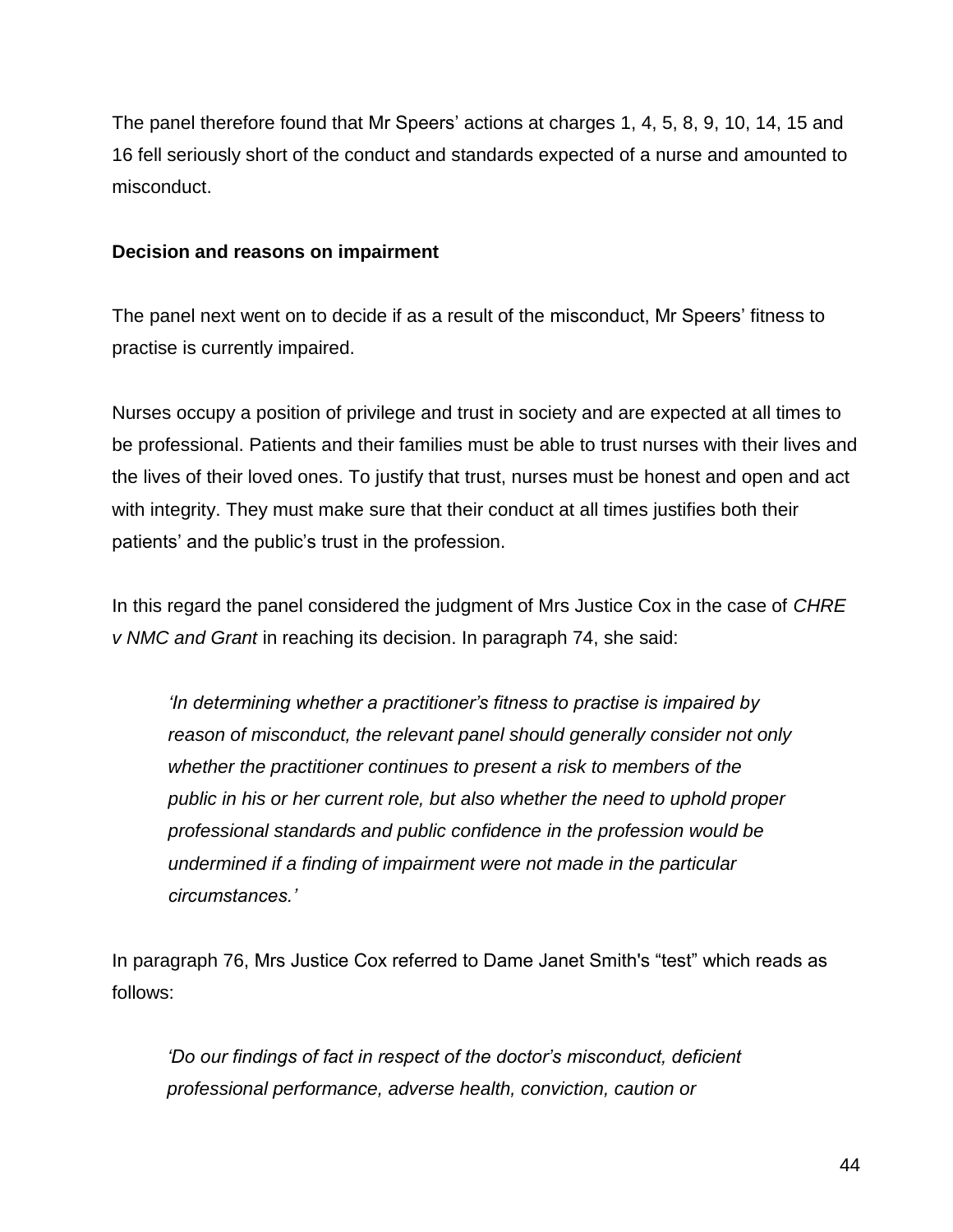*determination show that his/her fitness to practise is impaired in the sense that s/he:*

- *a) has in the past acted and/or is liable in the future to act so as to put a patient or patients at unwarranted risk of harm; and/or*
- *b) has in the past brought and/or is liable in the future to bring the medical profession into disrepute; and/or*
- *c) has in the past breached and/or is liable in the future to breach one of the fundamental tenets of the medical profession; and/or*
- *d) has in the past acted dishonestly and/or is liable to act dishonestly in the future.'*

The panel found that limbs a – d were engaged in the *Grant* test. The panel found that multiple patients were put at risk of unwarranted harm as a result of Mr Speers' misconduct. Mr Speers' conduct was dishonest. His misconduct breached the fundamental tenets of the nursing profession and therefore brought its reputation into disrepute.

Regarding insight, the panel took into account Mr Speers' written responses. It also took into account that Mr Speers had made some admissions to the charges including one of the dishonesty charges and that he accepted misconduct and impairment. However, the panel considered that Mr Speers had not demonstrated an understanding of how his actions put patients at risk of harm or how his misconduct would have negatively impacted his colleagues and the reputation of the nursing profession. The panel saw no evidence regarding how Mr Speers would handle these situations differently in the future and there was little evidence of remorse.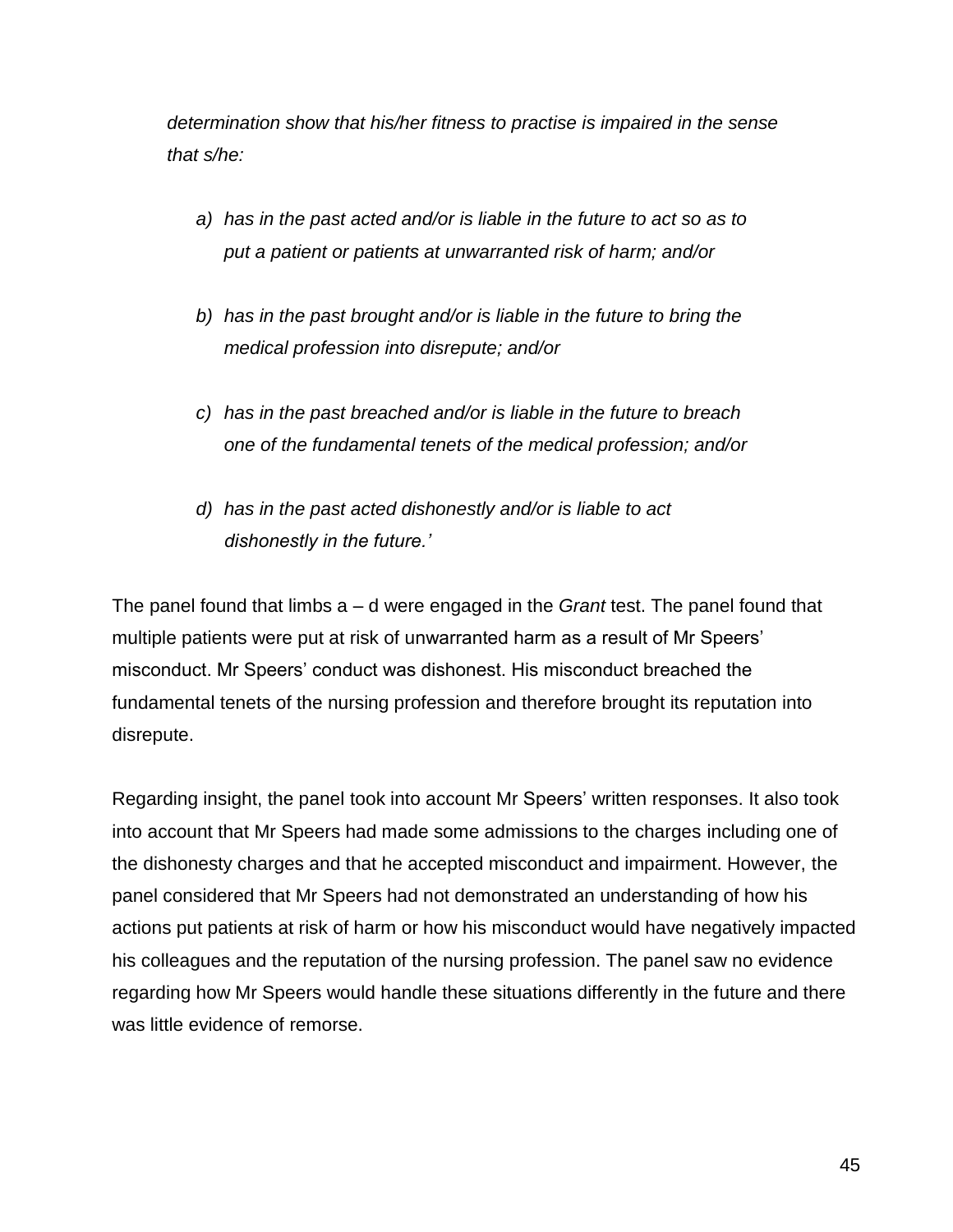The panel was satisfied that the misconduct in this case is capable of being addressed. Therefore, the panel carefully considered the evidence before it in determining whether or not Mr Speers has taken steps to strengthen his practice. The panel took into account that Mr Speers had not provided the panel with any information about what he has done since he last worked as a nurse in 2018 or how he has kept his knowledge and skills up to date. The panel noted that Mr Speers had not made progress in strengthening his practice when he was subject to an action plan when employed by the Trust. The panel saw no evidence of any relevant training he had undertaken or reflection on the incidents.

The panel was of the view that there is a risk of repetition based on the lack of information of Mr Speers' current insight or steps taken to strengthen his practice. The panel therefore decided that a finding of impairment is necessary on the grounds of public protection.

The panel bore in mind that the overarching objectives of the NMC; to protect, promote and maintain the health, safety, and well-being of the public and patients, and to uphold and protect the wider public interest. This includes promoting and maintaining public confidence in the nursing and midwifery professions and upholding the proper professional standards for members of those professions.

The panel determined that a finding of impairment on public interest grounds is required. The panel concluded that public confidence in the profession would be undermined if a finding of impairment were not made in this case and therefore also finds Mr Speers' fitness to practise impaired on the grounds of public interest.

Having regard to all of the above, the panel was satisfied that Mr Speers' fitness to practise is currently impaired.

# **Sanction**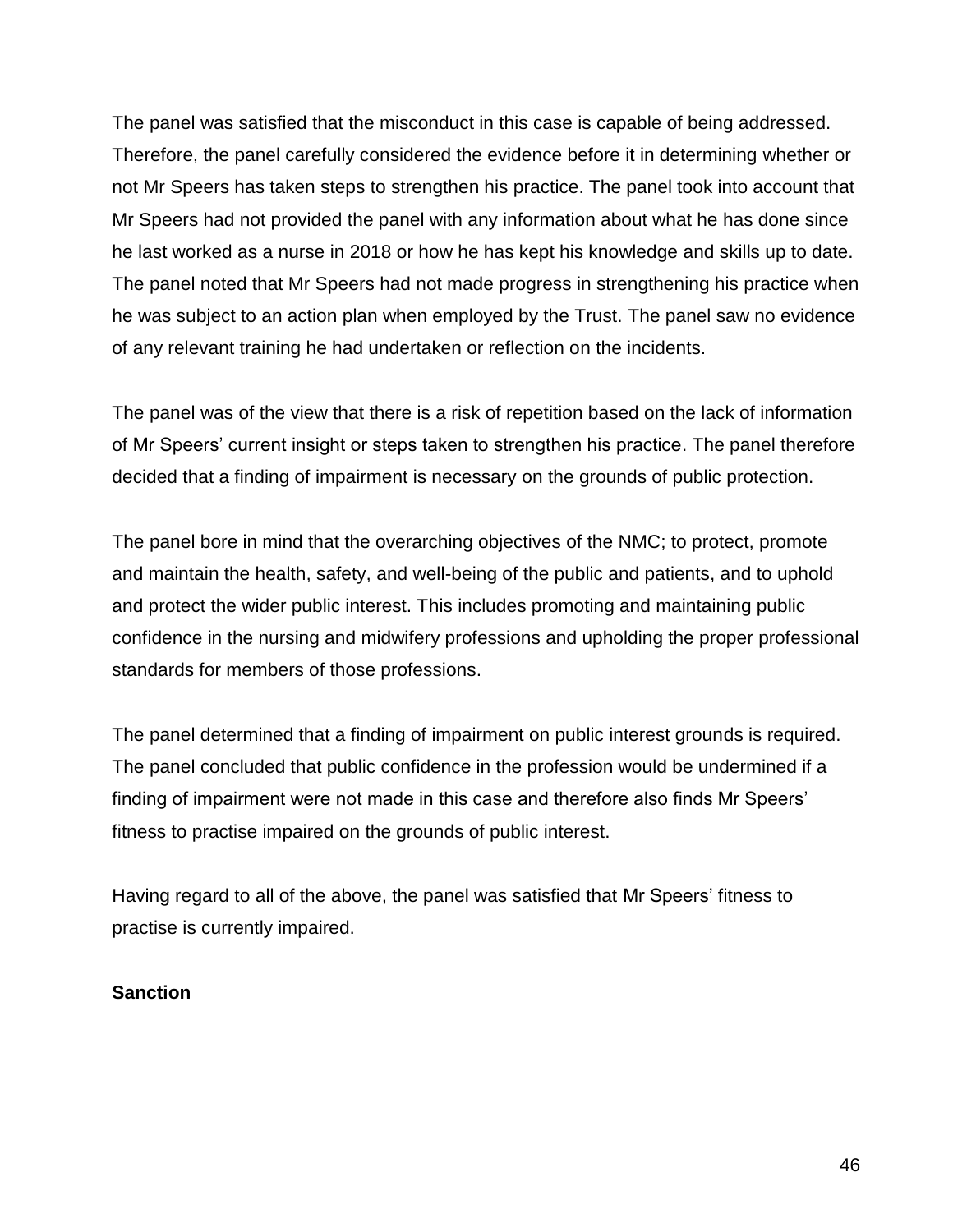The panel has considered this case very carefully and has decided to make a suspension order for a period of 12 months with a review. The effect of this order is that the NMC register will show that Mr Speers' registration has been suspended.

In reaching this decision, the panel has had regard to all the evidence that has been presented in this case and had careful regard to the Sanctions Guidance (SG) published by the NMC. The panel accepted the advice of the legal assessor.

# **Submissions on sanction**

Ms Kerridge informed the panel that in the Notice of Hearing, dated 20 January 2022, the NMC had advised Mr Speers that it would seek the imposition of a 12 month suspension order with a review if it found Mr Speers' fitness to practise currently impaired.

Ms Kerridge submitted that, in this case, the most appropriate order is a 12 month suspension order with a review. She outlined for the panel what the NMC considered were the aggravating and mitigating factors. Ms Kerridge submitted that the NMC also considered whether a striking-off order would be appropriate. However, given Ms Speers' history of safe working prior to the incidents, the NMC considered a striking-off order to be disproportionate at this stage. She submitted that 12 months would give Mr Speers time to re-engage with the NMC and provide evidence of any attempts he has made to strengthen his practice should he wish to.

# **Decision and reasons on sanction**

Having found Mr Speers' fitness to practise currently impaired, the panel went on to consider what sanction, if any, it should impose in this case. The panel has carefully considered the NMC's submissions recommending a 12 month suspension order but has exercised its own independent judgment in deciding the appropriate sanction in this case. The panel has borne in mind that any sanction imposed must be appropriate and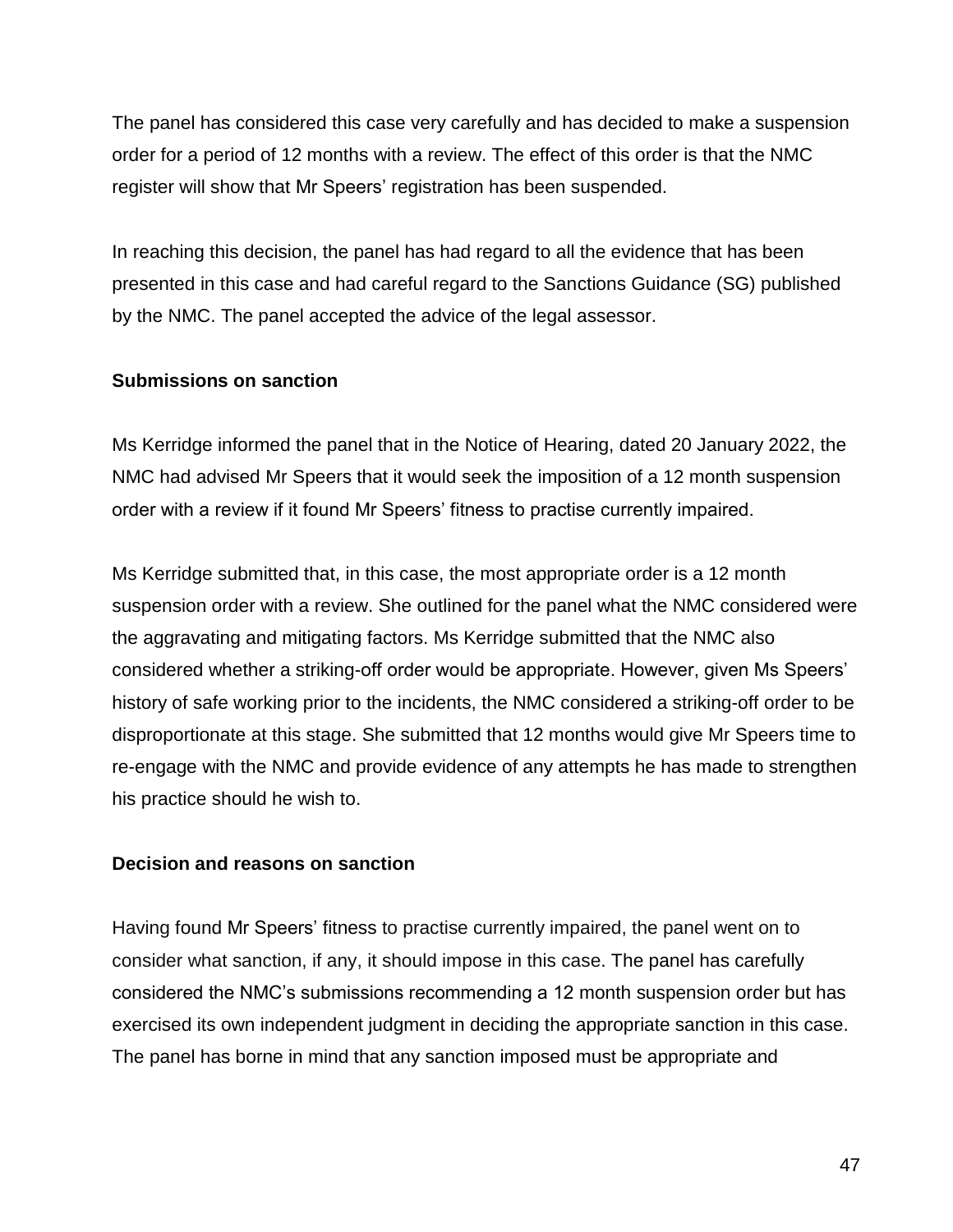proportionate and, although not intended to be punitive in its effect, may have such consequences. The panel had careful regard to the SG.

The panel took into account the following aggravating features:

- Mr Speers' misconduct involved a number of wide-ranging concerns.
- Mr Speers' demonstrated a pattern of repeated errors over a 17 month period of time.
- Mr Speers' misconduct put patients at potential risk of harm.
- Mr Speers has demonstrated a lack of insight in relation to a number of the incidents and on occasions sought to deflect blame onto others.
- Mr Speers' misconduct took place in an environment where patients were particularly vulnerable in a prison setting.
- Mr Speers' action in some of the charges had the potential to compromise colleagues.

The panel also took into account the following mitigating features:

- Mr Speers had accepted responsibility for some of his conduct. He admitted misconduct and current impairment. He stated in one of his response documents that he did make '*some glaring administration errors'*.
- Mr Speers has had a longstanding unblemished career in nursing prior to these events.

The panel first considered whether to take no action but concluded that this would be inappropriate in view of the seriousness of the case. The panel decided that it would not protect the public nor be in the public interest to take no further action.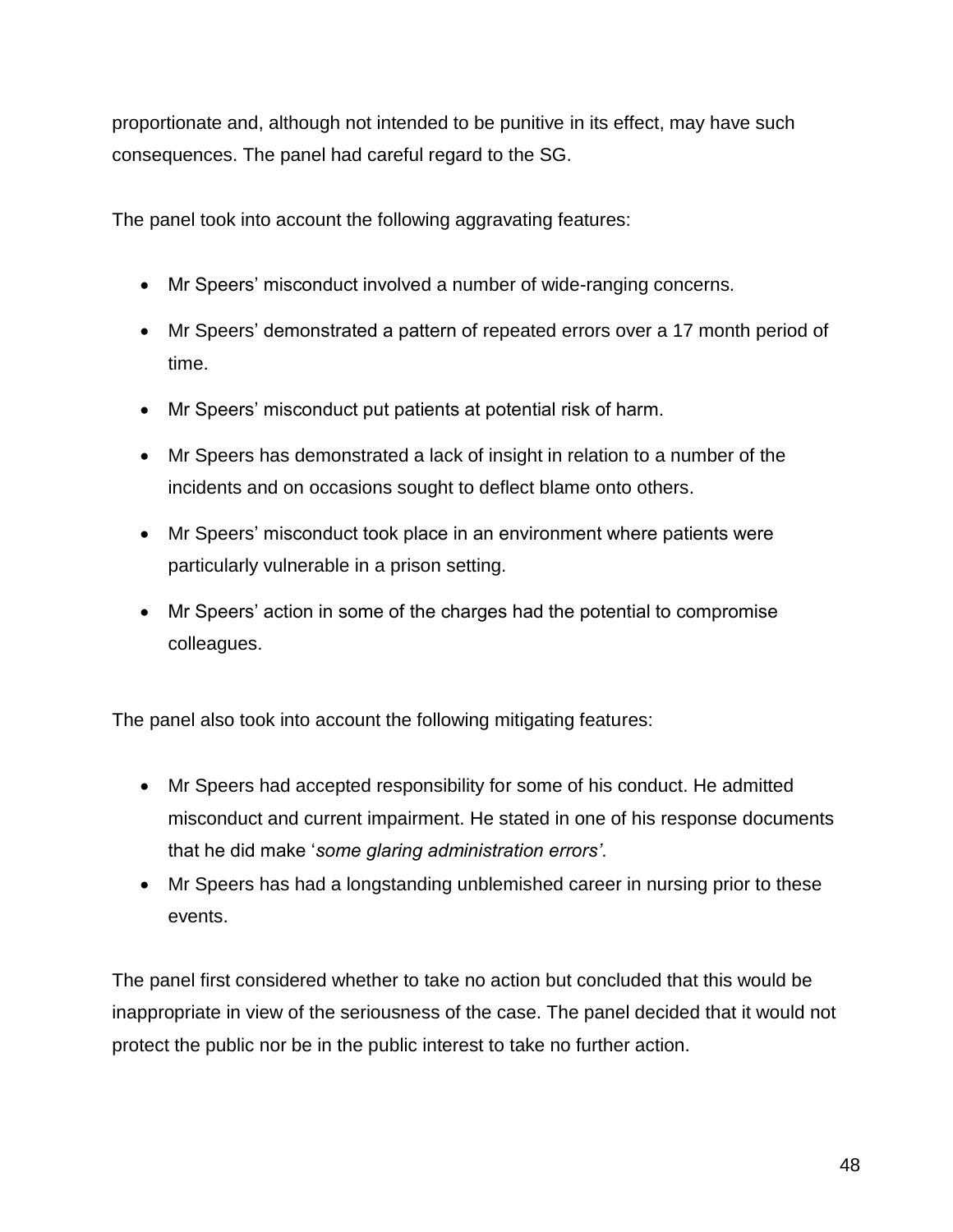It then considered the imposition of a caution order but again determined that, due to the seriousness of the case, and the public protection issues identified, an order that does not restrict Mr Speers' practice would not be appropriate in the circumstances. The SG states that a caution order may be appropriate where '*the case is at the lower end of the spectrum of impaired fitness to practise and the panel wishes to mark that the behaviour was unacceptable and must not happen again.'* The panel considered that Mr Speers' misconduct was not at the lower end of the spectrum and that a caution order would be inappropriate in view of the issues identified. The panel decided that it would be neither proportionate nor in the public interest to impose a caution order.

The panel next considered whether placing a conditions of practice order on Mr Speers' registration would be a sufficient and appropriate response. The panel is mindful that any conditions imposed must be proportionate, measurable and workable.

The panel considered that although the clinical misconduct identified could potentially be addressed with conditions, the elements of dishonesty and the breach of the duty of candour would be more difficult to address with a conditions of practice order. The panel also had no evidence before it that Mr Speers would be willing to engage with a conditions of practice order. The evidence before the panel was that Mr Speers failed to comply with his action plan and restrictions place on his practice by his employer when working at the prison. Therefore, at present the panel was of the view that a conditions of practice order would not be appropriate in these circumstances. Furthermore, the panel concluded that the placing of conditions on Mr Speers' registration would not adequately address the seriousness of this case and would not protect the public.

The panel then went on to consider whether a suspension order would be an appropriate sanction. The SG states that a suspension order may be appropriate where some of the following factors are apparent:

 *A single instance of misconduct but where a lesser sanction is not sufficient;*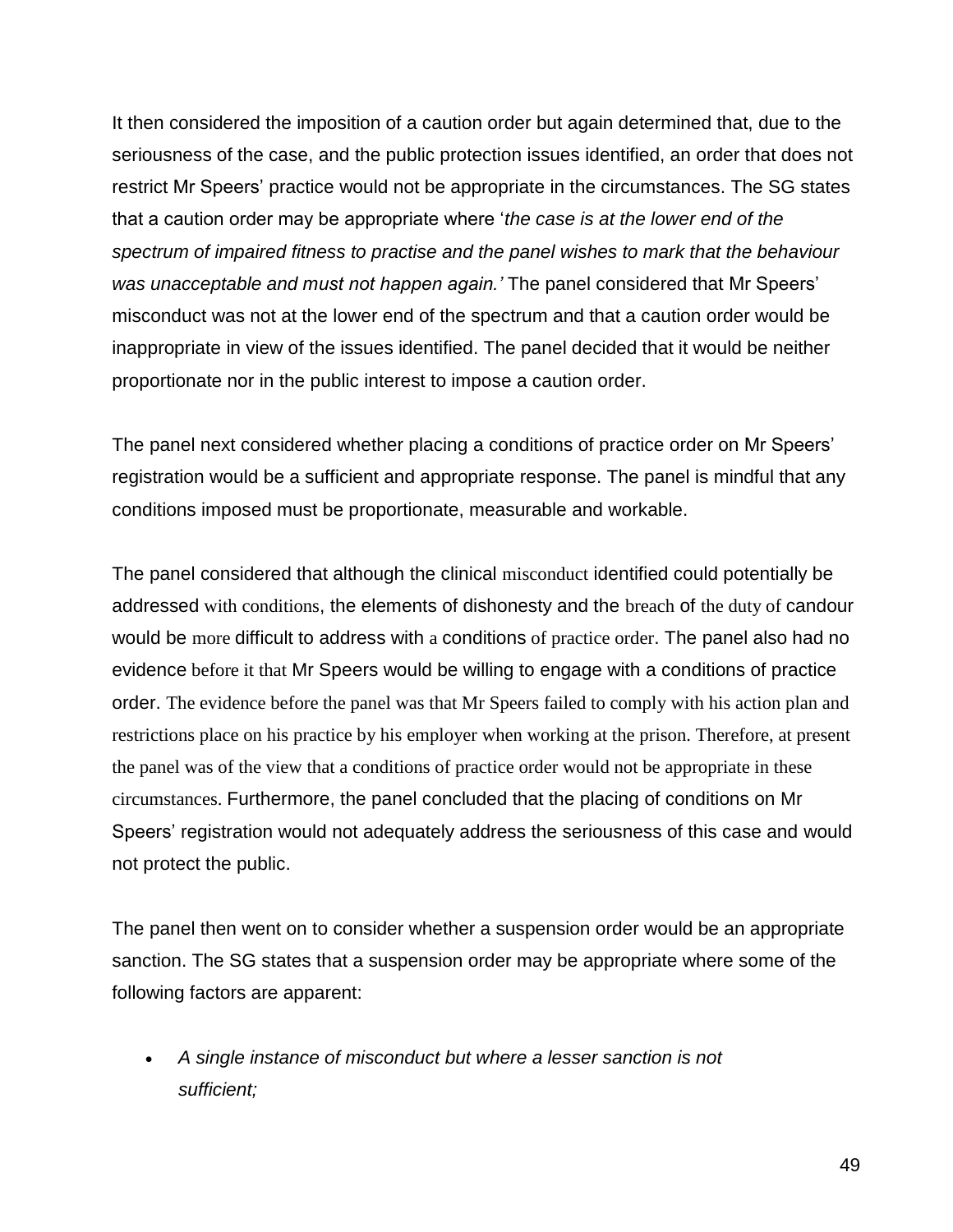- *No evidence of harmful deep-seated personality or attitudinal problems;*
- *No evidence of repetition of behaviour since the incident;*
- *The Committee is satisfied that the nurse or midwife has insight and does not pose a significant risk of repeating behaviour;*

The panel was of the view that Mr Speers' case involved multiple instances of misconduct, he had displayed attitudinal problems and he had demonstrated limited insight. The panel had regard to the principal of proportionality. It considered the SG in relation to striking-off order:

- *Do the regulatory concerns about the nurse or midwife raise fundamental questions about their professionalism?*
- *Can public confidence in nurses and midwives be maintained if the nurse or midwife is not removed from the register?*
- *Is striking-off the only sanction which will be sufficient to protect patients, members of the public, or maintain professional standards?*

The panel seriously considered whether a striking-off order would be proportionate. It made a careful assessment of the gravity of the misconduct in this case and whether a striking-off order would be the only order that would adequately protect the public and address the public interest considerations.

The panel took into account Mr Speers' engagement with the NMC up until the start of this hearing and his intention to participate in the hearing. The panel also took into account Mr Speers' longstanding nursing career and it considered that he should be given the opportunity to re-engage should he wish to and provide evidence to the NMC that he has addressed the concerns identified.

The panel took into account of all the information before and concluded that a striking-off order would be disproportionate. The panel considered that public confidence in nurses could be maintained if Mr Speers was not removed from the register. The panel also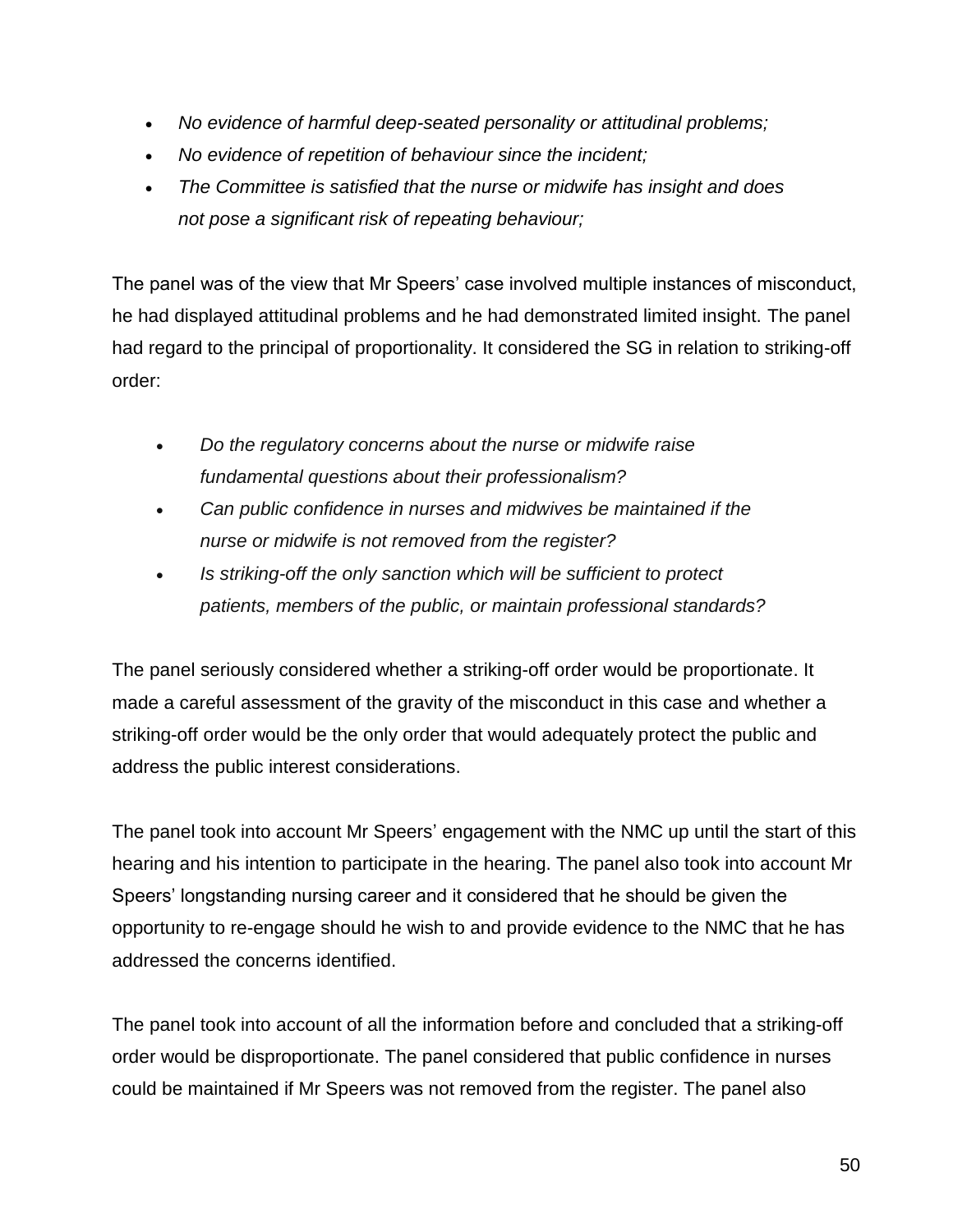considered that a suspension order would be sufficient to protect patients, members of the public and maintain professional standards.

The panel was satisfied that in this case, the misconduct was not fundamentally incompatible with remaining on the register.

Balancing all of these factors the panel has concluded that a suspension order would be the appropriate and proportionate sanction.

The panel noted the hardship such an order will inevitably cause Mr Speers. However, this is outweighed by the public interest in this case.

The panel considered that this order is necessary to mark the importance of maintaining public confidence in the profession, and to send to the public and the profession a clear message about the standard of behaviour required of a registered nurse.

The panel determined that a suspension order for a period of 12 months was appropriate in this case to mark the seriousness of the misconduct. The panel considered that 12 months would also be a sufficient period to enable Mr Speers to reflect, gather any evidence should he wish to do so and provide him with the opportunity to address the reviewing panel on the matters highlighted in this determination, in addition to any other relevant factors he may identify.

At the end of the period of suspension, another panel will review the order. At the review hearing the panel may revoke the order, or it may confirm the order, or it may replace the order with another order.

Any future panel reviewing this case may be assisted by:

- Mr Speers' attendance and participation at the review hearing.
- A written reflective piece addressing: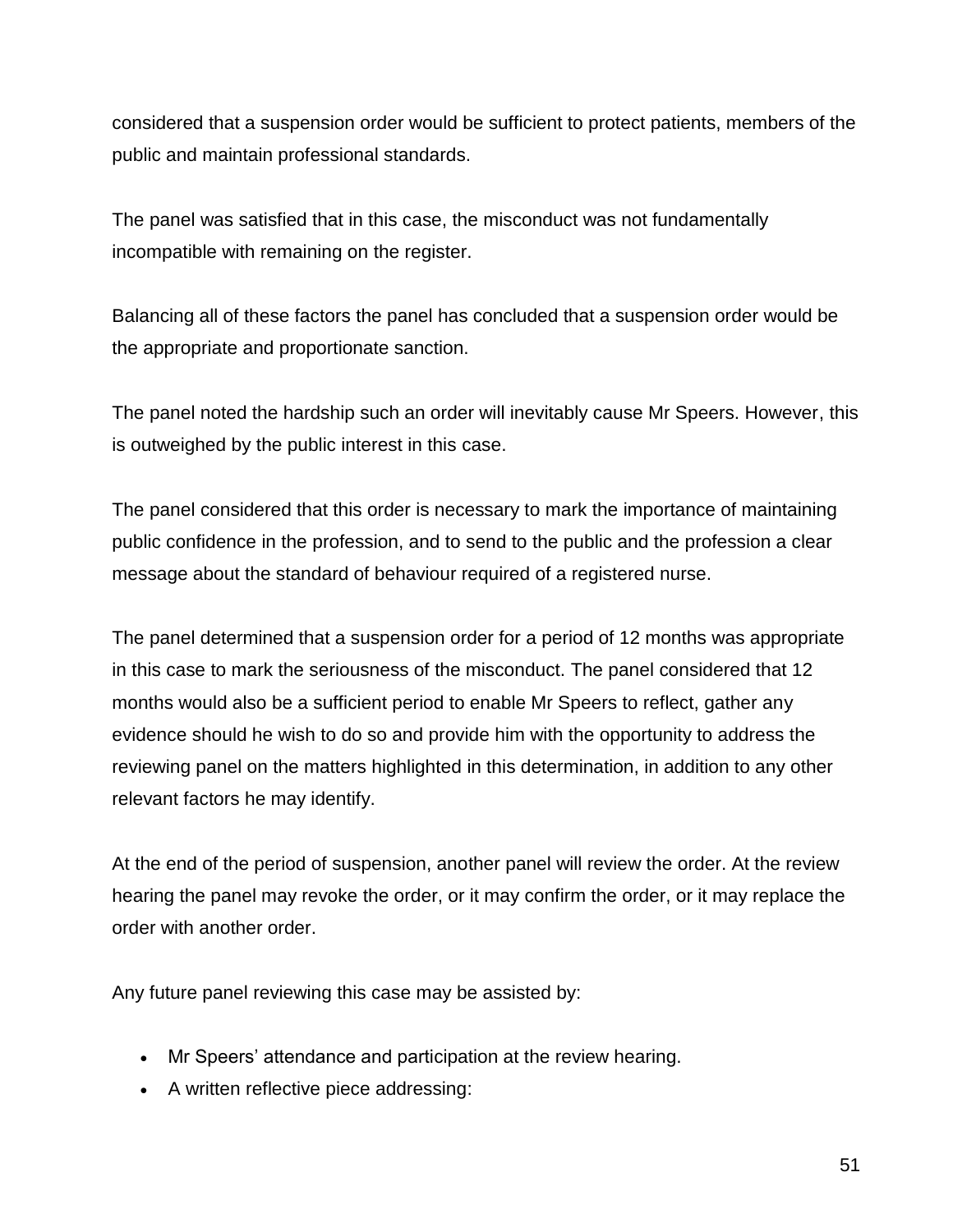- $\circ$  The impact of his misconduct and dishonesty on patients, colleagues, the nursing profession and the public.
- $\circ$  How he would do things differently in the future.
- Evidence of any training or learning Mr Speers has undertaken to keep his professional knowledge and skills up to date.
- Written references and testimonials from any paid or voluntary work that has been undertaken by Mr Speers.

This decision will be confirmed to Mr Speers in writing.

#### **Interim order**

As the suspension order cannot take effect until the end of the 28-day appeal period, or if an appeal is lodged, until that appeal is otherwise disposed of, the panel has considered whether an interim order is required in the specific circumstances of this case. It may only make an interim order if it is satisfied that it is necessary for the protection of the public, is otherwise in the public interest or in Mr Speers' own interest until the suspension sanction takes effect. The panel heard and accepted the advice of the legal assessor.

# **Submissions on interim order**

The panel took account of the submissions made by Ms Kerridge for an interim order.

# **Decision and reasons on interim order**

The panel was satisfied that an interim order is necessary for the protection of the public and is otherwise in the public interest. The panel had regard to the seriousness of the facts found proved and the reasons set out in its decision for the substantive order in reaching the decision to impose an interim order.